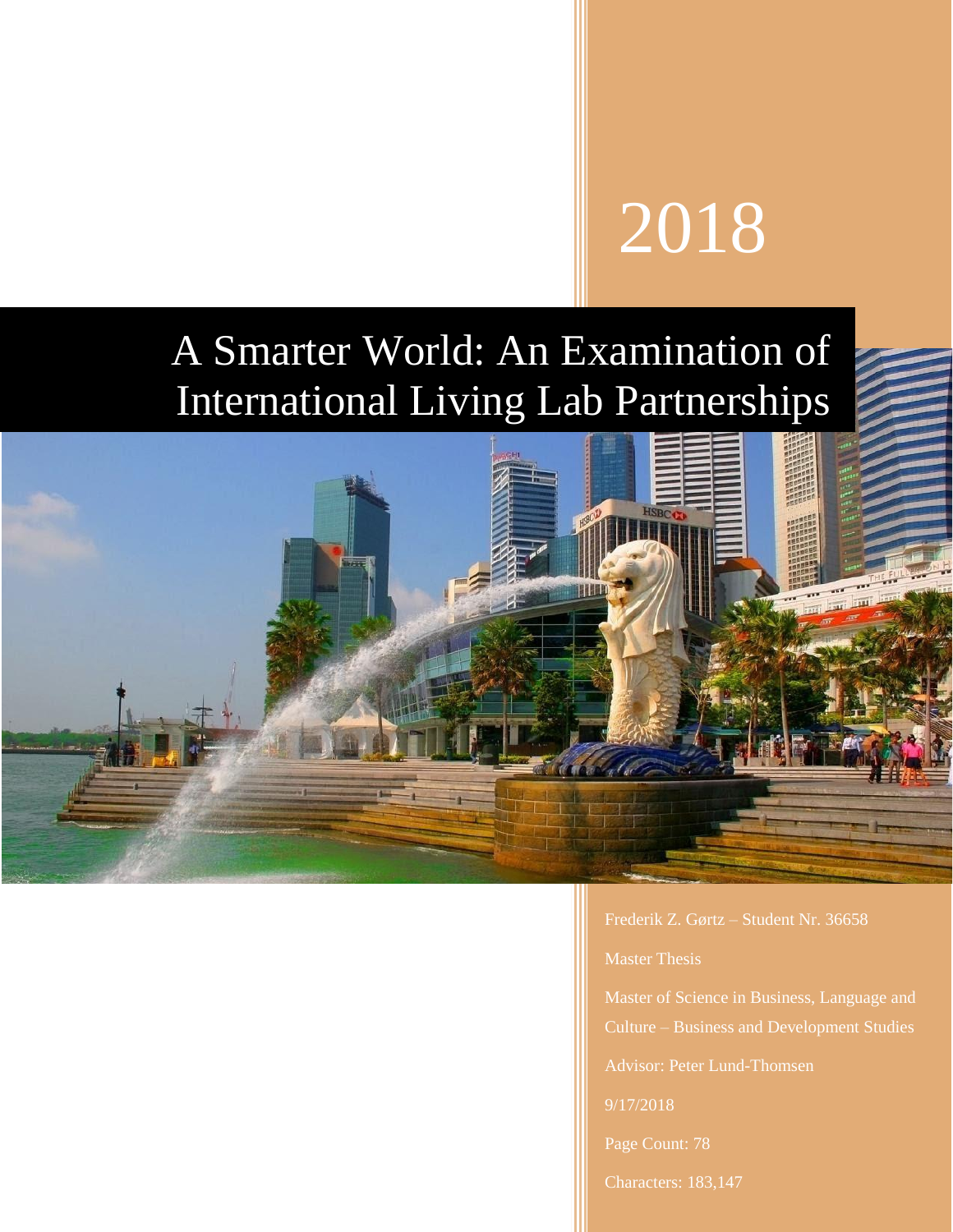# ABSTRACT

<span id="page-1-0"></span>This thesis is based on a case study of Smart City World Labs (SCWL), a living lab partnership and innovation brokerage project involving actors from the Nordics and Singapore. At its heart, it is an analysis of how complex internal and external factors have shaped and changed the project over the course of its lifetime, from its conception in the latter half of 2015 to the present (September 2018). Focusing in on this single case study, the thesis relies heavily on interviews with the various partners in the project and a range of project documents – including project applications and evaluations, securing deep insight into the inner workings of the project throughout its lifetime. By understanding this innovative approach to export promotion, the thesis seeks to learn the ground rules and basic reasonings surrounding the project's adaptations in the hopes that these lessons can be learned for the future.

Structuring the analysis around three key perspectives – purpose, organization and process, the thesis seeks to understand the underlying reasons for several major shifts in the project as it developed from one phase to the next. Over the course of the thesis process it became increasingly clear that there were major challenges to the project in both Denmark and Singapore and that the project faced an extremely steep learning curve. However, by using the first phase as a testing ground for their model and learning from the barriers and challenges set before the project, SCWL has been able to develop what they hope to be a replicable model for innovation brokerage through living labs. While there are still some questions as to how successfully that model might adapt to a new geographic and cultural context, the project has been able to secure tangible results in Singapore.

There are a lot of factors that go into the shaping of a successful international innovation brokerage project and there are a variety of ways in which adversity and a learning-oriented approach can help to reveal those factors. This is at the core of the thesis. Understanding the intricacy of a large transorganizational partnership such as SCWL, with its many important stakeholders, and the immense challenges of bringing together people from across sectors, industries and nationalities in the pursuit of spreading smart and sustainable technologies will prove key to resolving the challenges of the future and will require study and investment in order to determine the most efficient and impactful path forward. This is ultimately the objective of the thesis before you.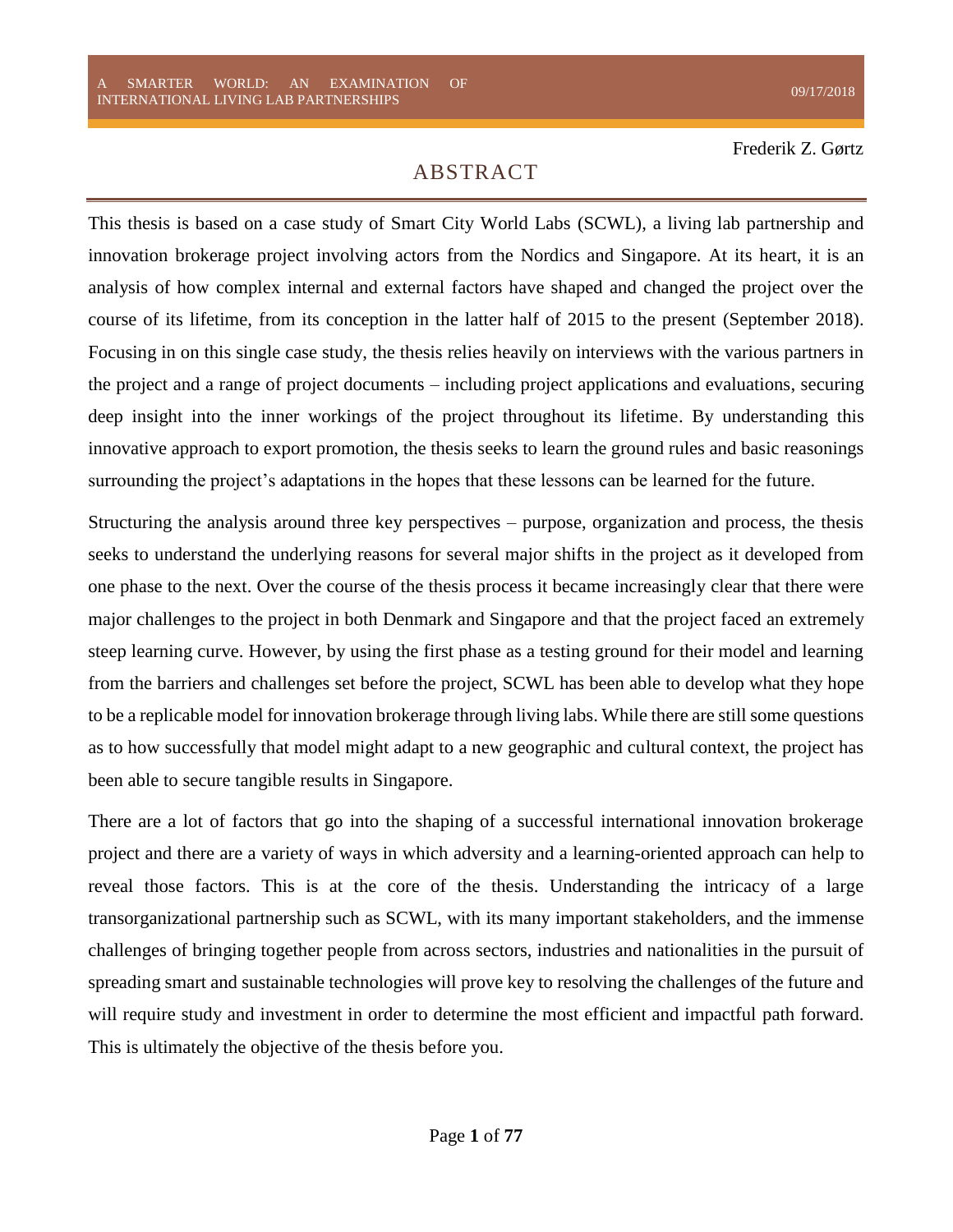# TABLE OF CONTENTS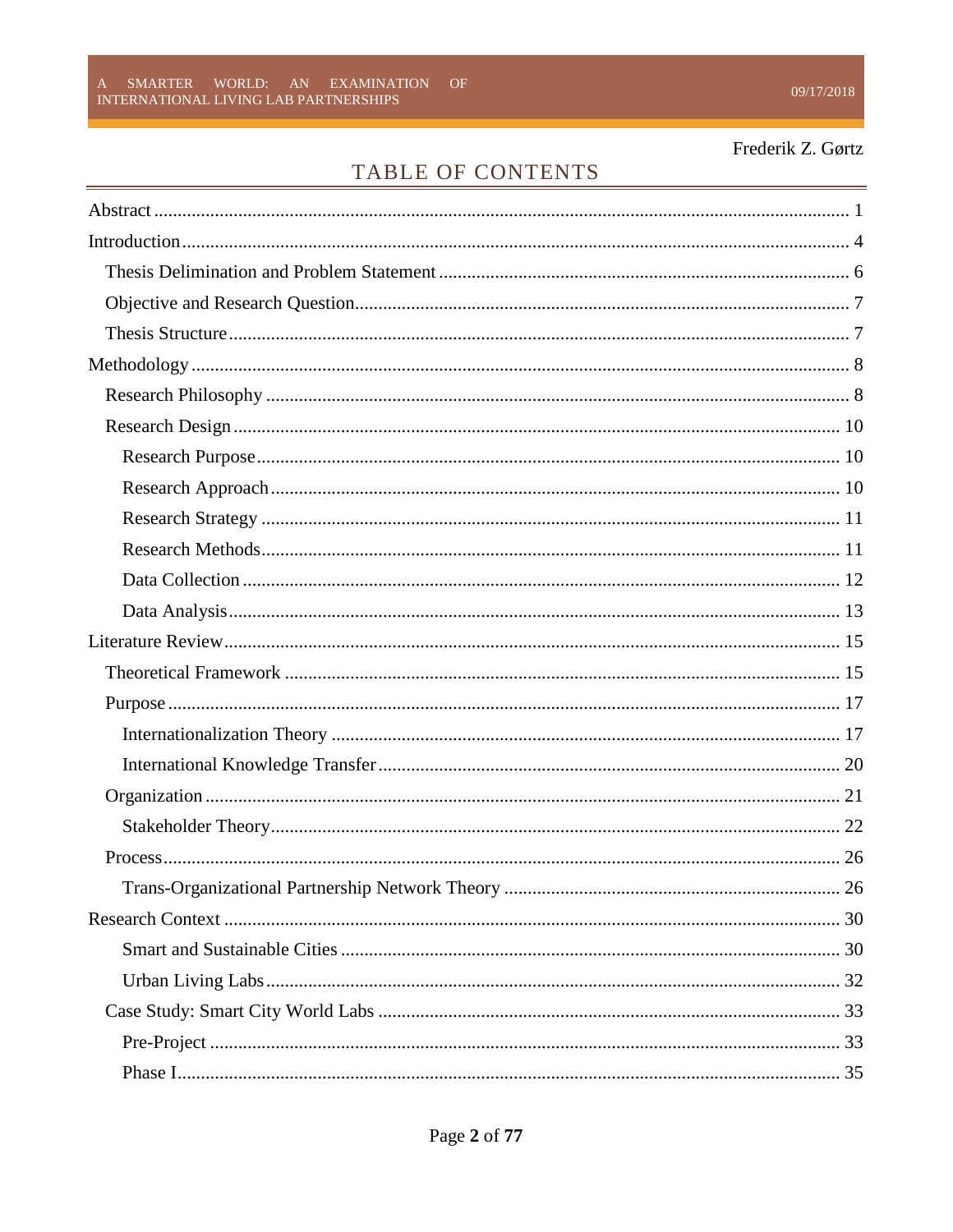|                                                                                       | Frederik Z. Gørtz |
|---------------------------------------------------------------------------------------|-------------------|
|                                                                                       |                   |
|                                                                                       |                   |
|                                                                                       |                   |
|                                                                                       |                   |
|                                                                                       |                   |
|                                                                                       |                   |
|                                                                                       |                   |
|                                                                                       |                   |
| The Importance of SCWL's Stakeholders and its Relationship With Those Stakeholders 57 |                   |
|                                                                                       |                   |
|                                                                                       |                   |
|                                                                                       |                   |
|                                                                                       |                   |
|                                                                                       |                   |
|                                                                                       |                   |
|                                                                                       |                   |
|                                                                                       |                   |
|                                                                                       |                   |
|                                                                                       |                   |
|                                                                                       |                   |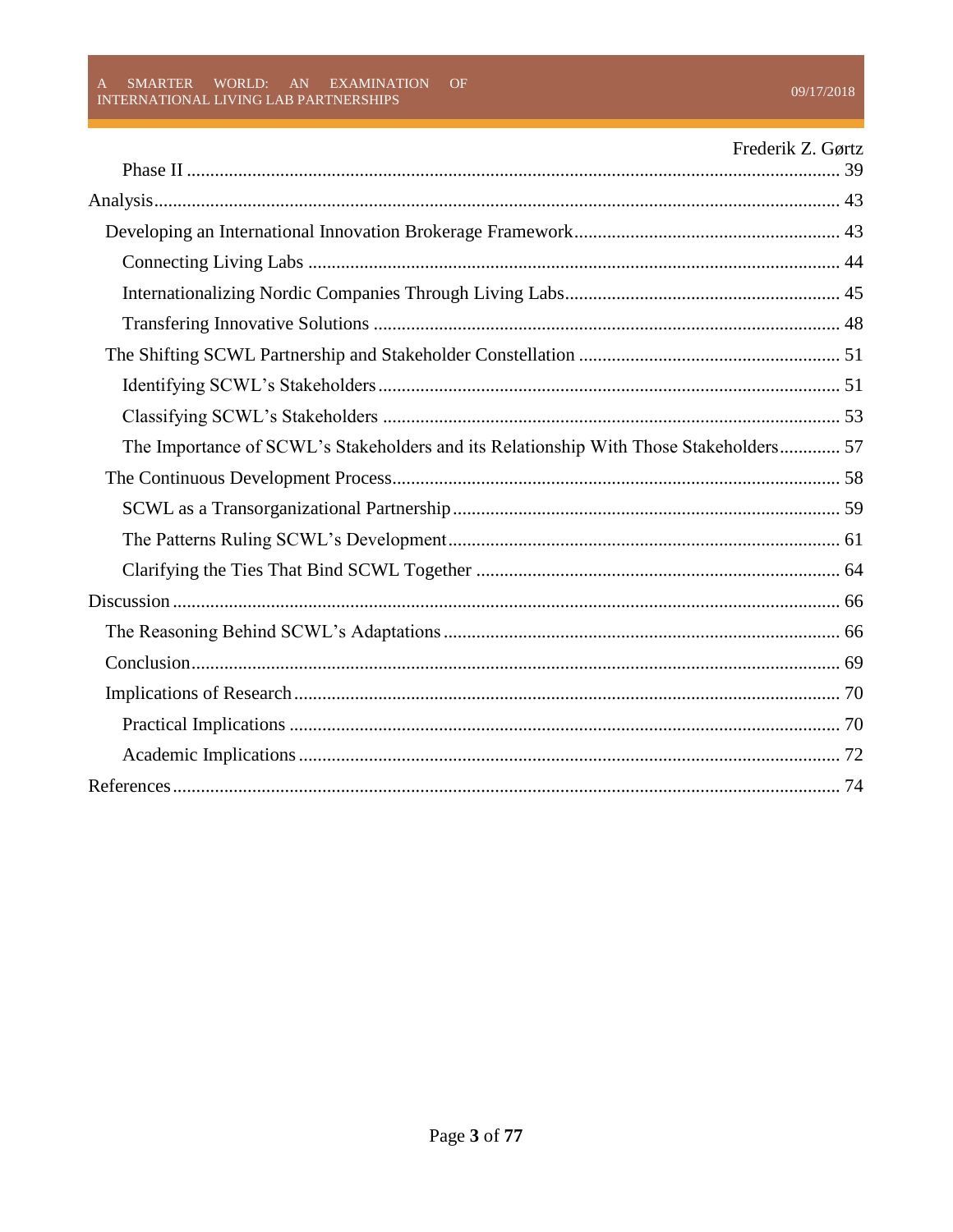# INTRODUCTION

<span id="page-4-0"></span>*"Our vision is for Singapore to be a Smart Nation – A nation where people live meaningful and fulfilled lives, enabled seamlessly by technology, offering exciting opportunities for all. We should see it in our daily living where networks of sensors and smart devices enable us to live sustainably and comfortably. We should see it in our communities where technology will enable more people to connect to one another more easily and intensely. We should see it in our future where we can create possibilities for ourselves beyond what we imagined possible."*

Prime Minister of Singapore, Lee Hsien Loong, November 2014 (Loong, 2014)

The creation of an intelligent and efficient urban system taking into account sustainable practices and the community it is inhabited by has become an ever larger part of international discourse, culminating in the addition of Sustainable Development Goal 10, aimed at creating "Sustainable Cities and Communities", to the United Nation's Sustainable Development Goals formulated to replace the earlier Millennium Development Goals (UNDP, 2018). The quote above illustrates Singapore's commitment to pursuing a smart and sustainable urban environment and was, in many ways, the starting point for the Smart City World Labs project at the heart of this thesis.

Smart City World Labs (SCWL) is an initiative aimed at establishing a framework for strategic collaboration between living labs and innovation hubs in Singapore and Denmark. The aim of the project has been to build a new model for increasing the export of Nordic urban solutions as well as increasing cross-border innovation and improving the interconnectivity of smart city efforts on a global scale. Singapore was chosen as the pilot country because of its stated ambition to become the world's first *"Smart Nation"*. The underlying approach has been to provide Nordic companies that are already developing, testing and showcasing innovative solutions in Danish living labs and innovation environments with a bridge to similar environments and setups abroad. This would allow them to customize their products and services to meet the needs of a specific market as well as provide introductions for these solutions to buyers and trading partners through the right channels. A key aspect of the project has been that this adaptation of solutions happens in close collaboration with local partners and projects and is thereby based on the articulated needs of the market, which provide a valuable stamp of approval early in the company lifecycle in a foreign market context (Quercus Group, 2015b).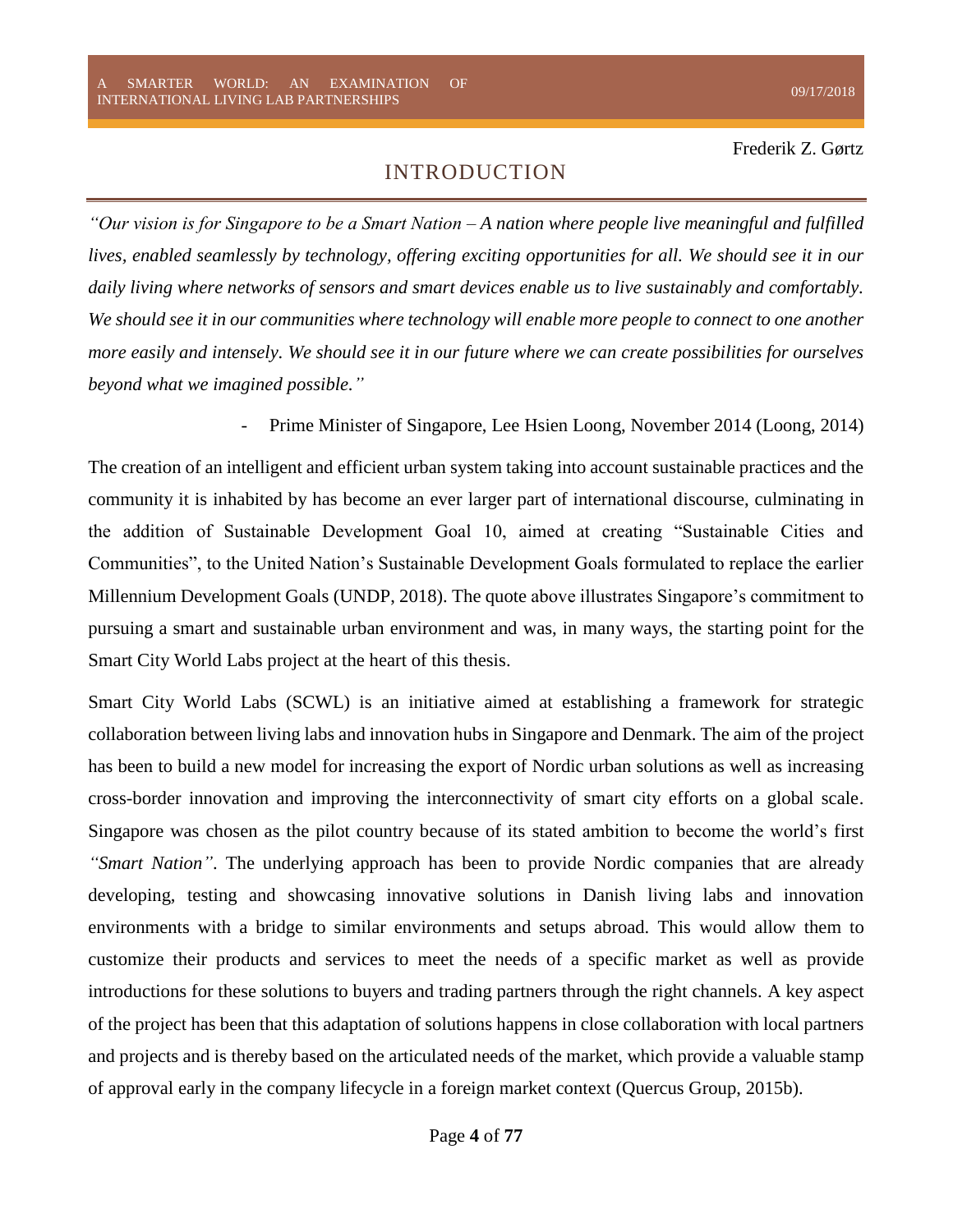The initiative originally targeted start-ups and SMEs (Small- and Medium-Sized Enterprises) as a key source of some of the most innovative solutions for solving urgent challenges facing cities around the world – in the hopes of promoting an international outlook. However, the lack of a clear performance record in real world deployment and limited market access hampered their options to scale and extract more value from the innovation to realize their full market potential. By creating a platform for international living lab collaboration, SCWL aimed at breaking down the classic barriers for SMEs to go beyond their home markets. SCWL's approach is based on fostering close relations between living labs, innovation environments and key stakeholders and through these narrow in on the specific interests, projects, tenders and challenges that are interested in receiving Nordic companies to test and adapt their solutions, with the aim of introducing them to projects and concrete business opportunities in Singapore (SCWL, 2017a).

This has resulted in a multiphase project, the first of which has already concluded and the second of which is currently nearing its end. The first of these phases involved developing a complex organizational framework which could incorporate all the project partners and establishing contacts and connections in Singapore while developing this new export model. The second phase has focused on establishing a proof-of-concept for the actual operationalization of the export mechanism. To achieve this, the project is expanding on the Danish side of the project to encompass living labs and solution providers from across the Nordic region while identifying specific challenges in Singapore alongside Singaporean challenge providers for the European solution providers to resolve (SCWL, 2017a).

SCWL is a project ultimately aimed at the creation of a global network of living labs and smart cities who through their interactions enable the easy transfer of smart and sustainable urban solutions from one city to another, serving as test-bed, development center and marketplace to SMEs and start-ups on a global basis. The project thereby touches on the UN's Sustainable Development Goals in the form of the 10<sup>th</sup> and 17<sup>th</sup> goals – Sustainable Cities and Communities and Partnerships for Development respectively (UNDP, 2018). However, the starting point of the project is grounded in the need to demonstrate the viability of this model, and as such the transfer of Nordic solutions to Singapore, two highly developed states – though from vastly different socio-cultural, economic and geographical contexts – which should illustrate the potential of SCWL (Quercus Group, 2015b).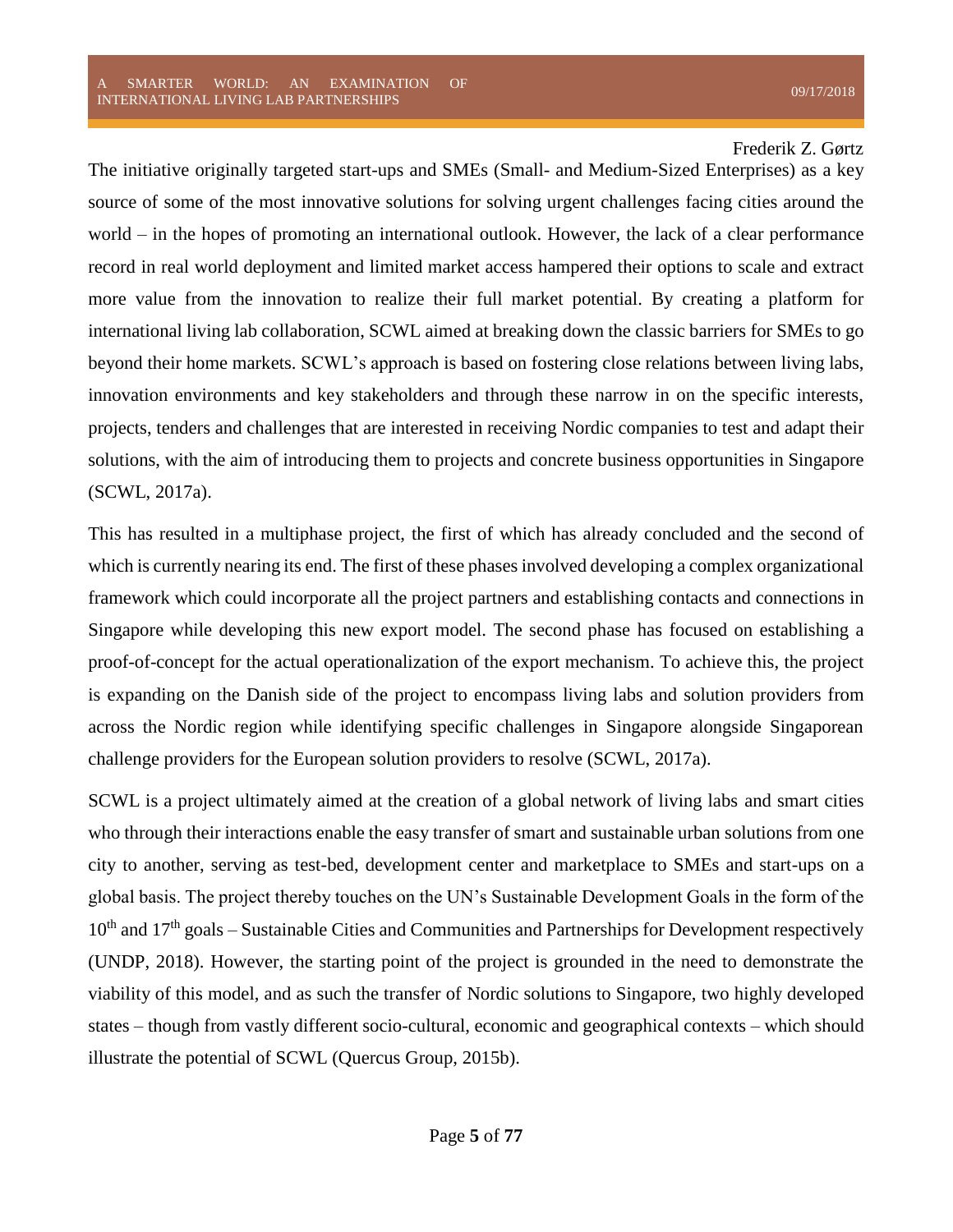The Smart City World Labs case was chosen as the focus of this thesis based on access and project complexity. With the author having both interned and worked at Quercus Group, was has been relatively simple to secure access to significant data sources for the case and to gain a complex understanding of the case. Beyond these practical considerations, the complex interactions and relationships as well as the international nature of this project makes it an ideal focus for a thesis. By bringing together stakeholders from across half a dozen nations and a wide variety of sectors, this project can merge the intricacies of an international business project between Singapore and Denmark with the challenges of coordinating an international transorganizational partnership network with a diverse and shifting partner consortium.

#### THESIS DELIMINATION AND PROBLEM STATEMENT

<span id="page-6-0"></span>This thesis seeks to illuminate how an international transorganizational project like Smart City World Labs is shaped, changes and develops over the course of its early lifetime from pre-conception through to the second phase of the project, as it moves beyond the pilot stage. By understanding how multiple independent organizations can successfully cooperate in the formation and growth of a single major project like SCWL, this thesis should help to create a better understanding of how projects involving multiple impactful actors can join their efforts in a synergetic approach. This thesis will thus focus first and foremost on the SCWL project as the unit and focus of analysis, with the contextual setting of the project as a Nordic-Singaporean Living Lab partnership serving to illuminate the international dimensions of the project. This means that the internal processes and decision-making systems alongside the interactions between organizational stakeholders play a central role in the thesis, with an emphasis on how these internal processes have played a role in shaping the project as a whole.

At its heart, this thesis seeks to deal with the complex interactions between stakeholders and actors through a major project's life cycle, from conception and pre-development, through modelling and pilot phases before ending with the project preparing to scale up its activities and learn from the mistakes and successes of previous phases. SCWL deals specifically with the transfer of knowledge and the internationalization of corporations within various urban sector industries, but the lessons learned, and processes identified through the thesis process should give an indication of what challenges other projects might encounter. Understanding the interactions of independent organizations when they create joint projects is a generalizable occurrence wherefrom knowledge and understanding should prove valuable.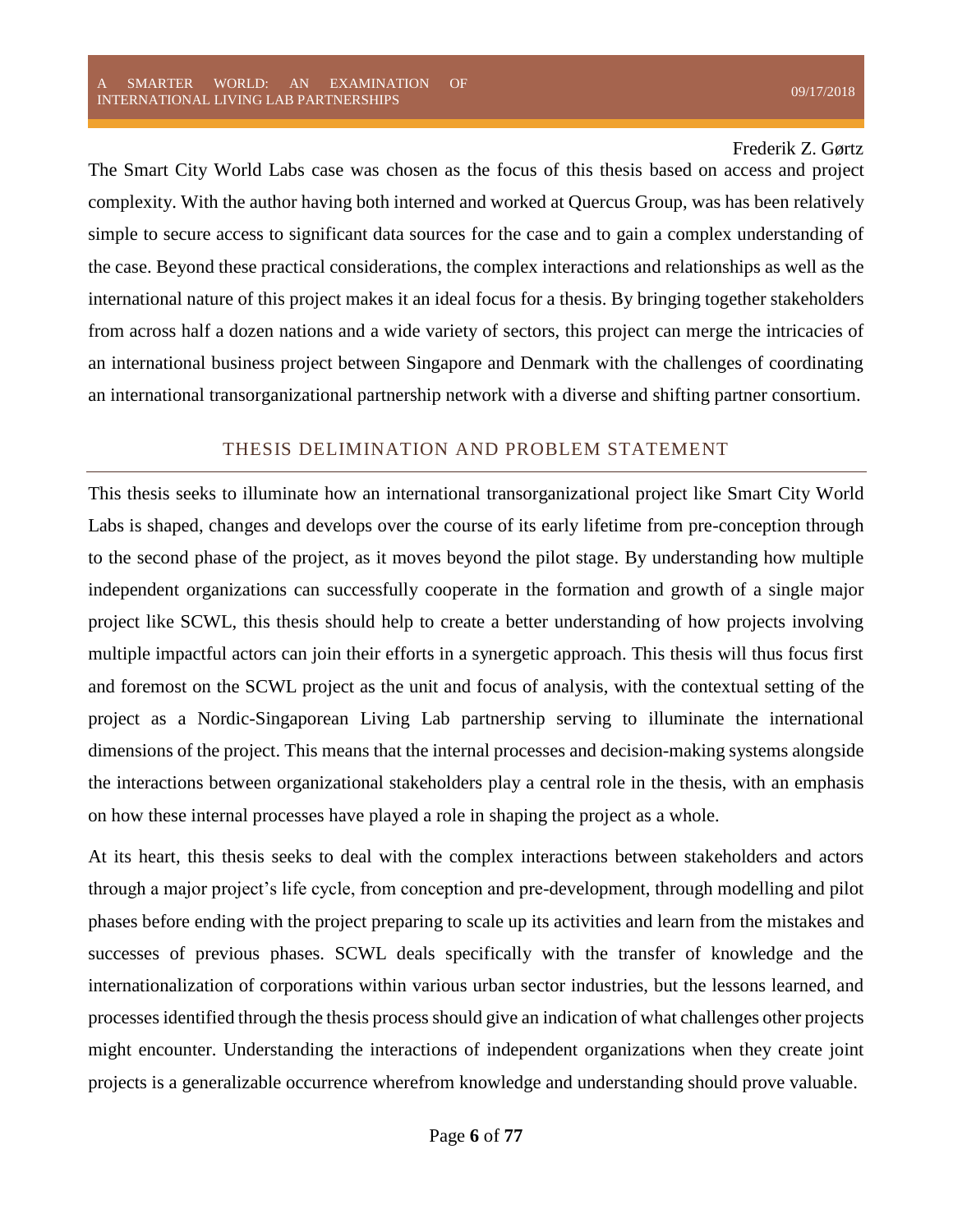#### OBJECTIVE AND RESEARCH QUESTION

<span id="page-7-0"></span>This thesis seeks to analyze and discuss the development of the Smart City World Labs project through a longitudinal perspective. By understanding how and why the project was originally conceived, why and how certain actors and organizational structures were introduced to the project and what processes developed during the first and second phases of the project it should be possible to establish an understanding of why certain decisions were taken during the project. This would outline the key factors and learnings from SCWL and allow for an analysis of how the project shifts and changes from phase to phase. The second phase, when the project moves from proof-of-concept to becoming an actual vehicle for the export of solutions to Singapore, thus creates an opening for the thesis to examine and explain how SCWL has been shaped by decisions taken during previous steps in the project process. This piece of research is important because of the light it shines on the vital importance of decisions taken early in the project processes and the challenging nature of creating large trans-organizational projects across borders and sectors. It is for these reasons that the thesis will attempt to answer the research question: *What has been the underlying reasoning behind SCWL's numerous adaptations from its conception and initial implementation through the subsequent phases of the project?*

#### THESIS STRUCTURE

<span id="page-7-1"></span>The structure of this thesis centers on a steady progression of chapters building one on the other. The first part to follow this introduction is a methodology section where the research philosophy, research design, data collection and data analysis are all examined. This is followed by a theoretical framework and literature review, which outlines the role played by each theory addressed in the thesis and how they fit within the analytical framework. This is followed by a section detailing the research context, outlining key concepts and their theoretical basis. The actual case study follows, outlining the staged development of SCWL from the project's conception through to its second phase. This is followed by tripartite analysis, examining the project's purpose, organization and process over the course of the project lifespan aimed at analyzing the changes and adaptations in the project. This is followed by a section discussing and answering the research questions before summarizing the findings of the thesis and examining the practical and academic implications of the thesis.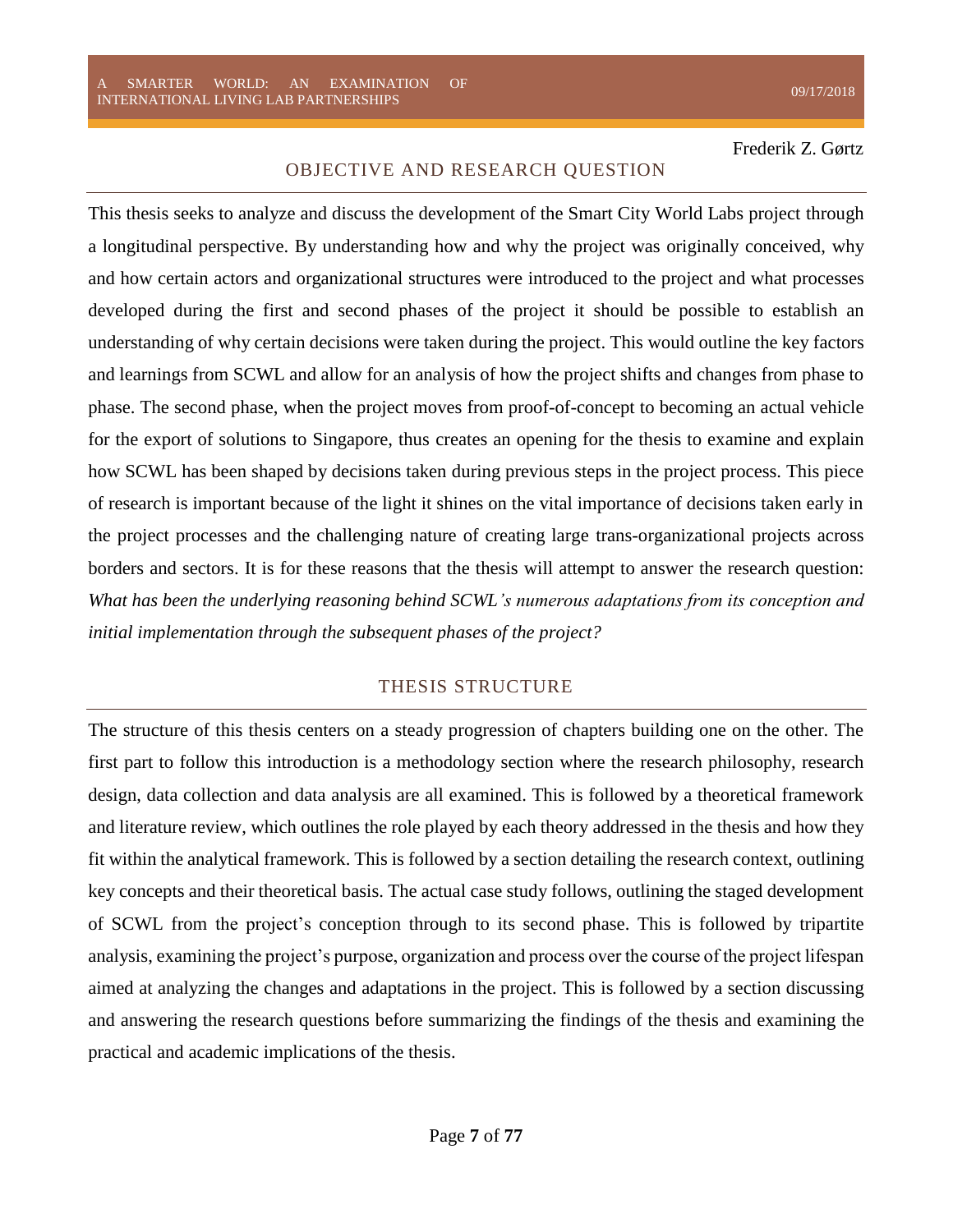# METHODOLOGY

#### RESEARCH PHILOSOPHY

<span id="page-8-1"></span><span id="page-8-0"></span>This thesis builds on a **critical realist** (CR) philosophy of science and as such serves as the foundation for the research purpose, approach, strategy and design of the thesis. Using a critical realist approach here ensures that the research done for thesis properly illuminates the complexities of the project, understanding the multiple layers of reality which slowly come into view the further you dig into the project.

Emerging in the context of the post-positivist crises in the natural and social sciences in the 1970s and 1980s, critical realism represents a broad paradigm set out by social theorists and researchers trying to develop a proper postpositivist social science. Critical realism situates itself as an

| <b>Methodological Choices</b> |                                                   |
|-------------------------------|---------------------------------------------------|
| <b>Research Philosophy</b>    | <b>Critical Realism</b>                           |
| <b>Research Purpose</b>       | Explanatory                                       |
| <b>Research Approach</b>      | Abductive                                         |
| <b>Research Strategy</b>      | Intrinsic Single Case Study                       |
| <b>Research Method</b>        | <b>Primarily Qualitative</b>                      |
| <b>Data Collection</b>        | Semi-Structured Interviews<br>& Project Documents |
| Data Analysis                 | Thematic Analysis                                 |

alternate paradigm both to scientific forms of positivism concerned with establishing a law-like understanding of the forms of the world; and also, to the strong interpretivist or postmodern turn which denied explanations in favor of interpretation, with a focus on hermeneutics and description at the cost of causation (Fletcher, 2017).

One of the most important tenets of critical realism is that ontology (i.e. the nature of reality) is not reducible to epistemology (i.e. our knowledge of reality). Human knowledge therefore captures only a small part of a broader reality. In this respect, critical realism deviates from both positivism and constructivism. Bhaskar (Bhaskar, 1998) critiqued positivism for promoting "the epistemic fallacy": the problematic reduction of ontology to epistemology, or the limitation of 'reality' to what can be empirically proven. The same critique applies to constructivist perspectives that view reality as entirely constructed through and within human knowledge or discourse. Despite the seeming opposition between the constructivist and positivist perspectives, it is argued that each reduces reality to human knowledge, whether that knowledge acts as lens or container for reality (Fletcher, 2017).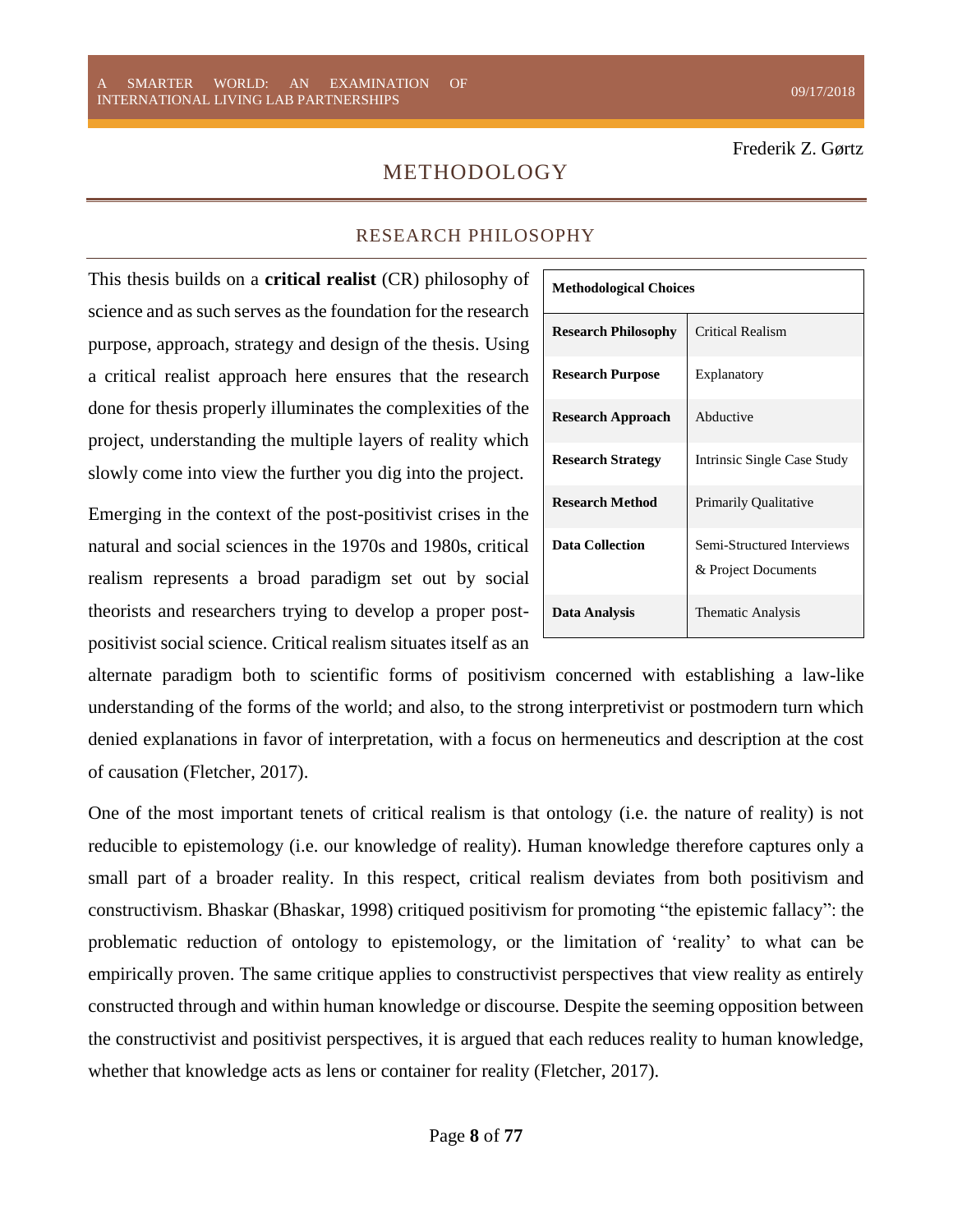

In contrast, critical realism treats the world as theory-laden, but not theory-determined while not denying that there is a real social world we can attempt to understand or access through philosophy and social interactions. However, some knowledge can still be closer to reality than other knowledge (Danermark, Ekström, Jakobsen, & Karlsson, 2002). In critical realist ontology, reality is stratified into three levels.

The first is the empirical level, the realm of events as we experience them. At this level, events or objects can be measured empirically and are often explained through "common sense", but these events are always mediated through the filter of human experience and interpretation. This is the transitive level of reality, where social ideas, meanings, decisions, and actions occur and can be causal. The middle level consists of the actual. At this level, there is no filter of human experience and events occur whether or not they are experienced or interpreted. These true occurrences are often different from what is observed at the empirical level. Finally, the third level is the real. At this level causal structures, or 'causal mechanisms,' exist. These are the inherent properties in an object or structure that act as causal forces to produce events (i.e. those appearing at the empirical level). It is the primary goal of CR to explain social events through reference to these causal mechanisms and the effects they can have throughout the threelayered 'iceberg' of reality (Fletcher, 2017).

Critical Realism is used in this thesis to explain the way in which the empirical observations and information collected for the thesis are influenced and impacted by multiple series of interpretations, in the form of an interviewee's interpretation of the events they are describing or documenting, in the interpretation of the thesis author of this information, and the readers interpretation of what is written in this thesis. However, it also explains that there are actual events occurring in the case study which have not been interpreted or experienced, and as such are not included in the thesis despite their occurrence – these events having had a causal impact on the course of events presented in the thesis, at the empirical level. In essence, there are events outside the knowledge or understanding of the author which could have an impact on the thesis, but which remain unknown and thus unaddressed.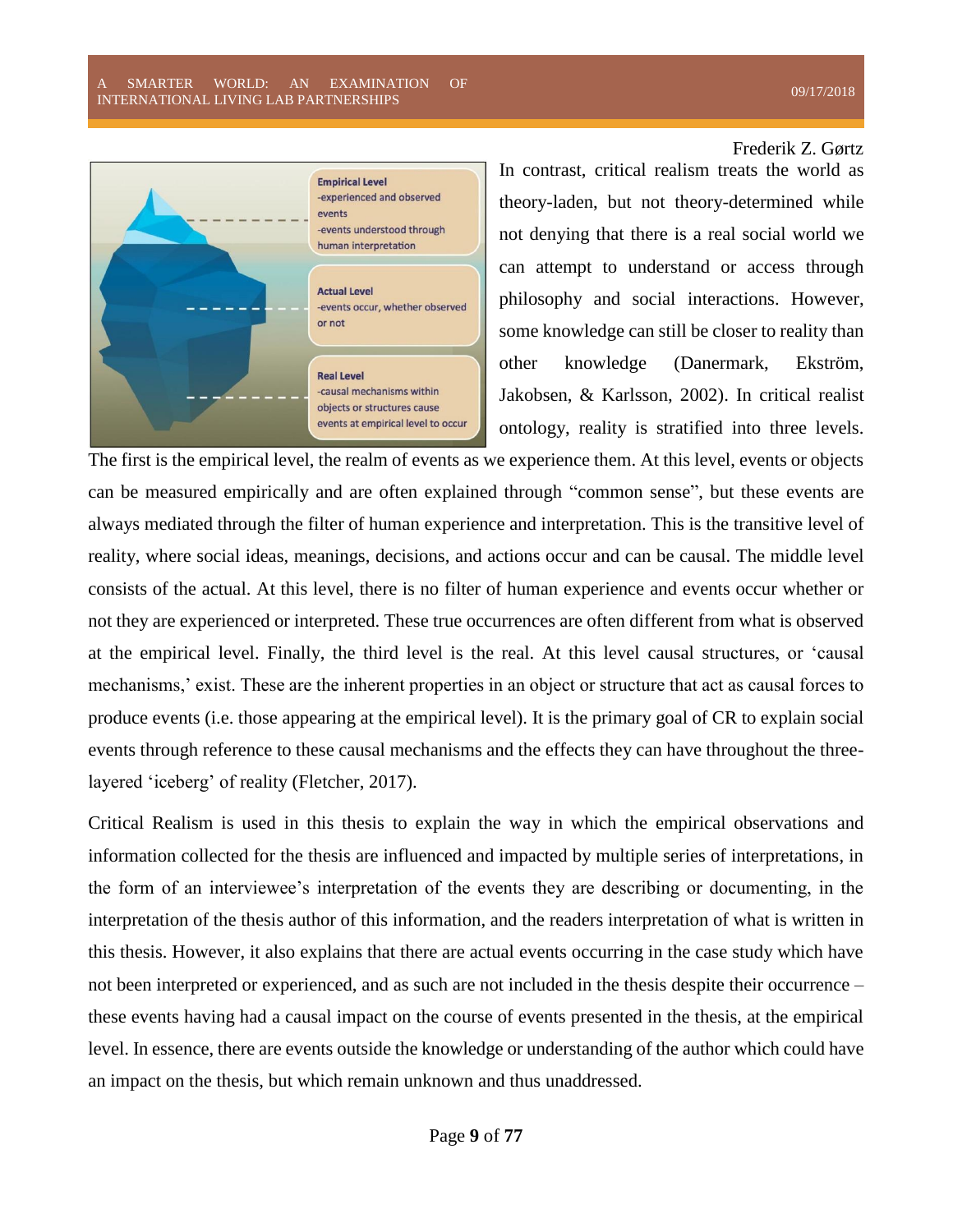#### RESEARCH DESIGN

#### RESEARCH PURPOSE

<span id="page-10-1"></span><span id="page-10-0"></span>The research purpose of this thesis is of an **explanatory** nature and as such seeks to understand the causal relations behind the SCWL project through a longitudinal lens. The research conducted for this thesis seeks to test and understand the complex internal relations of an international transorganizational partnership like SCWL in order to better understand how projects like it, involving multiple independent international partners, can create synergetic results. By understanding these processes and how they are impacted by their participants it might be possible to further understand best and worst practices in projects such as this (Given, 2008). An explanatory research purpose was chosen for the thesis because it would allow the author to better understand and explain the complex interactions in transorganizational partnerships like SCWL. The goal here is to better understand how such projects function.

#### RESEARCH APPROACH

<span id="page-10-2"></span>The research approach of this thesis is **abductive**, building from an empirical starting point with the SCWL project, and from there expanding ever further into different theoretical realms – looping back and forth between deductive and inductive approaches. As such, it starts from the particularity of SCWL and seeks to expand into a more generalizable understanding of the complex interactions of international transorganizational partnerships. Abductive reasoning, also referred to as abductive approach is set to address weaknesses associated with deductive and inductive approaches. Specifically, deductive reasoning is criticized for its lack of clarity in terms of how to select theory to be tested via formulating hypotheses. Inductive reasoning, on other hand, is criticized because no amount of empirical data will necessarily enable theory-building. Abductive reasoning, as a third alternative, overcomes these weaknesses via adopting an iterative approach, switching back and forth between the two and approaching the research from multiple perspectives. When using an abductive approach, the research process starts with surprising facts or 'puzzles' and the research process is devoted their explanation. These puzzles emerge when a researcher encounters an empirical phenomenon that cannot be explained by the existing range of theories or in the current literature (Saunders, Lewis, & Thornhill, 2012).

This abductive approach is used in the thesis to ensure an iterative process, in which every aspect of research is examined from multiple perspectives, creating a better understanding of the empirical and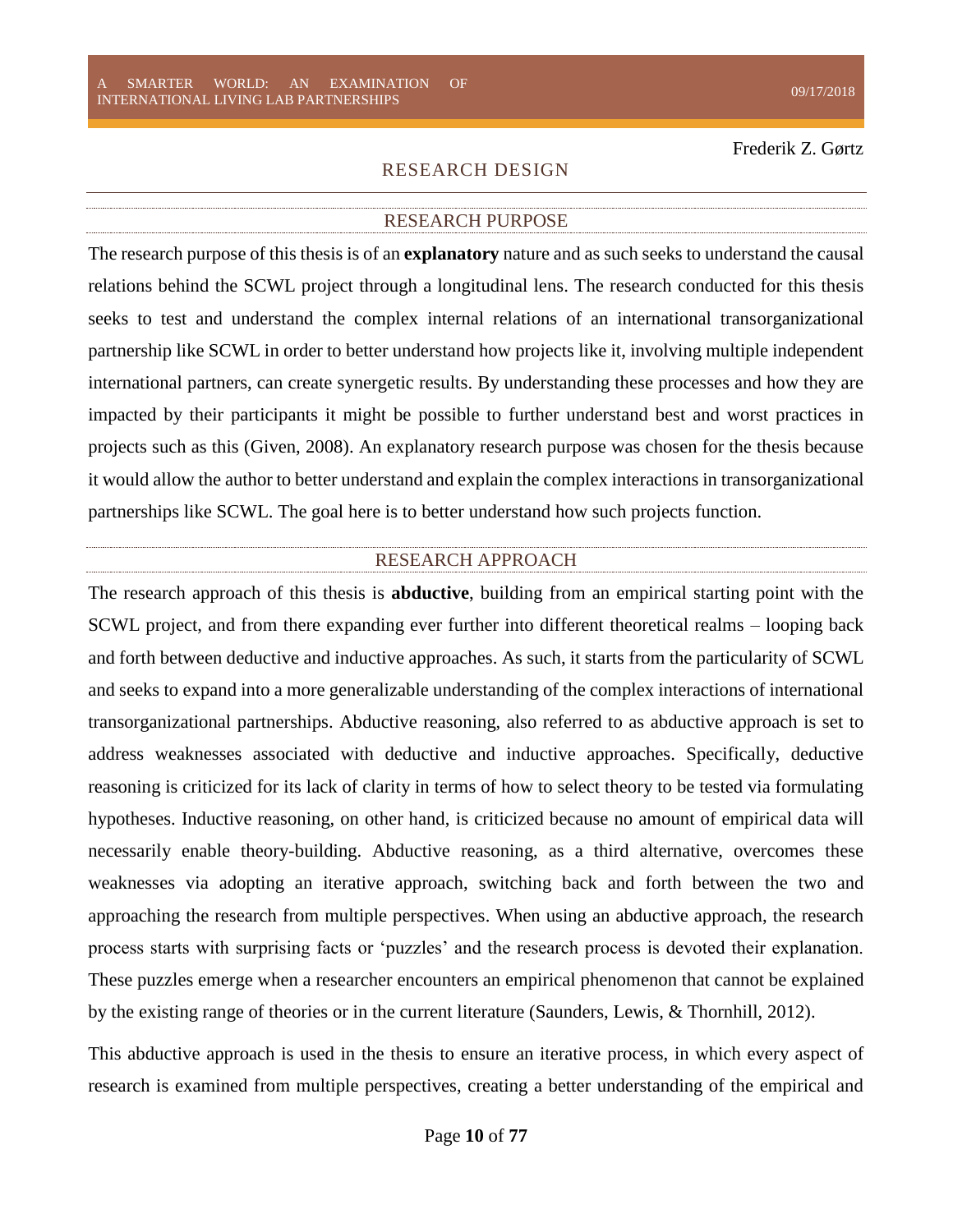theoretical aspects of the thesis. Here the puzzle under examination relates to how many actors can come together and work in a coordinated and aligned manner. It seeks to understand how and why projects adapt and change over the course of their lifetime, exploring this first from a deductive approach, before shifting to an inductive approach, and back again. In the process, this allows for multiple perspectives on any single section of the thesis and helps to understand the deeper empirical layers of reality.

#### RESEARCH STRATEGY

<span id="page-11-0"></span>The research strategy which has been undertaken for this thesis is the **single intrinsic case study** of Smart City World Labs. The case was chosen as part of an information-based selection to maximize the utility of a single case, with an expectation that important information would be readily available for the thesis (Flyvbjerg, 2006). A case study is an empirical observation investigating a real-life problem, in this case the project of SCWL. Using a case study research strategy for this thesis was thought to be the best possible research strategy in this case due to the way in which the case study is able to provide realworld insight and complexity to the theoretical concepts outlined in the thesis (Yin, 2009). This case in particular can be characterized as an intrinsic case study as outlined by (Stake, 2010), meaning that it is focused first and foremost on better understanding the case itself, rather than focusing on establishing generalizable lessons or drawing focus to a particular issue. The purpose is thus not to come to understand some abstract phenomenon, but the specific SCWL case.

This methodology is used because of SCWL relatively unique and innovative approach to innovation brokerage which mean that the case is difficult to draw parallels to. Given the deep insight and access secured for this thesis, the bulk of the thesis is thus aimed primarily at better contextualizing and understanding the exact way in which SCWL and its stakeholder network adapted and changed over its lifetime, rather than drawing parallels to projects that only share broad similarities to SCWL.

#### RESEARCH METHODS

<span id="page-11-1"></span>This thesis primarily utilizes **qualitative** research methods to properly secure an understanding of the complex internal processes which shaped SCWL and how these processes shifted and adapted according to partner-identified challenges. Qualitative research methods are a set of scientific methods of observation to gather non-numerical data, instead referring to the meanings, concepts, definitions, characteristics, metaphors, symbols, and description of things. The advantage of using qualitative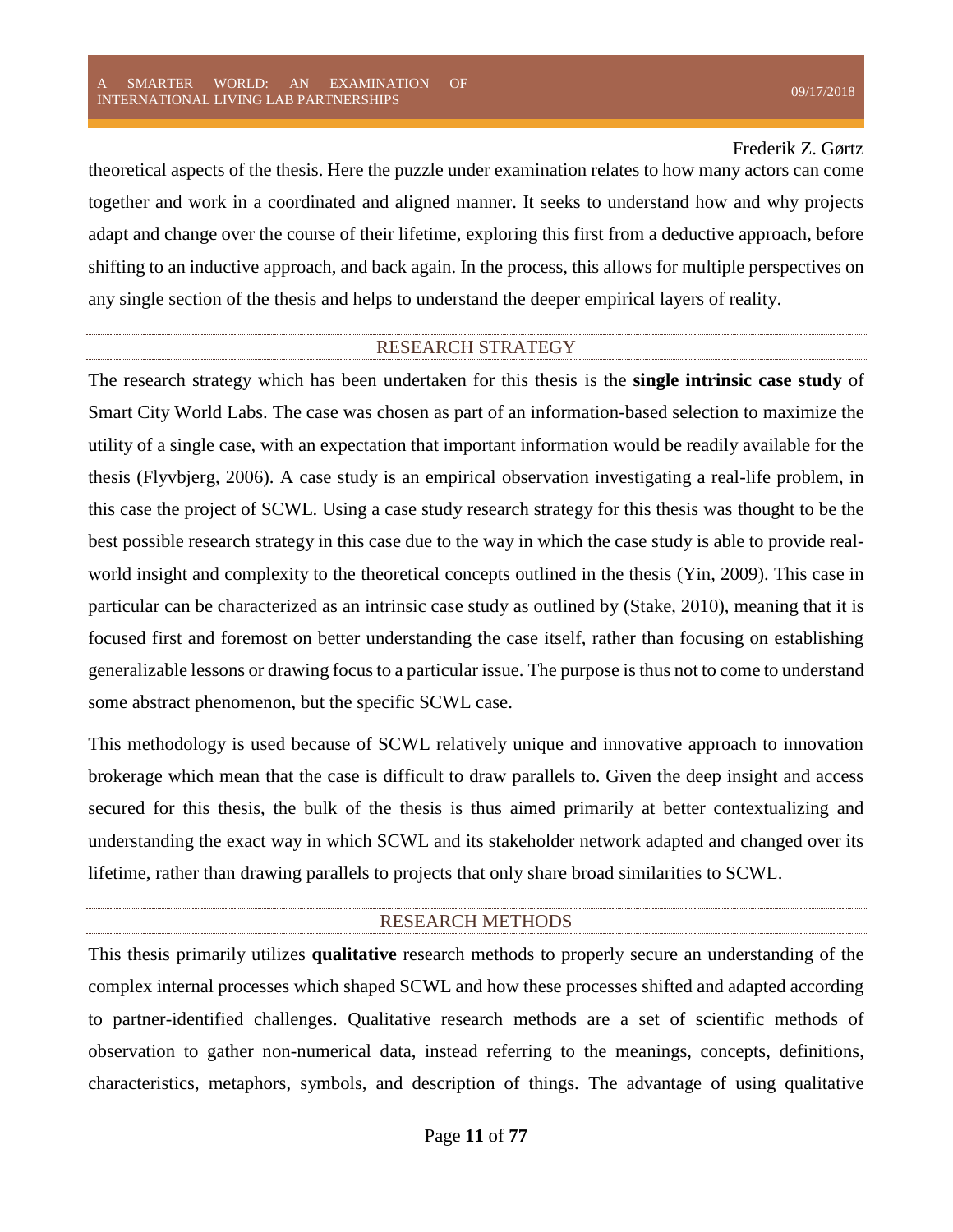methods is that they generate rich and detailed data that leave the participants' perspectives intact and provide multiple contexts for understanding the phenomenon under study. In this way, qualitative research can be used to vividly demonstrate phenomena or to conduct cross-case comparisons and analysis of individuals or groups. However, most of the limitations you find in using qualitative research techniques also reflect their inherent strengths. For example, the small sample sizes help to investigate research problems in a comprehensive and in-depth manner, but this small sample size weakens the opportunities to draw useful generalizations from the findings (Saunders, Lewis, & Thornhill, 2012).

The reasoning behind using primarily qualitative research methods instead of quantitative or more mixed research methods is directly linked to what sort of information is directly relevant to the thesis and what information was available to the author of this thesis. With the focus on project adaptations and internal processes, there are only a few ways in which quantitative methods can expand on the major revelations to the thesis. Quantitative issues – such as financial changes or macro-scale issues are not the focus of examination in this thesis, with the focus instead being on determining what challenges, on a subjective or micro level, were faced by SCWL in the eyes of the partners of the project as well as how they reacted to these challenges. This is only possible through in-depth interviews with the participating parties in these deliberations. With the research strategy being a single case study, there also wasn't any great need to quantify the relatively few interactions under examination. For all these reasons, this thesis is primarily reliant on qualitative research methods.

#### DATA COLLECTION

<span id="page-12-0"></span>In alignment with the decision to use qualitative research methods, this thesis relies primarily on **semistructured in-depth interviews** and various **project documents**. As advocated by (Saunders, Lewis, & Thornhill, 2012), both primary and secondary data have been used to enable reliable research. The primary data, in this case, refers to the information that was collected in the form of interviews with the partners of the SCWL project. This is supplemented by various available sources of secondary data in the form of project documents such as the project's own evaluation of SCWL, various applications for financing, a series of presentations and interviews with Singaporean actors. In addition, various supplementary sources of data, often of a secondary or tertiary nature, are used to round out the gaps left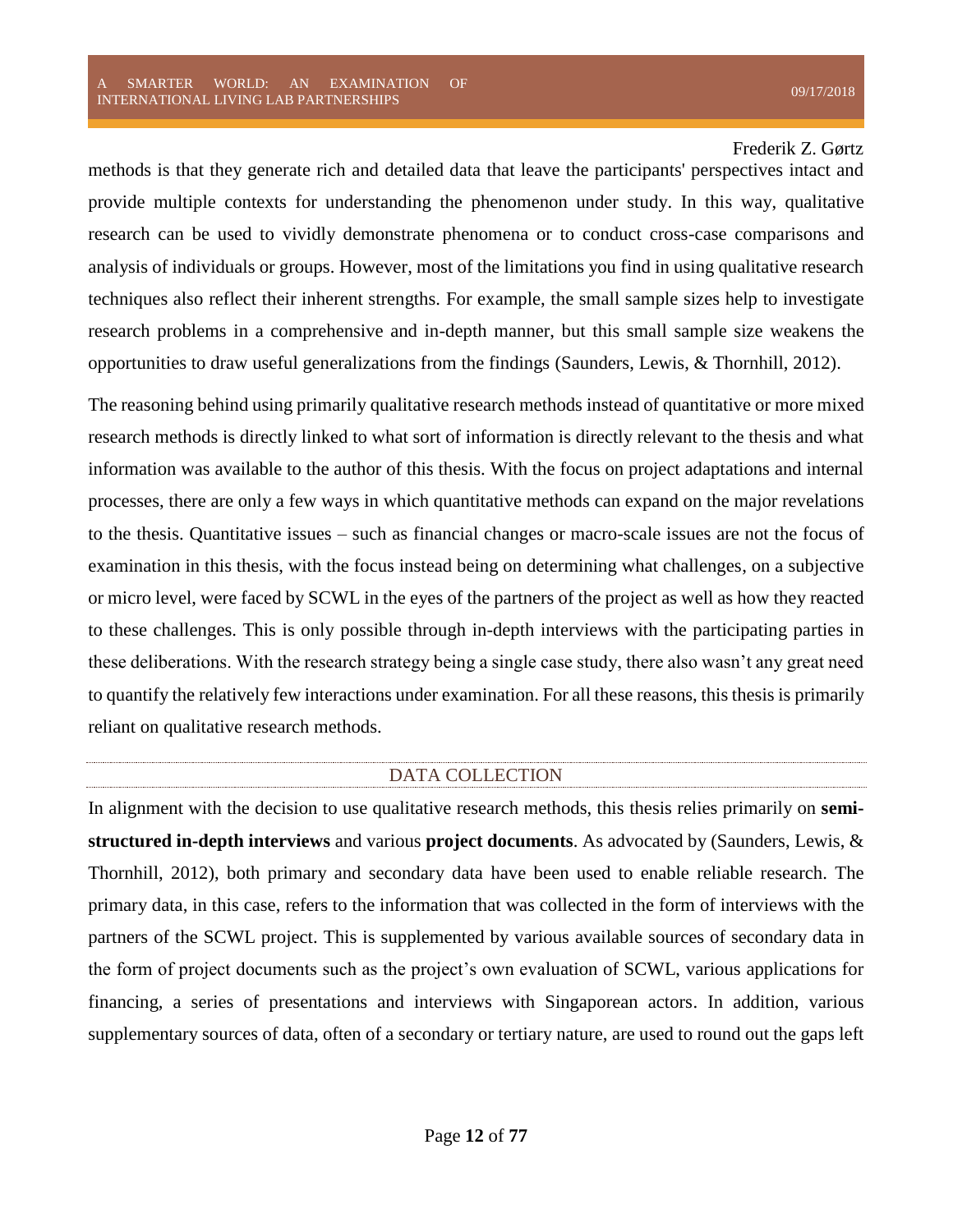in the data collection. (Yin, 2009) argues that, for case study research, interviews are one of the significant sources of collecting primary data – which is a primary reason for its use in this thesis.

This thesis is written based on six detailed interviews with members of the project consortium, specifically two Quercus Group partners who have been closely involved for the duration of the project, the project leader from Gate21 and later Climate-KIC, the representative and current project leader from DTU, the key representative from Climate-KIC and the Danish ambassador to Singapore. Beyond these key interviews, the thesis uses project applications to Industriens Fond and Climate-KIC in order to secure a clear understanding of precisely how the project developed from the beginning of phase one through phase two, alongside SCWL's own evaluation of the first project phase – which was written on the basis of a series of interviews with a variety of key stakeholders in the project and various other information collected by the SCWL consortium. These sources were chosen because of the critical role of the project consortium in understanding how and why SCWL has adapted to challenges during its lifetime. To secure ethical conduct during the research process and thesis formulation, every interview transcript has been provided and signed off on by the interviewees, alongside offering anonymization of their responses and continuous contact and clearance of document usage with key partners in the project.

There are several factors to keep aware of when dealing with the data collection phase of this thesis. First, it relies almost exclusively on information provided by the project partners in SCWL. This means that the information provided will have an internal bias, likely in favor of the project. This means that the interviews and project documents must be viewed through a critical lens, questioning the reliability of the sources and considering the purpose of the source being used. This is particularly relevant when dealing with project documents dealing with external actors, for example in financial applications and marketing material, where there is a clear interest in projecting a saleable image. While inaccurate or incorrect information is unlikely, there will be a clear slant to the sources (Saunders, Lewis, & Thornhill, 2012).

#### DATA ANALYSIS

<span id="page-13-0"></span>This thesis utilizes a **thematic analysis** approach to the data collected for research. As such, it emphasizes the uncovering of themes and patterns within the collected data, as it seeks to clarify the most important aspects of the data. To understand these themes, the analysis moves beyond the specific written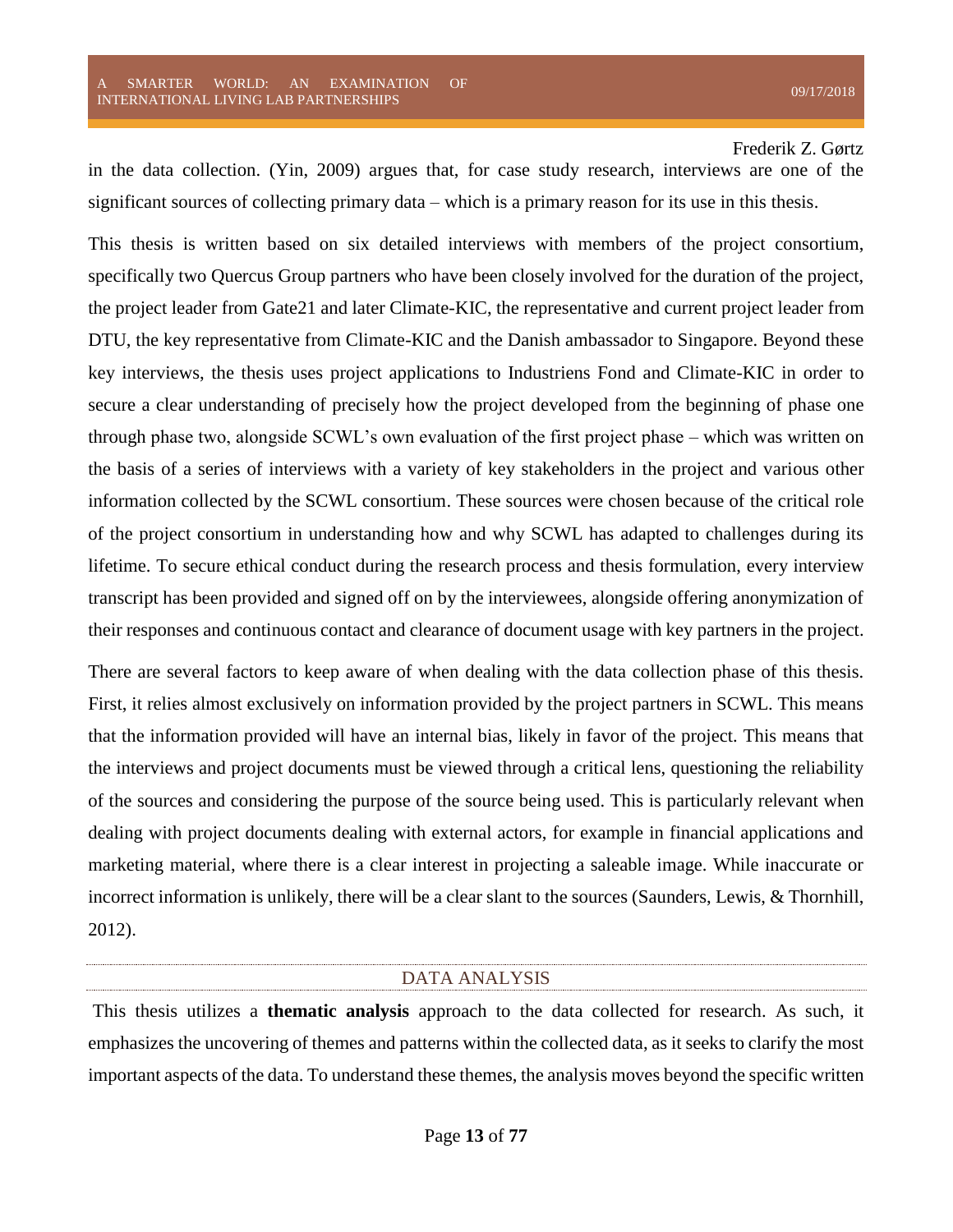word and explores both the explicit and implicit ideas within the data based on detailed readings of the sources, as candidate thematic similarities are identified. Based on these themes or ideas, codes are developed to represent the identified themes and are applied to summarize raw data. These codes are in turn linked together in overarching themes and worked to cover the data collection as best possible. This is followed by defining what each theme is, which aspects of data are being captured, and what is interesting about the themes – as a comprehensive understanding of each theme is developed. By the end of this process, a few key themes should have proven themselves more integral than others – on the backs of which the data can be summarized. There are some weaknesses to this approach which must be considered when analyzing the data in this thesis. First, given the interpretative nature of the approach, nuanced data may be missed if it does not fall clearly into one of the themes identified. This is joined by the risk that the discovery and verification of themes and codes may mesh together, weakening the individual steps of the process while also making it difficult to maintain a continuity of data from individual sources due to the meshed together nature of the analysis (Guest, MacQueen, & Namey, 2012).

This approach to data analysis was chosen because of the integral role played by distinct qualitative data, where identifying overarching themes would allow for the linking of sources across theories and perspectives, a critical need for the thesis due to its usage of multiple diverse theories which connect to vastly different themes, despite often coming from the same source or sources. Furthermore, it has allowed for the categorization of key themes into three broad topics – Purpose, Organization and Process. This data analysis approach has been demonstrated below.

| <b>Data Analysis Steps</b> | <b>Purpose</b>                                                                                        | Organization                                                                                                                                                                    | <b>Process</b>                                                                                                      |
|----------------------------|-------------------------------------------------------------------------------------------------------|---------------------------------------------------------------------------------------------------------------------------------------------------------------------------------|---------------------------------------------------------------------------------------------------------------------|
| <b>Specific</b>            | "These Danish living labs are<br>then connected with similar<br>living labs in Singapore."<br>NSR, QG | "Now once those relationships"<br>are established, what does it take<br>to maintain them? Who should be<br>accompanying them - Academia?<br>Technical? Business?"<br>TS, Gate21 | "With a new partner<br>constellation, the project<br>has been more focused in<br><i>its approach.</i> "<br>BTYF, OG |
| Code                       | Living Labs                                                                                           | Relationships                                                                                                                                                                   | Partners                                                                                                            |
| <b>Theme</b>               | Model                                                                                                 | Stakeholder Engagement                                                                                                                                                          | Major Changes                                                                                                       |
| <b>Topics</b>              | Purpose                                                                                               | Organization                                                                                                                                                                    | Process                                                                                                             |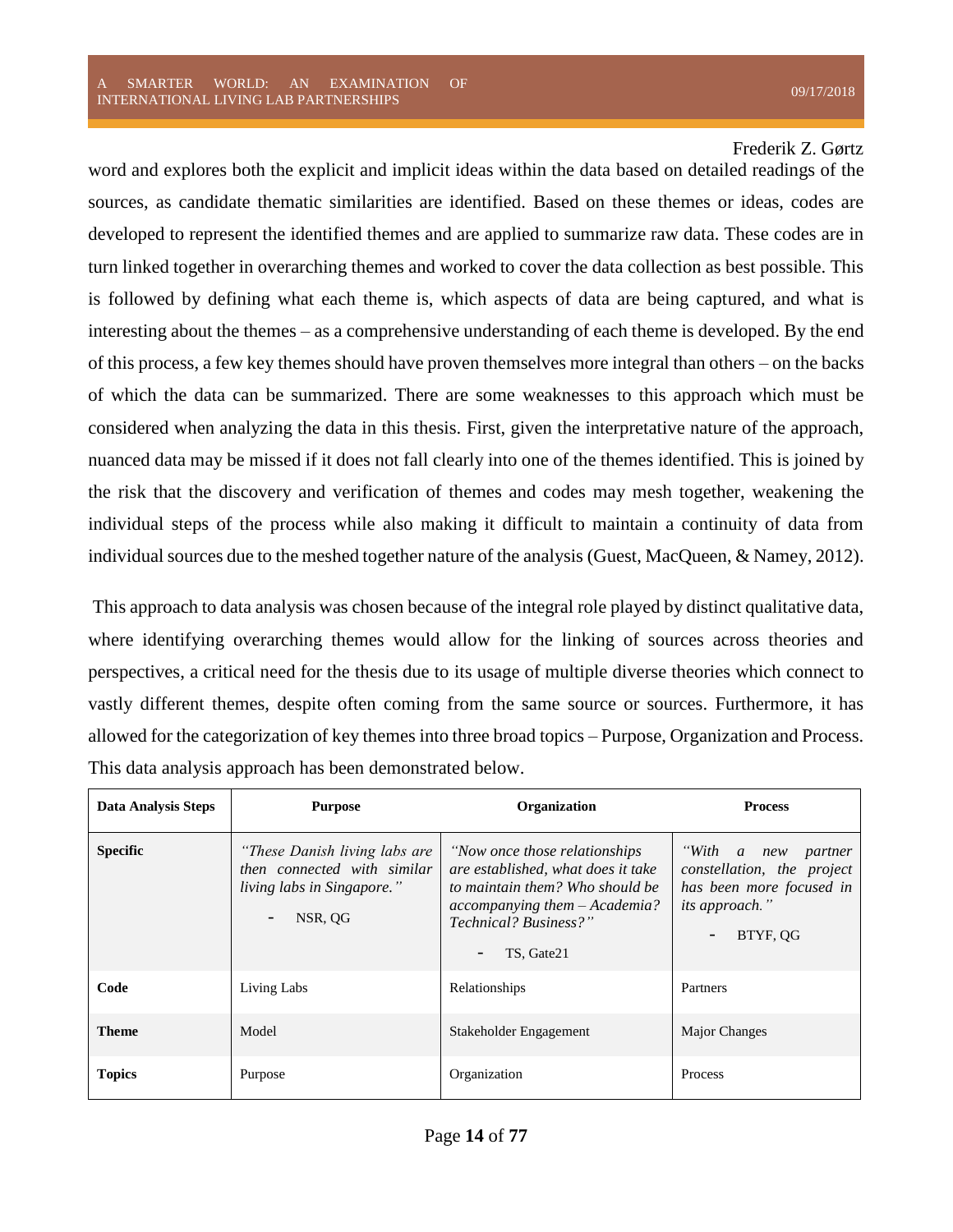THEORETICAL FRAMEWORK

LITERATURE REVIEW

<span id="page-15-1"></span><span id="page-15-0"></span>There are three overarching themes which need to be illuminated if the workings of SCWL are to be properly understood. The first of these relates to the purpose of SCWL, namely supporting the internationalization of SMEs by assisting them in transferring smart city solutions to Singapore. At the heart of this process is the transfer of knowledge

Purpose •Internationalization Theory •International Knowledge Transfer Organization • Stakeholder Identification and Salience Theory Process •Transorganizational Partnership Network Theory

and know-how from the Nordics to Singapore using open innovation systems such as urban living labs, demand-driven exports and innovation brokerage. This leads to the second factor, namely the structuring SCWL with focus on SCWL's stakeholders and their salience to the project to understand who is important to the project and how. The third and final theme related to how SCWL, as a transorganizational partnership network, functions and what processes it goes through. By examining the purpose, organization and process of SCWL, this thesis can illuminate how SCWL enables, supports and strengthens the transfer of smart city solutions to Singapore.

These three sections are interrelated on several different levels and outline the chronological, methodological and managerial development of the SCWL project through its lifetime. The first section, outlining the purpose of the project, is also the point of genesis for the entire project. It explains why the project exists at all, what function it fulfills in the complex world of innovative urban development projects and how the project has changed over time. The second section, the one relating the organization of SCWL, is the next perspective on the project, establishing how precisely an organization such as SCWL is constructed. It is here that relevant stakeholders and actors become important, bringing their own capabilities to the table while giving shape to the project. The third section, related to process, illustrates how the purpose and organization of SCWL shape not only the processes of the project but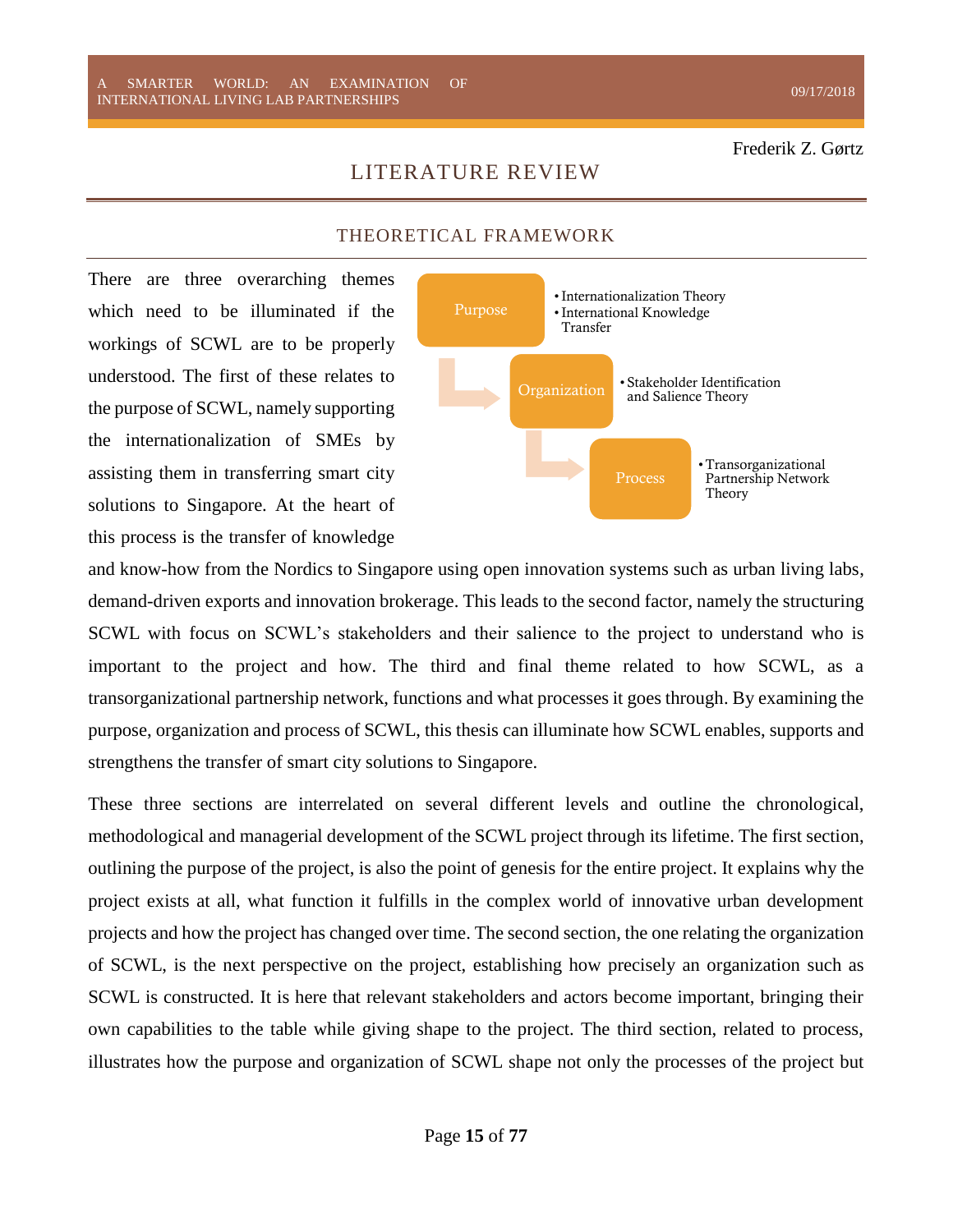also how precisely it accomplishes the goals set out for the project. It is the step where the project's purpose, channeled through its organizational framework, is processed.

The first step of this theoretical framework relies on two key theories. The first of these is internationalization theory, which details the process by which companies move from their home markets to international markets. This theory, or rather set of theories, illustrates the core purpose of SCWL, namely supporting the internationalization of Nordic SMEs onto a global stage, in this case by bringing them to the Singaporean market. The second theory which helps to explain the purpose of SCWL relates to international knowledge transfer theory, providing another perspective of SCWL's purpose by reframing it from a corporate focus to a knowledge focus. Rather than looking at the activities SCWL supports through the companies it supports, it instead examines the solutions – the products, services and technologies – which are transferred from the Nordics to Singapore. This dualistic view on SCWL's purpose allows for a more accurate and targeted examination of SCWL and its activities.

The second step of the theoretical framework is focused on the use of stakeholder identification and salience theory to clarify the key actors in the SCWL project, determining the role they play in the project, the resources and capabilities they bring to bear and establishing why precisely they are important to the project. The second segment relates more directly to the actual organizational framework of the SCWL project. In this section stakeholders are identified, their salience to the project is analyzed and the importance of these stakeholder relationships are clarified. Finally, the importance of these relationships is detailed.

The third step of the theoretical framework relates to the processes of SCWL wherein the iterative processes of SCWL are illuminated and patterns are identified, examined and analyzed to better understand the processes by which SCWL is governed. This step relies heavily on understanding SCWL through a transorganizational partnership network lens, a theoretical construct that details and explains the multi-organizational construction of SCWL and the implications of such a setup. The different patterns that mark these processes and the specific sorts of ties that bind together the project are illuminated during this step.

All three steps of the theoretical framework have changed over the course of the project's lifetime, in effect turning the framework into an iterative process which could in theory be completed at the end of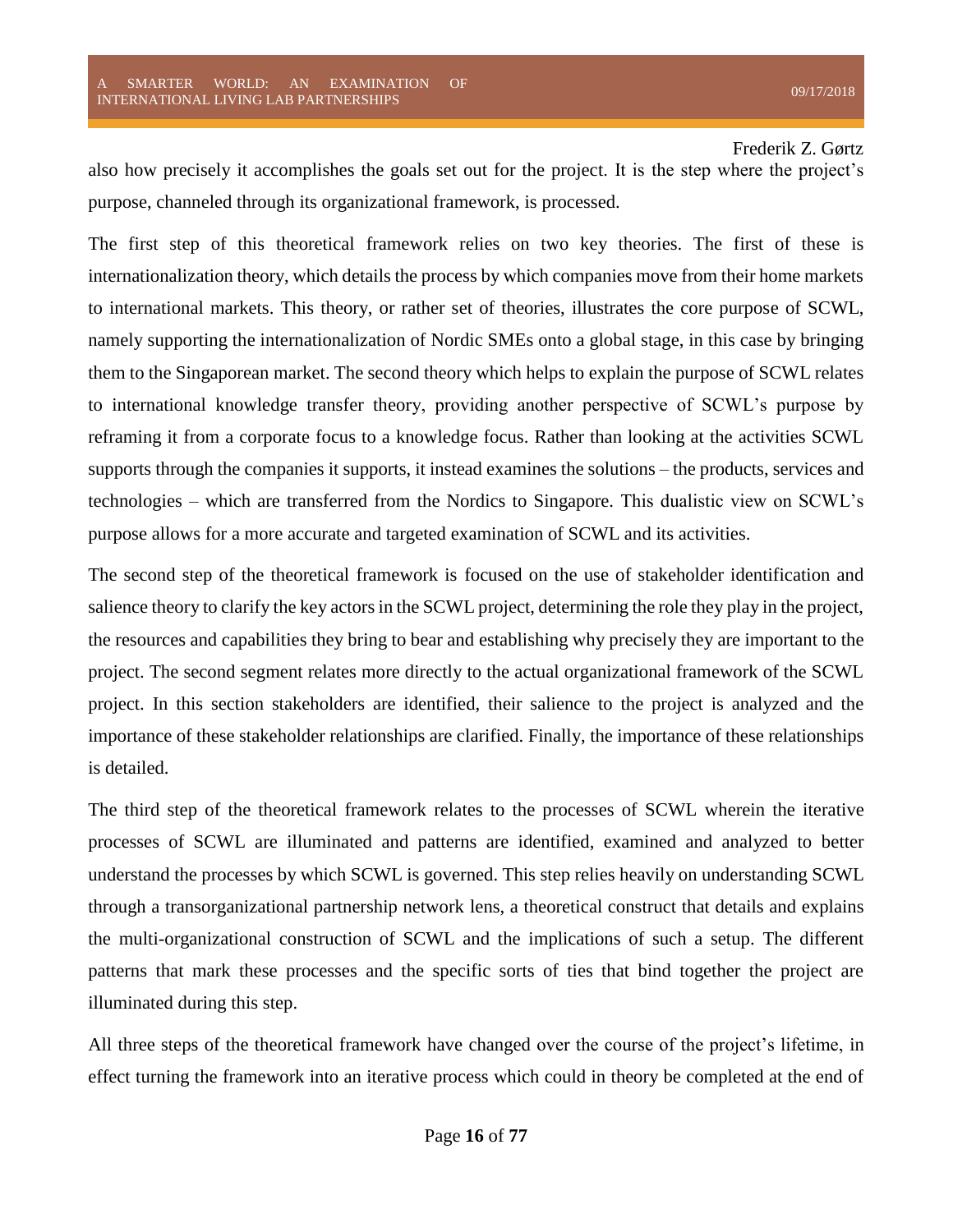SMARTER WORLD: AN EXAMINATION OF A SMAKTEK WOKED. AN EXAMINATION OF  $09/17/2018$ <br>INTERNATIONAL LIVING LAB PARTNERSHIPS

every phase of the SCWL project as it developed. Identifying the successes and failures of the previous phase while determining how the project adapted and developed to mitigate these challenges, taking into account the disparate goals of the project's participants while coupling it to the ultimate goal of SCWL to develop a global network of Urban Living Labs, exchanging smart and sustainable solutions to urban challenges across borders and continents, are all critical to understanding the core focus of this thesis. All three themes will provide a



separate perspective to the changes and adaptations of SCWL, illustrating the diverse ways in which it changed and providing a multiplicity of viewpoints for those changes – creating a better understanding of the processes and reasonings behind the project's development over the course of its lifetime.

#### PURPOSE

<span id="page-17-0"></span>The purpose of SCWL has two major dimensions to it, dealing with the internationalization of Danish SMEs and start-ups while ensuring the transfer of actual Danish urban solutions to Singapore. This twofold purpose thus requires two separate theoretical approaches, outlined below, relating to the internationalization of firms and the transfer of knowledge on an international scale. Internationalization theory's definition and development are examined before going into the innovation-based internationalization school of thought and its complexities to illuminate the internationalization process that SCWL is meant to strengthen. This is followed by an examination of the international knowledge transfer processes in relation to sustainable urbanization to understand what precisely the transfer of smart urban solutions from Denmark to Singapore entails.

#### INTERNATIONALIZATION THEORY

<span id="page-17-1"></span>Even though the term internationalization has been used extensively, few real attempts have been made to provide an operational definition of its meaning. (Welch & Luostarinen, 1988, s. 36) have described internationalization as *"…the process of increasing involvement in international operations"* –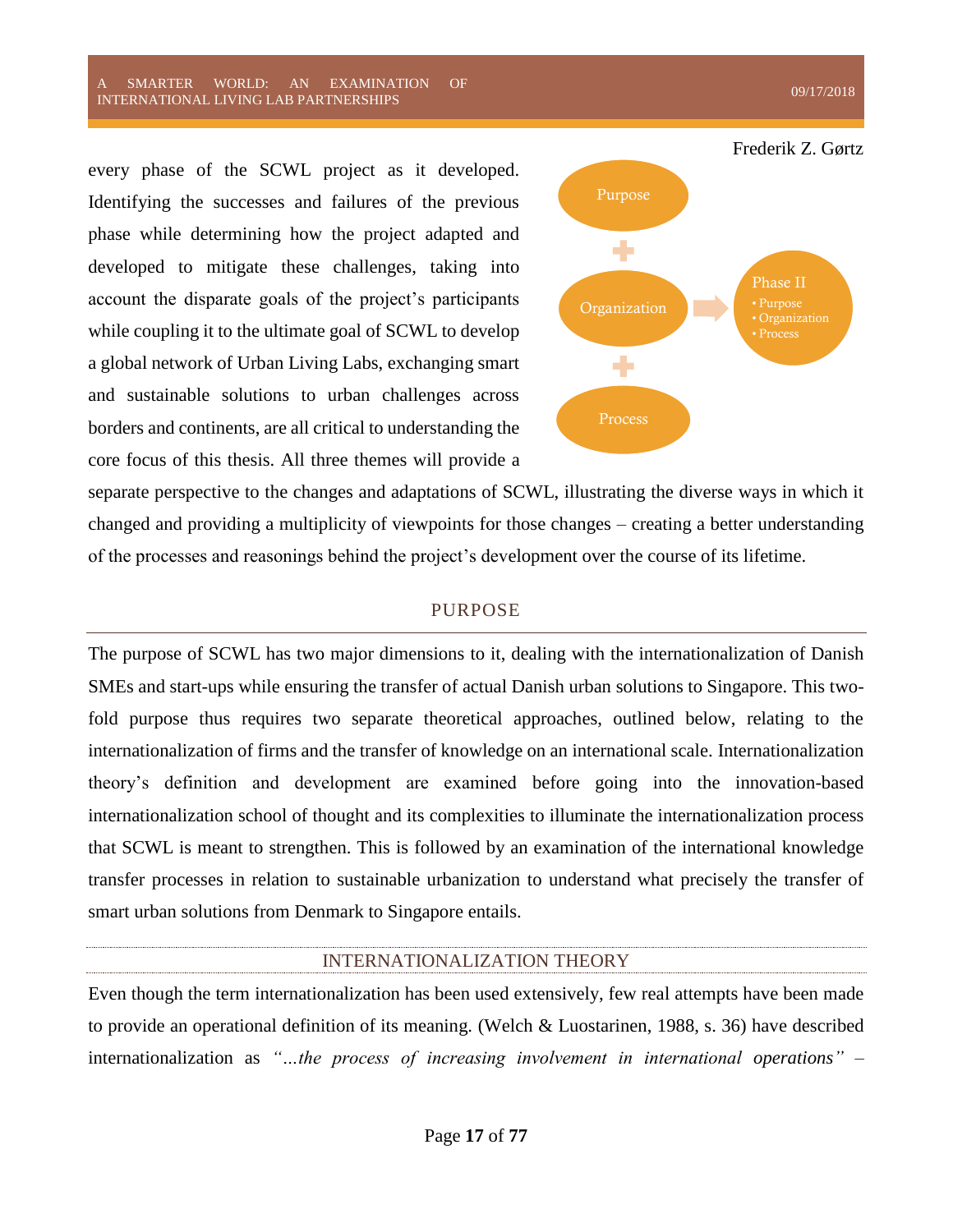considering both the inward and outward growth of international companies. (Welch & Luostarinen, 1988)'s definition has been recognized by others (Young, 1990) for its use as both a working explanation which is concise and readily interpretable as well as sufficiently holistic to take account of the multiple factors associated with international expansion. The internationalization process has been comprehensively reviewed in business literature with (Welch & Luostarinen, 1988, s. 43) concluding that "*…there is a wide range of potential paths any firm might take in internationalization"*. A wide array of approaches and perspectives have contributed to the contemporary understanding of firm internationalization including models of an economic, econometric, organizational, marketing and managerial nature which have been formulated to help explain the structural and behavioral issues underpinning internationalization theory. However, one approach has developed a somewhat more significant body of literature about internationalization – that of export development. Given that export activities of the firm perpetually change, the mode of export behavior, quite naturally, tends to be under constant development with many studies having adopted this frame of reference in studying firms' dynamic and evolutionary processes of internationalization (Albaum, Strandskov, Duerr, & Dowd, 1989).

Significant research has examined the way in which corporations progress along the internationalization continuum, suggesting that a sequence of discrete stages exist which follow a stepwise process exemplifying the evolution of international involvement. Implicit to each set of stages is the notion that fairly stable periods exist in which firms consolidate and generate an appropriate resource base to respond to fortuitous environmental conditions which allow them to proceed to the next internationalization stage (Morgan & Katsikeas, 1997). This is exemplified in the innovation adoption approach which describes the selection of an innovation as the most acceptable alternative, among a series of options, at any given point in time. The utilization of the innovation adoption framework in export decision making was first considered by (Simmonds & Smith, 1968) but significant advances were later made in (Bilkey & Tesar, 1977). These authors concluded that the process of export development was depicted by several distinct stages and that various factors affected decision making at each stage. (Bilkey & Tesar, 1977) conceptualized the process of export development based on firms' increasing involvement in exporting to more distant markets. Their model was composed of six export development stages with the extremes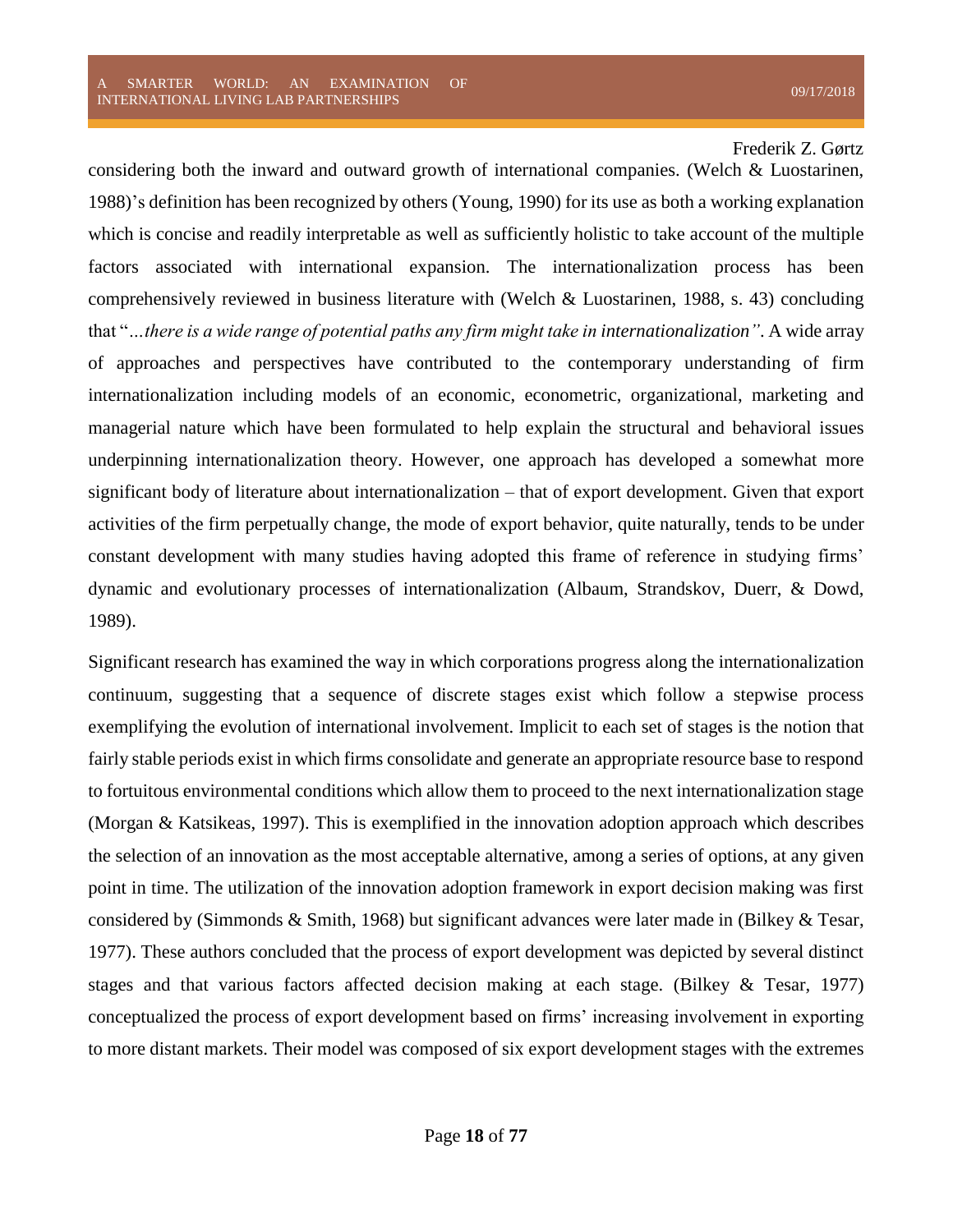ranging from businesses whose management had no interest in exporting to those whose management explored the feasibility of exporting to perpetually greater psychologically more distant countries.

In (Reid, 1981) the author set out an explicit innovation adoption sequence of exporting, thereby continuing the development of the innovation-based internationalization school of thought. He conceived innovation to follow the stages of a firm's growth in export awareness; export intention; export trial; export evaluation; and export acceptance. In this context, export adoption was believed to require a favorable management attitude to exporting, an available foreign market opportunity and the presence of spare resource capacity within the firm. (Lim, Sharkey, & Kim, 1991) expanded on the work of (Reid, 1981) and identified four levels of export innovation, these being: export awareness; export interest; export intention and export adoption. Strong evidence to support this framework was found which suggested that innovation adoption does have considerable applicability in the context of export decision making. These taxonomies possess a common theme in that they attempt to introduce a classification of export behaviors which generate heterogeneous profiles of firms that reflect different degrees of development along a reference line of internationalization. The innovation-related internationalization taxonomies confirm the fundamental tenet that a firm's internationalization is largely attributed to two key elements: the amount of knowledge the firm possesses, particularly experiential knowledge; and uncertainty regarding the decision to internationalize (Morgan  $\&$  Katsikeas, 1997). However, there are reasons to believe that the incremental internationalization thesis fails to fully explain the nature and character of corporate international involvement.

Firstly, (Millington & Bayliss, 1990) paid specific attention to the role of strategic planning in the process of internationalization and found that the incremental stepwise development of firms was the exception rather than the rule. They concluded that, in the early part of international involvement, firms rely on market experience and thereby make incremental adjustments. However, as the degree of international experience increases, planning systems are implemented which formalize strategic analysis and information search. International involvement continues to increase to the extent that experience may be translated across different markets and between various product groups, thus, enabling firms to leapfrog the incremental process within markets (Morgan & Katsikeas, 1997). Secondly, an important issue of intra-stage evolution is not considered within these models. Referred to as "micro-internationalization"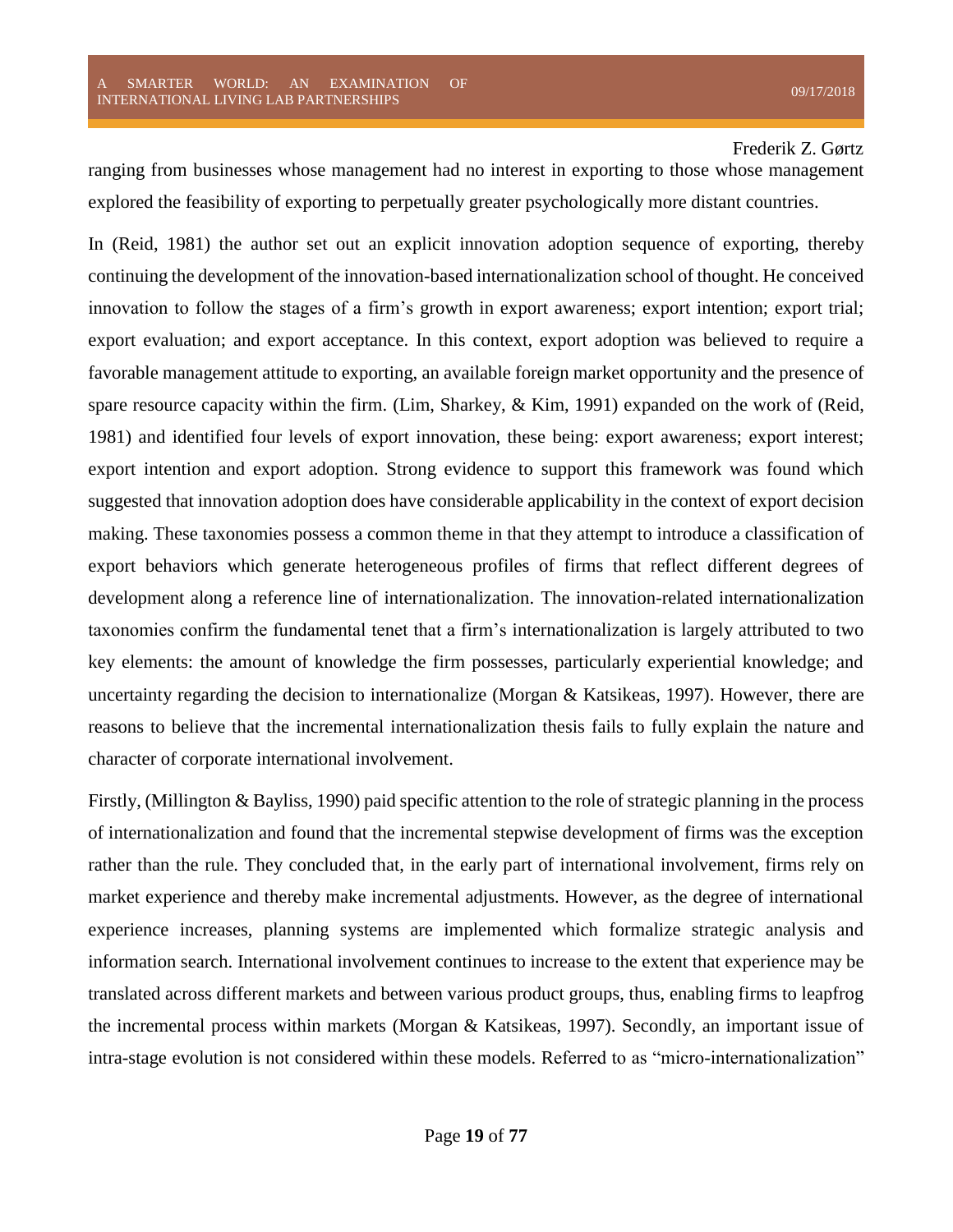by (Dalli, 1994), this issue can have significant implications for the development of small and mediumsized firms because several subtle changes regarding systems, procedures and other internal and external phenomena may influence their outlook on exporting.

Third, it is largely considered that firms advance along the path of internationalization rather than the reverse. Some international firms may encounter the situation where the aggregate disadvantages of international involvement outweigh the potential advantages of such a strategy. Given this scenario, it is possible that firms may undergo a process of "de-internationalization" and thereby reverse the sequence of international expansion through divestment and other similar tactics (Welch & Luostarinen, 1988). Despite the issues surrounding the incremental internationalization thesis, it has been suggested that the concept of a sequential process of international involvement does not imply that such a transition is either consistent or uniform and it is likely that some general evolutionary pattern of international involvement can be pursued which could be irregular and ad hoc (Morgan & Katsikeas, 1997).

#### INTERNATIONAL KNOWLEDGE TRANSFER

<span id="page-20-0"></span>The role of international knowledge transfer processes in driving urban sustainability innovation and practice has been recognized and highlighted as one of the main features of the global urban sustainability movement by (Joss, 2015, s. 153), amongst others, who defined concept of international knowledge transfer as *"the central movement - ranging from master planning to development, and from co-financing to providing accreditation - of foreign actors in the design and implementation of eco-city initiatives, and the resulting transfer and exchange of conceptual and empirical knowledge, expertise and practice"*. On the basis of an analysis of 178 sustainable city initiatives across the globe, (Joss, Cowley,  $\&$ Tomozeiu, 2013) summarized five major types of organizations involved in international cooperation and knowledge transfers, including (1) research organizations; (2) consultancy firms in various field; (3) governmental organizations, often in the form of bilateral governmental arrangements; (4) international governmental or quasi-governmental bodies; and (5) non-governmental organizations, with consultancy firms having been identified as the most often involved actor in international knowledge transfer.

The nature of international policy and knowledge transfer has proven to vary from case to case depending on their partners' categories, as do the motives behind their active engagements. Establishing a bilateral or multilateral partnership in urban sustainability-related projects seem to be mutually beneficial given: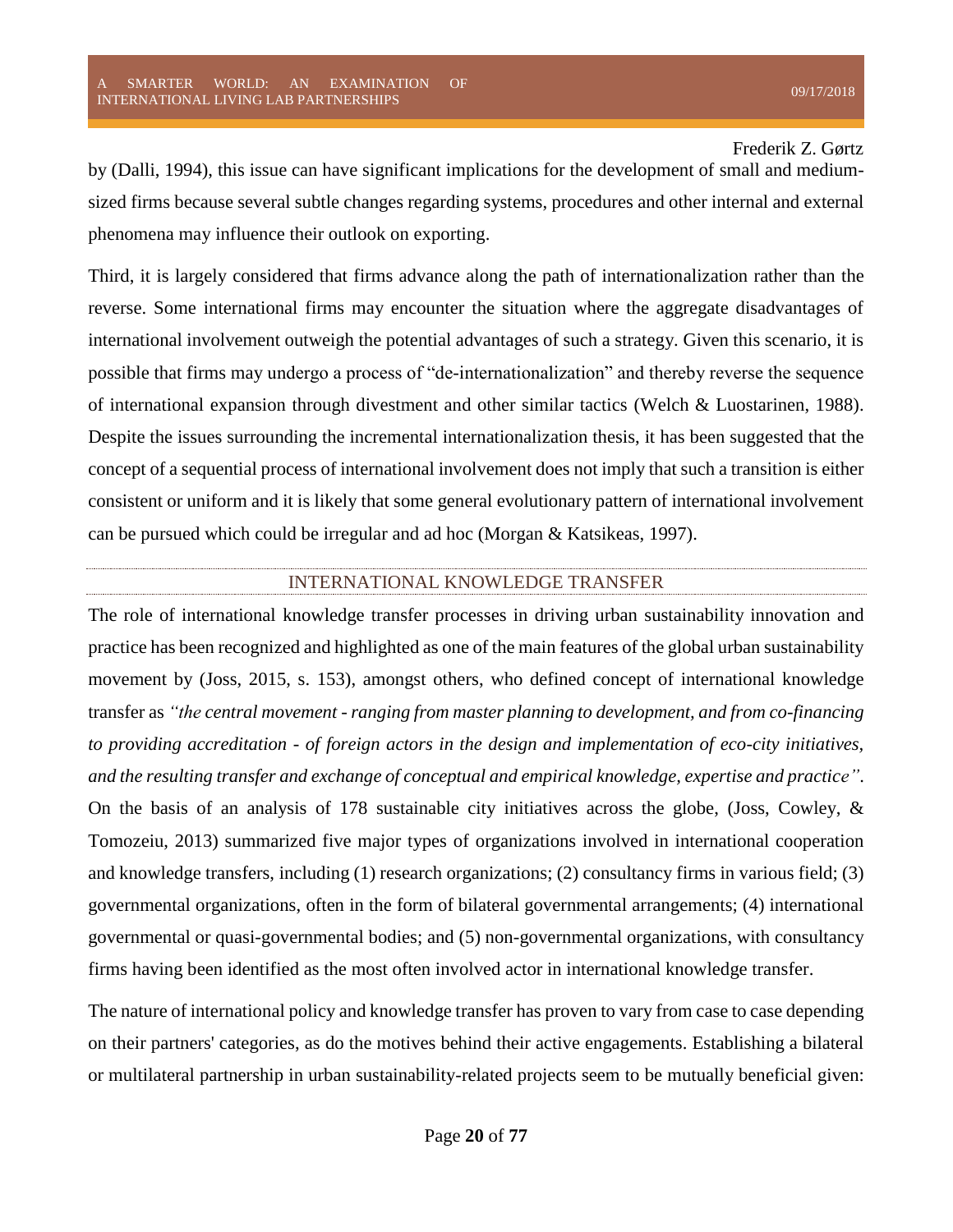cities that initiate sustainability/eco-city agendas are often able to attract financial and technical support from powerful and knowledgeable partners as well as to advertise its attractiveness for international business and investment; international corporations are provided spaces for open innovation, where they can test new products or ideas that could further open up new markets; governments gain the possibility of fostering bilateral development and trade relations; and international organizations benefit from real practices to evaluate and develop urban sustainability standards and to influence policy and practice on the ground (Joss, 2015; Cheshmehzangi, Xie, & Tan-Mullins, 2018).

Despite these merits, the integration of global forces creates undesired yet intrinsic problems to sustainable city development. On one hand, the globalization and marketisation of smart/sustainable/ecocity innovation can be argued to risk subordinating local concerns and features to foreign interests and could even lead to deviation from the inherent concepts and principles of the approach as foreign consultants, engineers, and architects might tend to value economic profits more than performance in ecological and carbon concerns such as the carbon reduction, sustainable transportation promotion, circular economies and ecological treatment of water and waste (Joss, 2015). Moreover, the disregard for local context could create and reinforce premium "ecological enclaves" that privilege socially elite consumers, and thus exacerbate social justice and inclusion issues. On the other hand, "imported" urban sustainability ideas, policies, and planning methods are often confronted with a transformation and adaptation process before being employed in the local context. Despite the credibility of the original ideas, the translation and reinterpretation to some extent affects the smooth implementation of the plans and ideas. However, if a project succeeds in mastering this acclimatization process and avoids the pitfall so of a purely economic focus there will often be a great deal of potential to projects of an international scale (de Jong, Stout, & Sun, 2017).

#### ORGANIZATION

<span id="page-21-0"></span>In order to understand the organizational structure of SCWL, there are certain key aspects of stakeholder theory that can shed light on SCWL's organization and the most salient actors within that framework. Thus, this thesis relies first on identifying the vast number of stakeholders involved in the project to identify the most important actors in the project and to understand which are salient to the project. Beyond this, the thesis will seek to categorize and typify them to better understand how they fit into the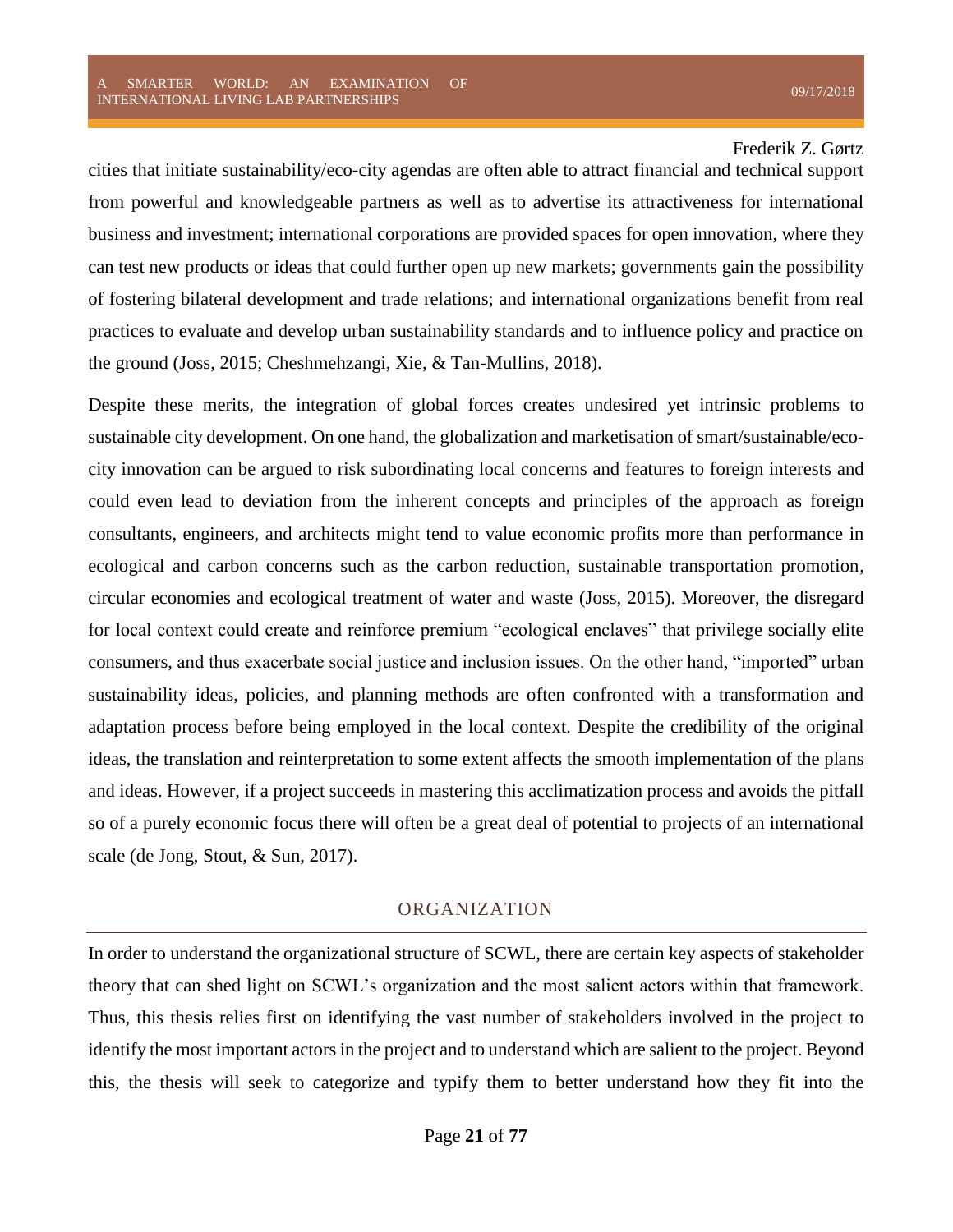organizational network of SCWL. Ultimately, the goal of these theories, building on the complex stakeholder literature, is to better understand how SCWL is put together and what the implications of this stakeholder construction might be for the project, and the thesis.

#### STAKEHOLDER THEORY

<span id="page-22-0"></span>One of the most common and general definitions of stakeholders provided in (Freeman, 1984, s. 25) which describes stakeholders as "*those groups and individuals who can affect or be affected by the actions connected to value creation and trade."* While this definition is necessary to explain the concept of stakeholders, it should be

| <i>Adapted from</i> (Hörisch, Freeman, & Schaltegger, 2014) |                                                                                                                  |
|-------------------------------------------------------------|------------------------------------------------------------------------------------------------------------------|
| <b>Type</b>                                                 | Focus                                                                                                            |
| Descriptive/empirical<br>stakeholder theory                 | Description of how companies are managed;<br>identification of relevant stakeholders                             |
| <b>Instrumental</b><br>stakeholder theory                   | Effects of stakeholder management<br>the<br><sub>on</sub><br>achievement of corporate objectives                 |
| <b>Normative</b><br>stakeholder theory                      | Discussion of the purpose of business;<br>moral<br>justifications of stakeholder theory                          |
| Integrative<br>stakeholder theory                           | Considers the descriptive, instrumental and normative<br>aspects of stakeholder theory to be inextricably linked |

noted that the common unit of analysis for stakeholder theory is not often the organization itself but rather the relationships between an organization and its stakeholders (Freeman et al., 2010). A review of stakeholder literature from the past decades reveals that many different versions of stakeholder theory have been developed. Donaldson and Preston (1995) categorized and labeled these different versions into four main typologies - namely as descriptive/empirical stakeholder theory, instrumental stakeholder theory, and normative stakeholder theory.

Focusing on the relationship between stakeholders creates a completely different framing to a management approach and a wider range of considered decisions than focusing on how to influence others. This focus on managing stakeholder relationships is sometimes criticized for being a prescription to treat all stakeholders equally (Gioia, 1999). However, managing stakeholder relationships does not necessarily imply that all stakeholders must be treated equally, regardless of the specific circumstances. In contrast, the organizational leadership should try to identify which stakeholders are involved in a certain business activity since, the success of a business often depends on the input of stakeholders and top management thus a commitment to their well-being (Philips, Freeman, & Wicks, 2003). This relates to another core element of stakeholder theory, namely generating mutual interests between different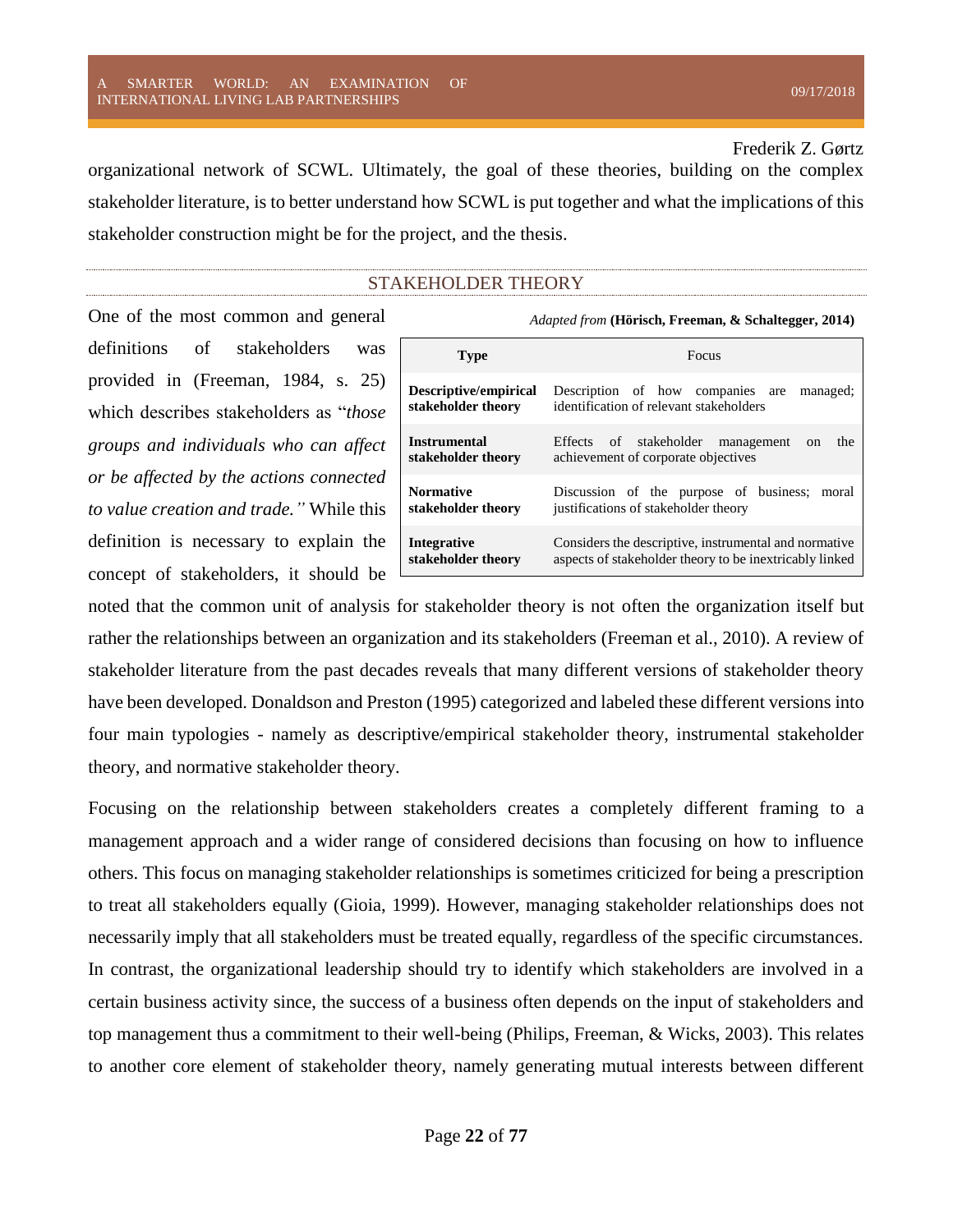stakeholders rather than focusing on trade-offs. Based on these mutual interests, stakeholder theory aims at creating value for all stakeholders involved (Freeman, Harrison, Wicks, Parmar, & de Colle, 2010). (Key, 1999) criticize this view by arguing that trade-offs always exist, and it is thus impossible to systematically overcome them. However, the gravity of sustainability-related problems, such as climate change, suggests that simply acknowledging the systematic existence of numerous trade-offs is unlikely to solve the relevant challenges of sustainable management (Hörisch, Freeman, & Schaltegger, 2014).

When it comes to identifying and categorizing stakeholders (Mitchell, Agle, & Wood, 1997) provide a comprehensive typology of stakeholders based on the assumption that there are three attributes by which stakeholders can be identified: 1) the stakeholder's power to influence the organization, 2) the legitimacy of the stakeholder's relationship with the organization, and 3) the urgency of the stakeholder's claim on the organization. However, to understand a dynamic theory of stakeholder identification and salience there are several additional implications to power, legitimacy, and urgency which must be accounted for,

namely that 1) stakeholder attributes are variable, not steady state; 2) stakeholder attributes are socially constructed, not objective reality; and 3) consciousness and willful exercise may or may not be present.

Thus, with respect to power, for example, access to the means of influencing another entity's behavior is a variable. Power may be coercive, utilitarian, or normative qualitatively different types that may exist independently or in combination. Each type of power may range from nonexistent to complete. Power is transitory – it can be acquired as well as lost. Additionally, possession of power does not necessarily imply its actual or intended use, nor does possession of power imply consciousness of such possession by the possessor or "correct" perception of objective reality by the perceivers. An entity may possess power to impose its will upon a firm, but unless it is aware of its power and willing to exercise it on the firm, it is not a stakeholder with

*Adapted from* **(Mitchell, Agle, & Wood, 1997)**

| <b>Attribute</b> | Definition                                                                                                                                                                                                             |
|------------------|------------------------------------------------------------------------------------------------------------------------------------------------------------------------------------------------------------------------|
| <b>Power</b>     | A party to a relationship has<br>power, to the extent it has or can<br>gain<br>to coercive,<br>access<br>utilitarian, or normative means, to<br>impose its will in the relationship.                                   |
| Legitimacy       | A generalized perception<br>$\alpha$<br>assumption that the actions of an<br>entity are desirable, proper, or<br>appropriate within some socially<br>constructed system of norms,<br>values, beliefs, and definitions. |
| <b>Urgency</b>   | The stakeholder views the issue<br>as important or critical while at<br>the same time believing the issue<br>to be time sensitive, demanding<br>immediate attention.                                                   |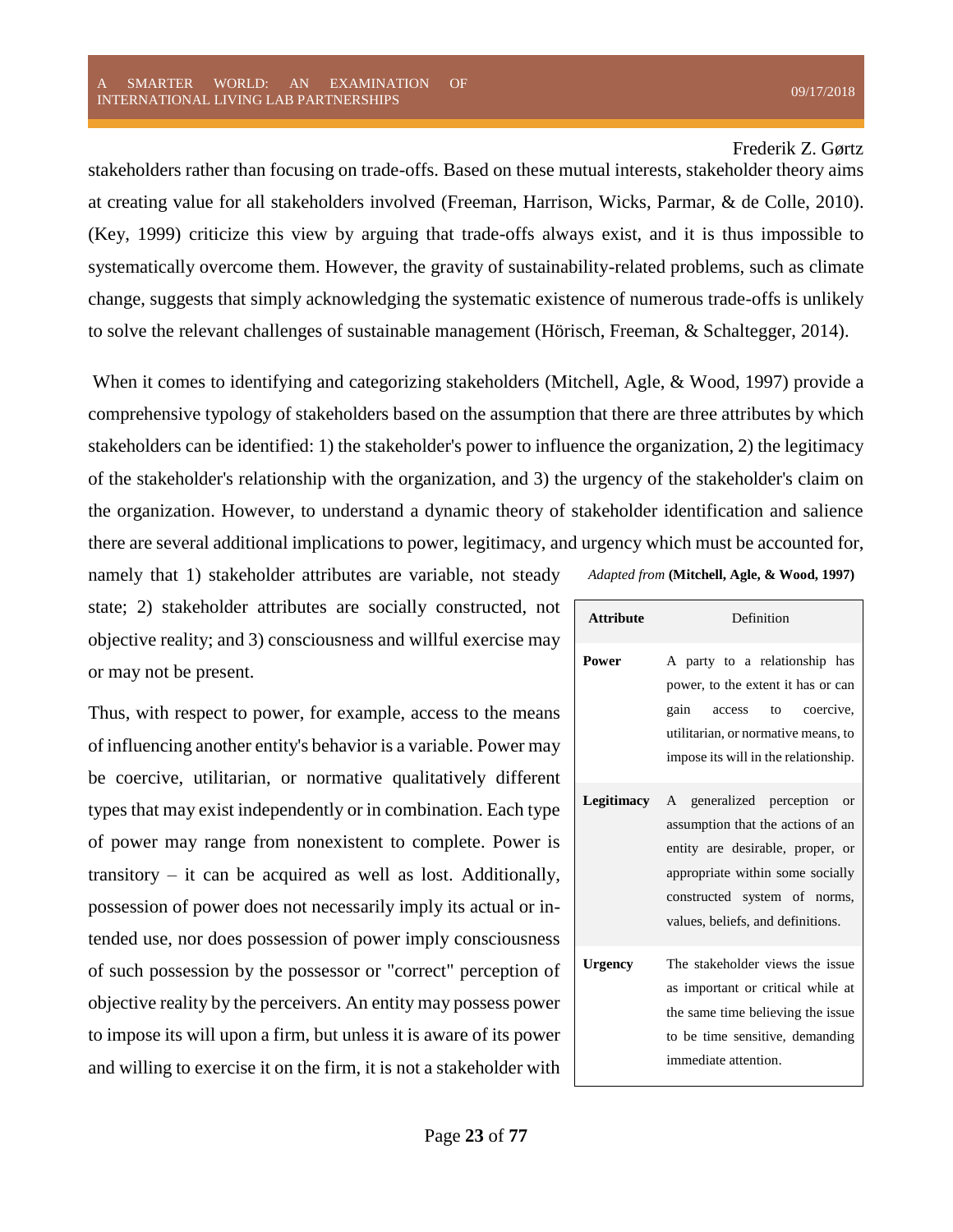high salience for managers. Rather, latent power exists in stakeholder relationships, and the exercise of stakeholder power is triggered by conditions that are manifest in the other two attributes of the relationship: legitimacy and urgency. That is, power by itself does not guarantee high salience in a stakeholder-manager relationship. Power gains authority through legitimacy, and it gains exercise through urgency (Mitchell, Agle, & Wood, 1997).

Legitimacy, like power, is a variable rather than a steady state  $-$  a dynamic attribute of the stakeholdermanager relationship which may be present or absent. If it is present, it is based on a generalized virtue that is perceived for or attributed to a stakeholder at one or more social levels of analysis. Claimants may or may not correctly perceive the legitimacy of their claims; likewise, managers may have perceptions of stakeholder legitimacy that are at variance with the stakeholder's own perception. Also, like the power attribute, legitimacy's contribution to stakeholder salience depends on interaction with the other two attributes: power and urgency. Legitimacy gains rights through power and voice through urgency (Mitchell, Agle, & Wood, 1997).

Finally, urgency is not a constant attribute but can vary across stakeholder-manager relationships or within a single relationship across time. As is true of power and legitimacy, urgency is a socially

constructed perceptual phenomenon and may be perceived correctly or falsely by the stakeholder, the managers, or others in the firm's environment. Urgency by itself is not enough to guarantee high salience in the stakeholdermanager relationship. However, when it is combined with at least one of the other attributes, urgency will change the relationship and cause it to increase in salience to the firm's managers. Specifically, in combination with legitimacy, urgency promotes access to decision-making channels, and in combination with power, it encourages one-sided stakeholder action. In combination with both, urgency triggers reciprocal acknowledgment and action between stakeholders and managers (Mitchell, Agle, & Wood, 1997).

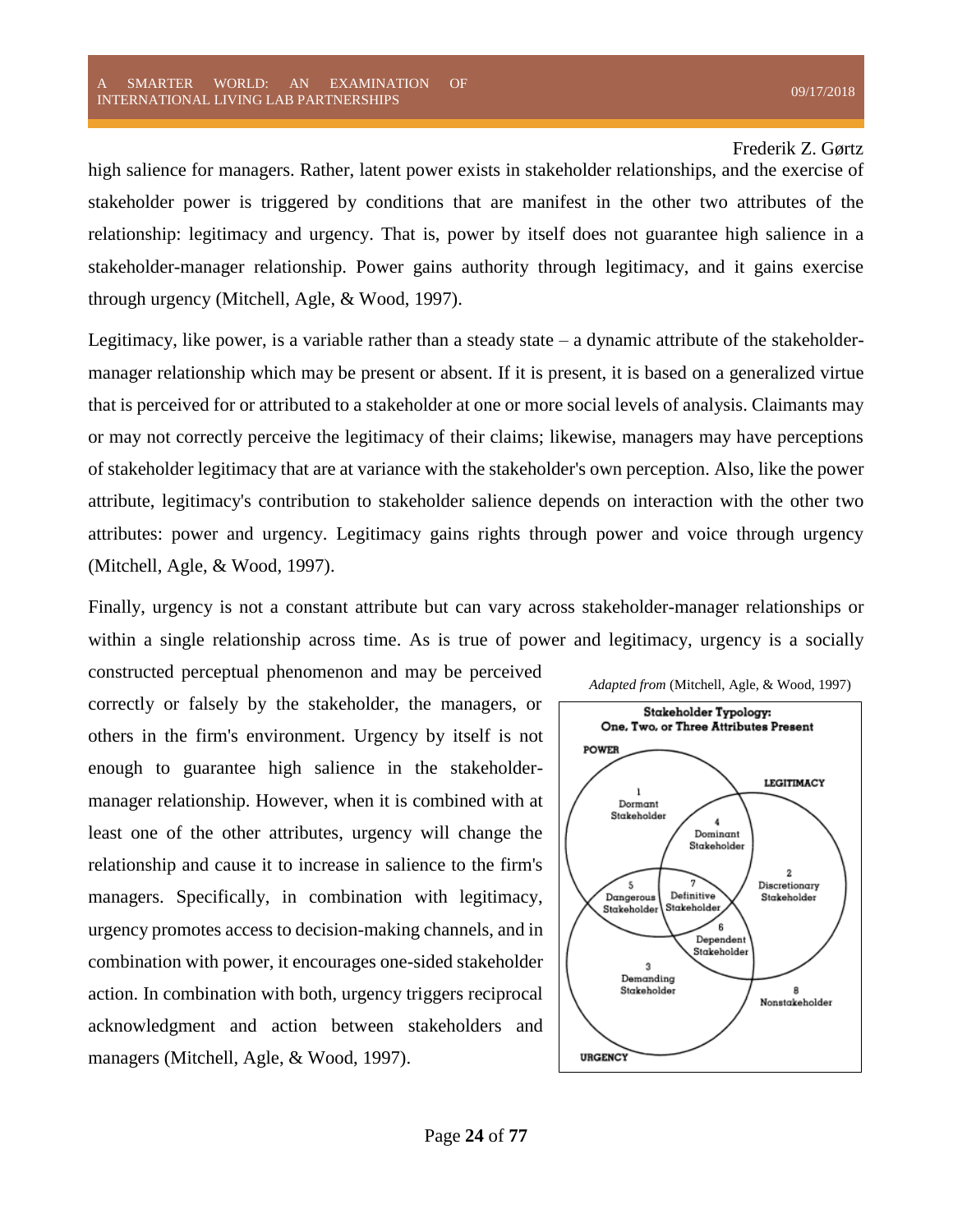#### *Adapted from* **(Mitchell, Agle, & Wood, 1997)**

| <b>Stakeholder Type</b>                    | <b>Definition</b>                                                                                                                                                                                                                                                                                                                                                                                                                                                       |
|--------------------------------------------|-------------------------------------------------------------------------------------------------------------------------------------------------------------------------------------------------------------------------------------------------------------------------------------------------------------------------------------------------------------------------------------------------------------------------------------------------------------------------|
| <b>Dormant</b><br><b>Stakeholder</b>       | The relevant attribute of a dormant stakeholder is power. Dormant stakeholders possess power to impose their will<br>on a firm, but by not having a legitimate relationship or an urgent claim, their power remains unused.                                                                                                                                                                                                                                             |
| <b>Discretionary</b><br><b>Stakeholder</b> | Discretionary stakeholders possess the attribute of legitimacy, but they have no power to influence the firm and no<br>urgent claims. The key point regarding discretionary stakeholders is that, absent power and urgent claims, there is<br>absolutely no pressure on managers to engage in an active relationship with such a stakeholder, although managers<br>can choose to do so.                                                                                 |
| <b>Demanding</b><br><b>Stakeholder</b>     | Demanding stakeholders, those with urgent claims but having neither power nor legitimacy. They are irksome but<br>not dangerous, bothersome but not warranting more than passing management attention, if any at all. Where<br>stakeholders are unable or unwilling to acquire either the power or the legitimacy necessary to move their claim into<br>a more salient status, the "noise" of urgency is insufficient to project a stakeholder claim beyond latency     |
| <b>Dominant</b><br><b>Stakeholder</b>      | In the situation where stakeholders are both powerful and legitimate, their influence in the firm is assured, since by<br>possessing power with legitimacy, they form the "dominant coalition" in the enterprise, though without any present<br>urgency. Dominant stakeholders will have some formal mechanism in place that acknowledges the importance of<br>their relationship with the firm.                                                                        |
| <b>Dangerous</b><br><b>Stakeholder</b>     | Where urgency and power characterize a stakeholder who lacks legitimacy, that stakeholder will be coercive and<br>possibly violent, making the stakeholder "dangerous," literally, to the firm. "Coercion" is suggested as a descriptor<br>because the use of coercive power often accompanies illegitimate status.                                                                                                                                                     |
| <b>Dependent</b><br><b>Stakeholder</b>     | Stakeholders who lack power but who have urgent legitimate claims can be described as "dependent," because these<br>stakeholders depend upon others (other stakeholders or the organization's managers) for the power necessary to carry<br>out their will. Because power in this relationship is not reciprocal, its exercise is governed either through the advocacy<br>or guardianship of other stakeholders, or through the guidance of internal management values. |
| <b>Definitive</b><br>Stakeholder           | A stakeholder exhibiting both power and legitimacy already will be a member of a firm's dominant coalition. When<br>such a stakeholder's claim is urgent, managers have a clear and immediate mandate to attend to and give priority to<br>that stakeholder's claim. The most common occurrence is likely to be the movement of a dominant stakeholder into<br>the "definitive" category                                                                                |
| Non-<br><b>Stakeholders</b>                | Non-Stakeholders exhibit none of the three attributes, and as such fall outside the categorization as stakeholder for<br>the firm.                                                                                                                                                                                                                                                                                                                                      |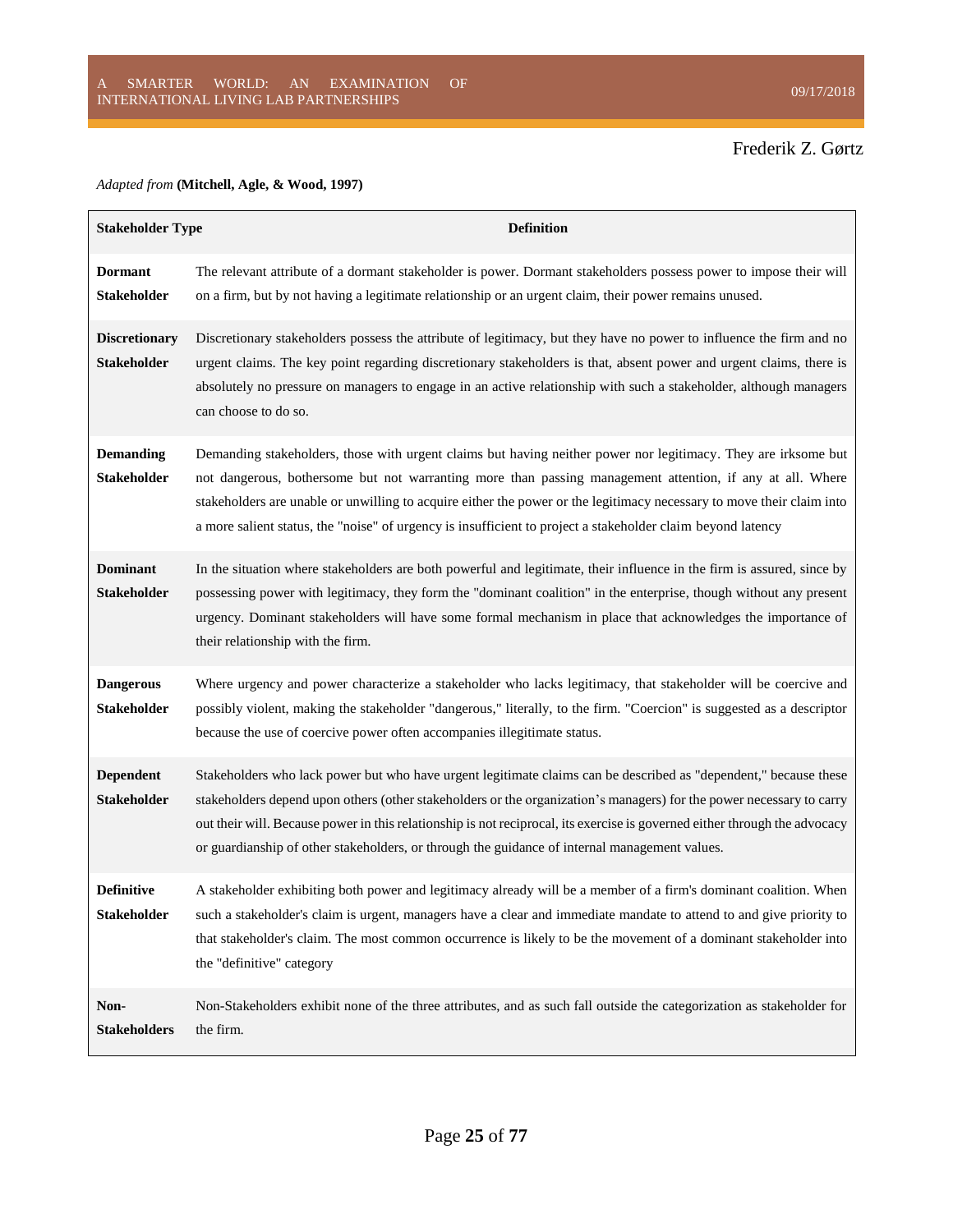#### PROCESS

<span id="page-26-0"></span>The process of SCWL serves to illustrate the processes by which decisions and developments occur in the project, focusing on how the interactions between and within groups of stakeholders shape the further development of SCWL as the project develops from its pre-project phase, through the first phase and into the formulation of the second phase and during the second phase. In the case of this thesis, it relies heavily on the literature written about transorganizational partnership networks, giving insight into the iterative nature of the project processes and the various types of ties that bind SCWL together.

#### TRANS-ORGANIZATIONAL PARTNERSHIP NETWORK THEORY

<span id="page-26-1"></span>According to *Complexity theory*, because the future is unknowable, in any given situation we can only learn from the results that emerge from interactions within that context. This necessitates a shift in thinking about how to design, develop, and lead loosely coupled networks and transorganizational partnership (Stacey, 1996). Since it is ever-changing, context preempts what can be known objectively about how to preplan a network's future development. This is the biggest contributions complexity theory provides to the construction or workings of transorganizational systems. Since the anticipated partners, interactions that will occur, or resources that will be allocated to the system are all yet to occur, the foresight of how well they will work together can only be approximated. Therefore, looking at the emergent patterns of behavior tends to be more effective at predicting what work must be done and how to do it (Shaw, 2002; Stacey, 1996; Holland, 1998).

In transorganizational systems, multiple partners come together to form the network, however, each comes with their own unique history, culture, and viewpoint (Hofstede, 2003). Consequently, from the perspective of complexity theory, while a collective of people involved in the same project or platform may have a similar frame of reference for interpreting what something is, the multiple parties will still make sense of these components based on their own history and understanding of those components, with a resultant divergence in their interpretations. This sense-making process suggests that the creation of future networks based on past experiences can have significant benefits because there is both a real and potential need in transorganizational work for the integration of disparate views on how to develop the network, address power and conflict as well as synthesize the output of multiple dynamic interactions among participants that exert meaningful influence. Therefore, having already gone through the process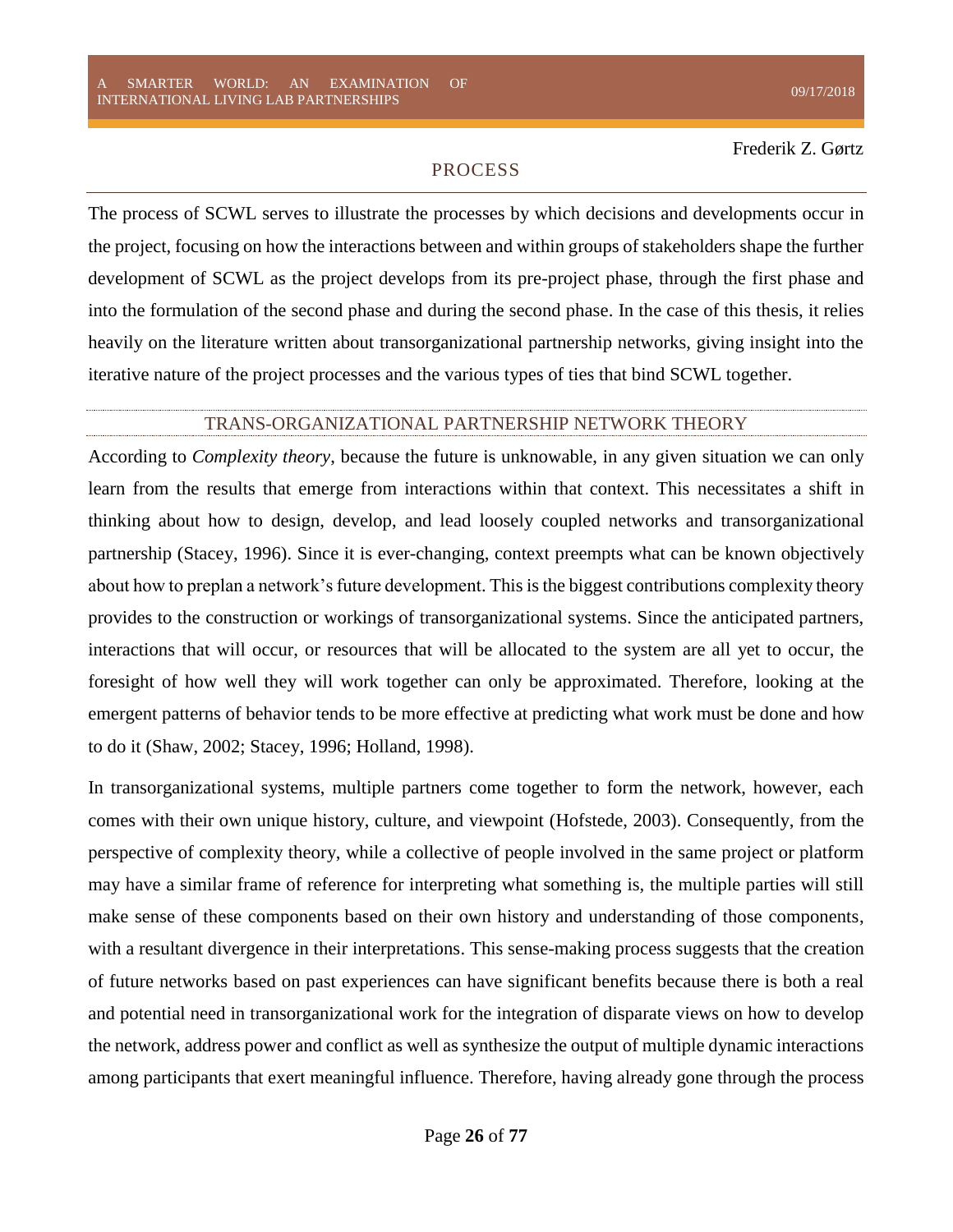of aligning interpretations and expectations once, it should be easier to reintegrate with past partners – requiring less readjustment on all sides (Worley & Mirvis, 2013).

Thus, a complexity perspective suggests that there are no definitive boundaries within a transorganizational network. Since there are no absolute boundaries of dynamic interactions, what possibilities are included or excluded for consideration can vary widely but are basically a matter of negotiated choices stemming from the impact of ongoing dialogues between partners in the network (Holland, 1998). This perpetual process of negotiated choices ultimately determines the course of transorganizational design at any given time. That is not to say that there are not purposeful design criteria, however, the transactional exchange among the parties of the network itself produces new possibilities for impacting subsequent choices of those criteria. Ignoring these emerging design criteria presents a clear peril, as they have the potential to support or undermine the macrostructure of the network (Shaw, 2002).

Defining transorganizational networks as emergent phenomenon without a precise structure and future that can be predetermined is also one of the major challenges facing those engaged in transorganizational work. Each party's role evolves along with the network itself, in the process shaping and creating new contexts wherein the intended design criteria and work of the network can be accomplished in a way that the dynamic patterns will support (Worley & Mirvis, 2013). These supportable contexts act as attractor patterns – the most repeatable patterns of order in dynamic interactions and structures we can see in complex environments – like transorganizational networks, which keep the network relatively stable (Holland, 1998). This is the space in which a network can settle down and operate, though it is necessary, as indicated above, to not characterize it as, or rely on its, permanence. As network partners come to agreement on mission, vision, roles, and responsibilities, how to expend and leverage resources, the strategy to be pursued, and the design criteria of the network itself, they move through the transorganizational development stages of identification, convention, organization, and evaluation. They are essentially creating the attractor patterns or how the transorganizational network will predominantly behave. How these design elements synthesize together compose the basic principles of the network, and thus the predominant pattern of dynamics. The attractor pattern provides the core strength of the network's operations and transactions, supporting its participants with a basic confidence in how the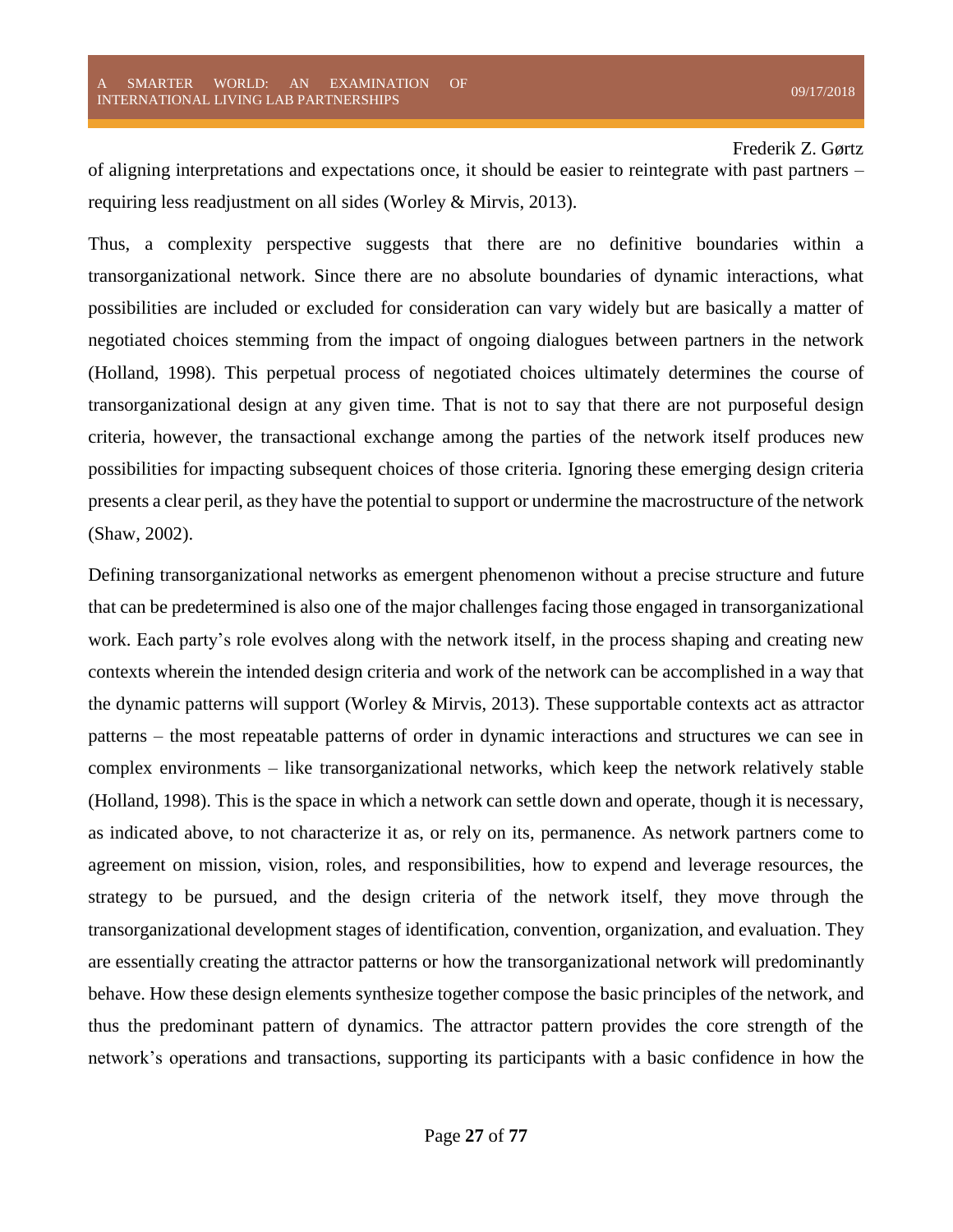transorganizational partnership will work. The paradox is that while the attractor patterns provides order and stability, they are constantly under perpetual construction and change, only one potential evolution away from a radical shift – which can be either for the benefit or detriment of the network as a whole. This suggests that the processes of leading planned change, impacting the network's performance and effectiveness, and facilitating better collaborative outcomes is never ending. The practice of transorganizational development and building the complex responsive processes of an organization is itself a complex responsive process capability (Worley & Mirvis, 2013).

Furthermore, when a significant shift occurs in the attractor pattern as a result of some dynamic impact on the network, such as a leadership transition or shift in resource allocations, the turbulence that is created by these actions may provide the richest opportunity for creativity and further development of the network (Wheatley, 1999). The previously discernible patterns potentially give way to innovation and possible breakthroughs in how to improve the network's mission, vision, strategy, or structure. Thus, helping the network to regain stability would not necessarily be the goal of transorganizational development at these times of disruption. Instead, the partners and leadership might better serve the network by using these transition functions in its current context as the basis for interventions in order to explore different future possibilities for the network's next state of being in the emerging context (Holland, 1998). Knowing that a predominant attractor pattern will emerge offers the reassurance necessary to the organization development practitioner that there is an opportunity to explore new possibilities amid disruption. Therefore, the participants in the network must be capable of aiding network partners and participants in changing their perceptions of disruption from one of seeing problems to one of perceiving disruptions as positive opportunities for innovation. This may help leaders of networks to understand that effectively dealing with shifting dynamics in creative and innovative ways is an increasingly important leadership quality and boon to the network's future (Worley & Mirvis, 2013).

In organizational network theory, the central theme is ordinarily on how the micro processes in developing relations between actors drive the development of the macro structures of a network. In a dynamic approach, this macro structure in turn feeds back into the choices made in and for relations with others. The unit of analysis may be individuals, different clusters or the whole network. To characterize network theory and clarify prior conceptualizations of networks and social ties, (Borgatti, Brass, &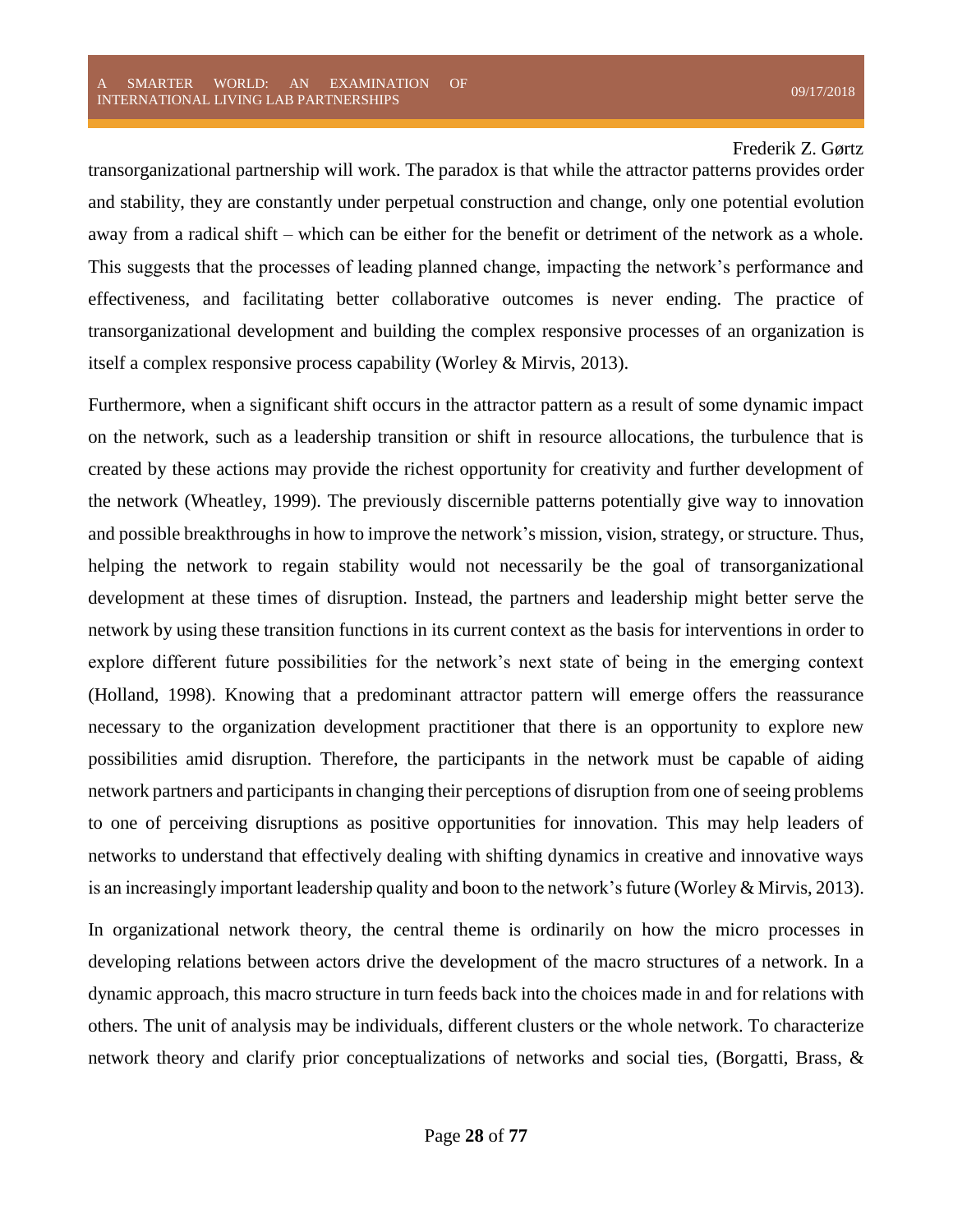Halgin, 2014) set forth a theoretical framework which differentiates between state-type and event-type ties. State-type ties include similarities and social relations, while event-type ties include interactions and flows.

State-type networks are based on similarities and social relations. Ties based on similarities of any description, any shared membership, shared location, or shared groups can be used to study the underlying social network structure. Ties that are defined through social relations build on a different set of assumptions. Ties correspond to predefined social relations such as family member or colleague at the individual level. When analyzing such state-based networks, roles and positions are based on the degree to which members of a network are directly tied to each other. Their ties might be based on functional criteria such as for example organizational members working in similar departments, in related fields or within comparable working methodologies (Moser, Groenewegen, & Ferguson, 2017).

Event-based networks, on the other hand, are measured by the interactions and flows that can be observed. Interactions could be observed for example through e-mail or in a forum-based discussion. Other data that serve as input for social network analysis are often framed as co-appearance of social entities at the same event. Flows, as the second type of event-based ties in social networks, concern the information that flows through these social ties. For example, information, money, goods or services that flow between two colleagues may constitute a tie (Moser, Groenewegen, & Ferguson, 2017).

An important stream of organizational network literature is concerned with network topology, meaning the position that people and groups occupy within a network. Here, a decisive factor is the *proximity* between units of analysis in a network. In such studies, certain meaning aspects like knowledge base or professional background may be taken as proximity in a cultural or meaning sense (Lipparini, Lorenzoni, & Ferriani, 2013; Uzzi & Spire, 2005). While the intensity and proximity of social ties are important factors for organizational studies, they capture readily observable and/or reportable characteristics of actors as a basis for ties. In addition, these ties can be described by actors and observers in an explicit way. The interrelation between tacit and explicit ties play an important role in illustrating the importance, or lack of importance, of a relationship (Moser, Groenewegen, & Ferguson, 2017).

(Borgatti, Brass, & Halgin, 2014) categorize affective or perceptual relations as state-type social relations; indicating that such ties are continuous over time and represent states rather than instances of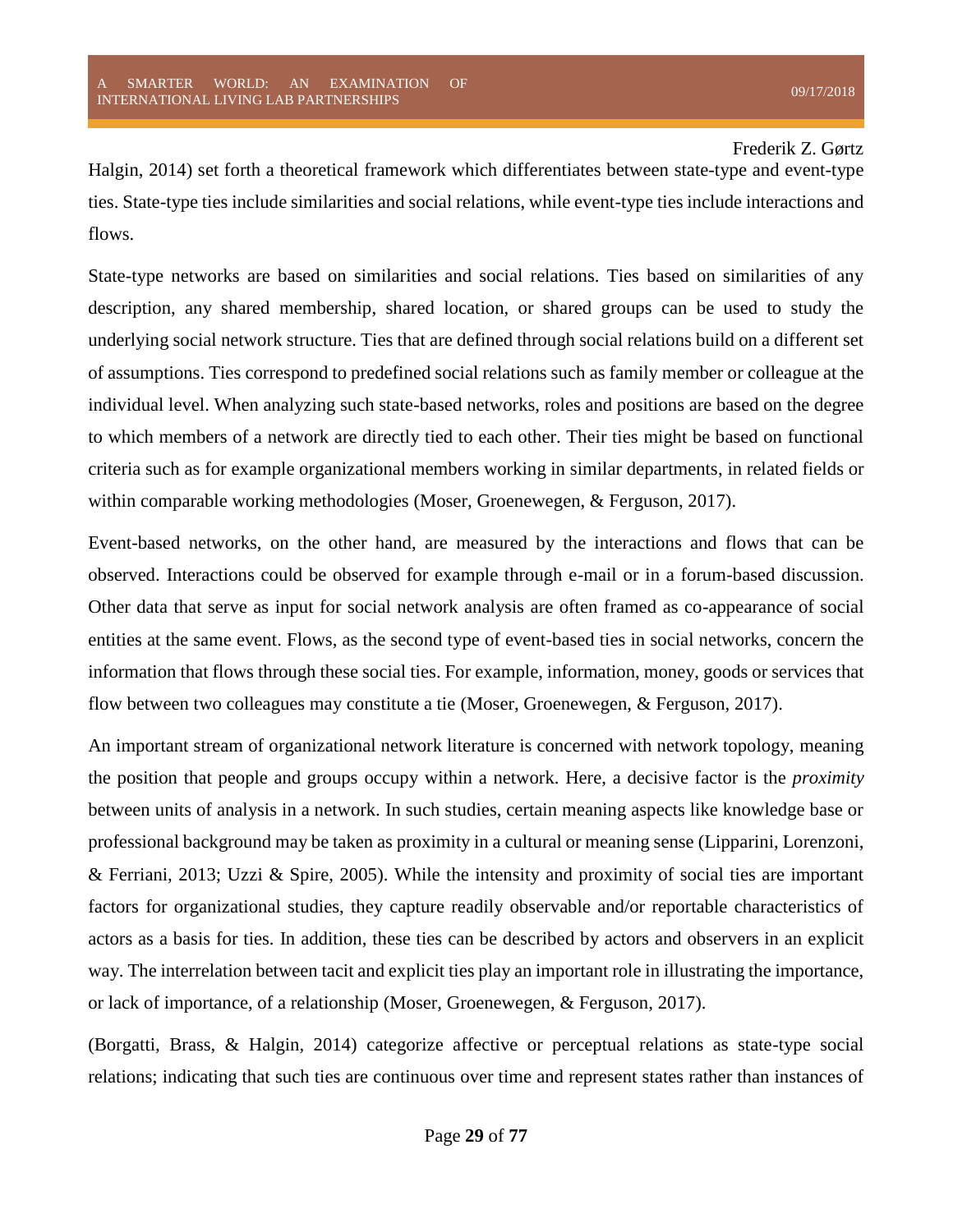social interaction. Affective relations are concerned with the disposition, positive or negative, of one unit towards another. Such relations are closely interwoven with more explicit relationships and influence how successful such relationship can be. However, meaning, as a flow of implicit and tacit relations, must be conceptualized in a dynamic way. Such meaning may change over time, "flowing" through the network. Thus, tacit meaning is more layered and complex than a state-type relation; it should capture the different tacit dimensions that are inherent to a relationship. In that sense, meaning is distinct from a state-type social relation. Another factor that overlaps with tacit meaning is tie strength. A common measure of tie strength is a combination of duration, frequency, and emotional closeness. Emotional closeness might refer to some parts of tacit meaning, for example, intent, feeling, and signification.

One of the central themes in organizational studies is knowledge and knowledge sharing. Closely related to other important fields such as creativity, innovation, and strategy, it has received ample scholarly attention. Knowledge and thus knowledge sharing are closely related to meaning and have been embraced by network scholars. Essentially, knowledge sharing could be defined as the provision or receipt of information, know-how, and feedback, thus relying on an underlying relational mechanism (Moser, Groenewegen, & Ferguson, 2017).

## RESEARCH CONTEXT

<span id="page-30-0"></span>The purpose of this chapter is to outline the context in which SCWL is located. There are thus two key concepts which must be understood if the project is to be properly understood. The first of these is the concept of Smart and Sustainable Cities, which delineates the sectoral focus of the project. The second of these concepts are urban living labs which serve as the primary sites and participant in the SCWL project, performing test bed operations, acting as show rooms and helping to remove of entry barriers for SMEs and startups making the leap from Denmark to Singapore. SCWL is built on these two concepts and is heavily structured around them, making it vital that they are properly understood.

#### SMART AND SUSTAINABLE CITIES

<span id="page-30-1"></span>A sustainable city is a vision of the future urban landscape, shared by its government, businesses, educational institutions and citizens, in an effort to provide better quality of life in the present while maintaining and expanding the possibilities of well-being and prosperity for the future. As stated by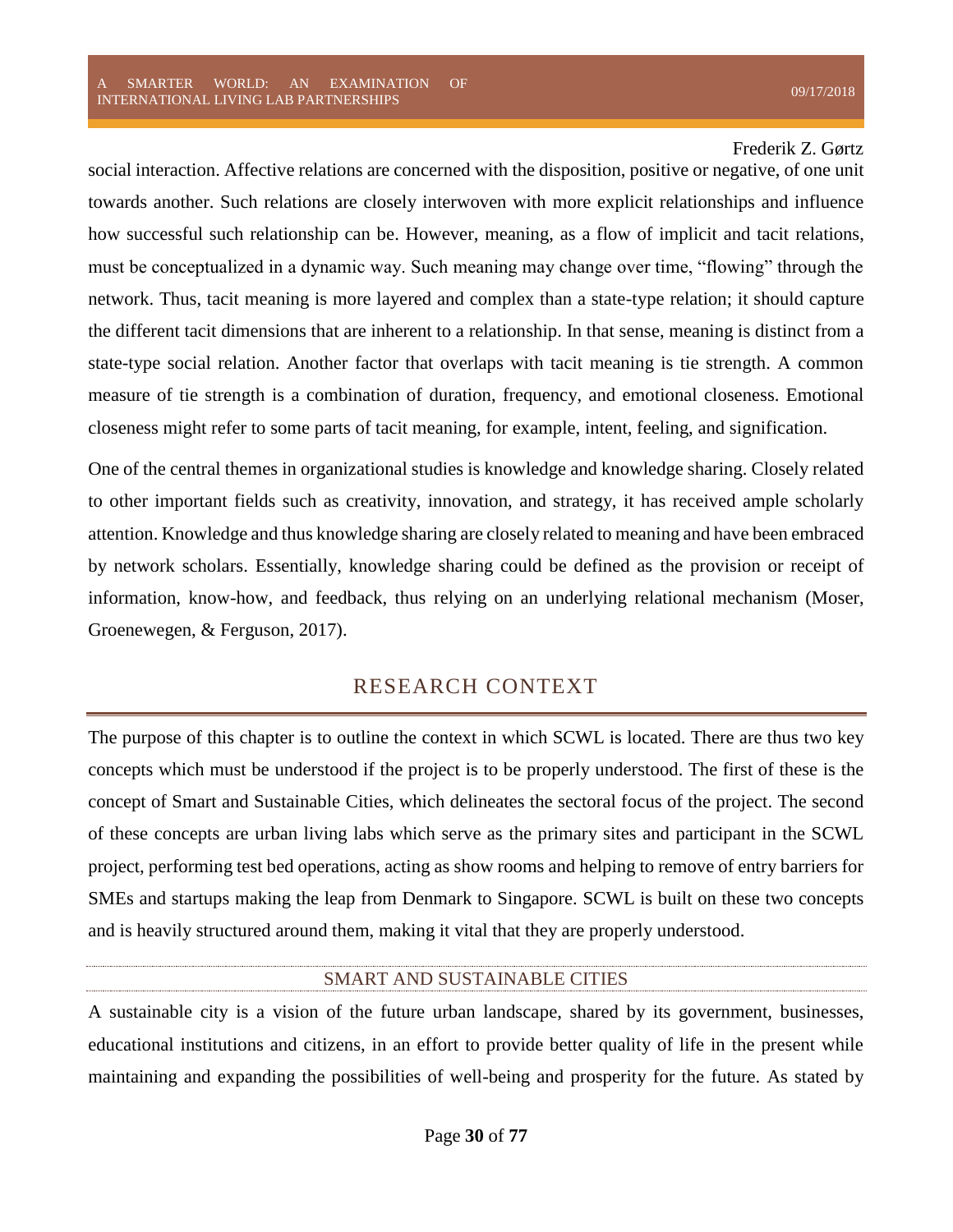(Mori & Yamashita, 2015) a sustainable city is a city which can generate the maximum socioeconomic benefits for its population without losing the environmental and equity parameters when measured by appropriate indicators. Concepts linked to environmental protection as key characteristics of cities have given rise to initiatives such as the green city, eco-city, low-carbon city and smart city, evolving towards more integrated approaches to sustainability (Trindade, et al., 2017). During the last decade, a new form of city concept has been rapidly gaining high popularity - that of the smart city concept. In this concept, a smart city can be defined as seeking to achieve the goal of sustainability with the support of modern technologies (Lara, Costa, Furlani, & Yigitcanlar, 2016; Yigitcanlar, 2016). However, while modern technologies can bring numerous benefits to cities, their implementation as an end in and of itself is not enough to make it a sustainable city. There must be a connection to between the sustainable and technological for it to classify as a smart city (Ahvenniemi, Huovila, Pinto-Seppä, & Airaksinen, 2017). The lack of conceptual consensus and the difficulty of defining something as holistic and fluid as a smart and sustainable city appears in the scientific literature, which has been unable to establish a comprehensive approach that deals with the urban scale in the many dimensions of sustainability. These characteristics make the assessment of smart and sustainable cities a permanent and ever shifting challenge (Maiello, Battaglia, Daddi, & Frey, 2011; Trindade, et al., 2017; Chang, Sabatini-Marques, de Costa, Selig, & Yigitcanlar, 2018).

There are, however, a reasonable variety of approaches of assessment models, frameworks, indexes and monitoring and evaluation tools which deal with smart and sustainable cities or assessments of urban smartness and sustainability in the academic literature. There is a need for multidimensional assessments when working with different typologies of cities, such as smart, sustainable or competitive as shown in (Monfaredzadeh & Berardi, 2015). Comparisons of assessment models of sustainable cities and smart cities have shown that urban sustainability assessment systems are more complete for the natural environment, built environment, water and waste management and energy categories, while smart cities frameworks best cover economic issues. Nonetheless, aspects related to environment and energy are undersized in smart cities frameworks and environmental indicators are lacking, even though the reduction of greenhouse gas and energy consumption are central to the smart city agenda (Ahvenniemi, Huovila, Pinto-Seppä, & Airaksinen, 2017).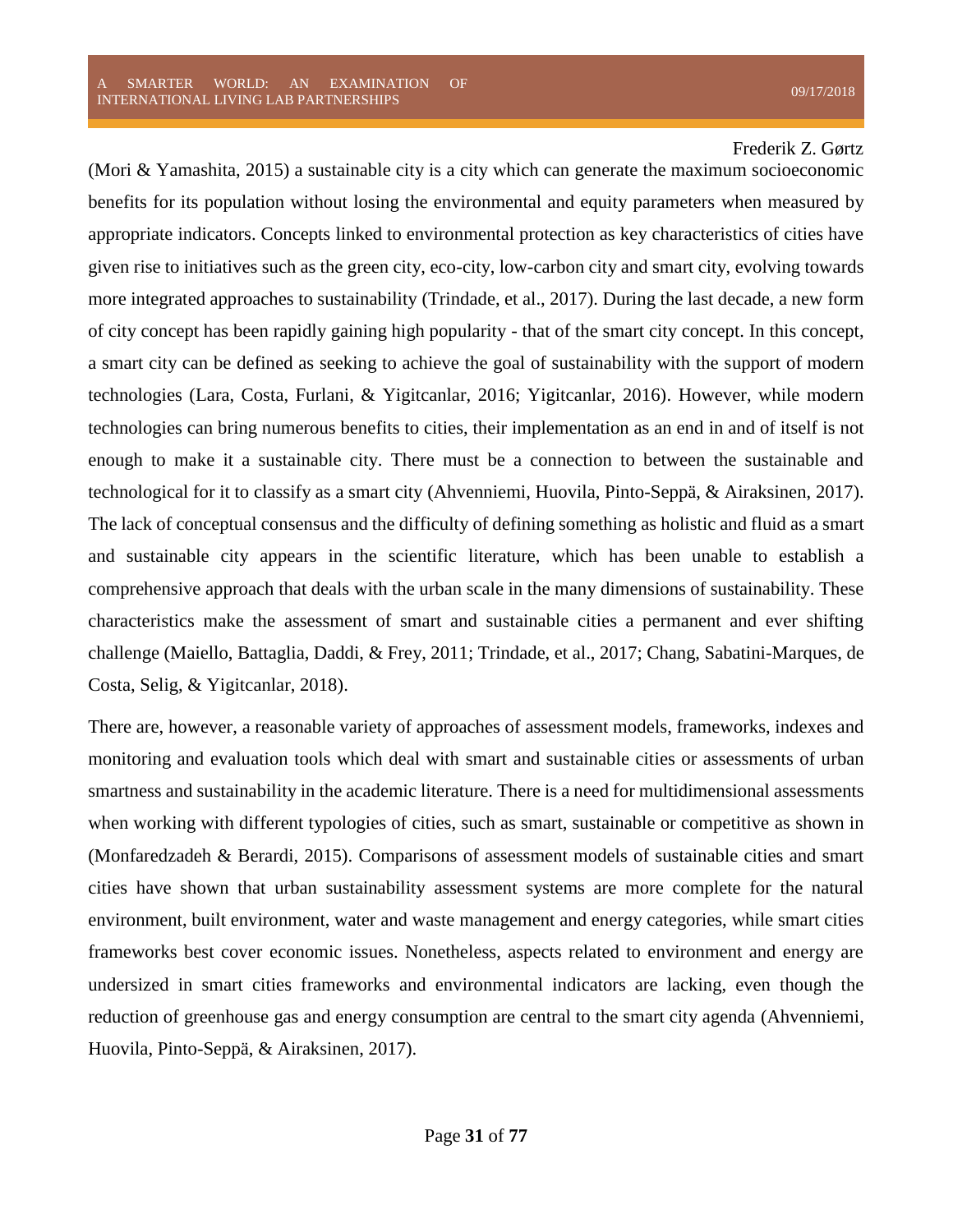#### URBAN LIVING LABS

<span id="page-32-0"></span>The term *urban living lab* or *living lab* refers to a variety of local experimental projects of a participatory nature. It is often used interchangeably with the terms "testing ground", "hatchery", "incubator", "testbed", "hub", "city laboratory", "urban lab", or "field lab". In fact, the European Network of Living Labs (ENoLL) define (urban) living labs (ULL) as: *"…User-centered, open innovation ecosystems based on a systematic user co-creation approach, integrating research and innovation processes in real life communities and settings*" (ENoLL, 2018). When trying to define the key characteristics of urban living labs (Steen & van Bueren, 2017) identified nine across four dimensions: 1) aim 2) activities, 3) participants, and 4) context. Thus, when discussing the *aims* of an ULL, they can be said to be aimed at innovation, aimed at formal learning for replication, and, in the case of an *urban* living labs, aimed at increasing urban sustainability. The *activities* of an ULL can include: development (all phases of the product development process), co-creation, and iteration (feedback, evaluation, and improvement). Third, *participants* in an ULL can, and should, include public actors, private actors, users and knowledge institutes alongside all actors who have decision-making powers over the ULL. Finally, the *context* of a ULL is the real-life use context of innovation. In many urban living labs, this is a territory or a spacebound place within the cityscape where innovative solutions can be tested and displayed outside factory conditions.

In the case of ULL, as discussed above, it is the focus on the creation of a new learning arena that marks out this particular type of governance innovation from other kinds of urban experimentation. Co-created by research organizations, public institutions, the private sector and community actors in what is often referred to as a 'triple' or 'quadruple' helix mode, ULL are seen as a means through which to gain experience, demonstrate, and test ideas, and co-develop new skills and actionable knowledge that is explicitly captured and used to inform the process of creating urban sustainability. If governing urban sustainability used to be a matter of the development of urban plans and strategy, often informed by processes of environmental assessment and public consultation, ULL in common with other forms of experimentation involve a more interventionist, incremental and 'learning by doing' governing approach in which urban sustainability is developed rather than pre-given. Seeing ULL not only as discrete arenas for research and development, but as part of a broader shift in the ways in which society responds to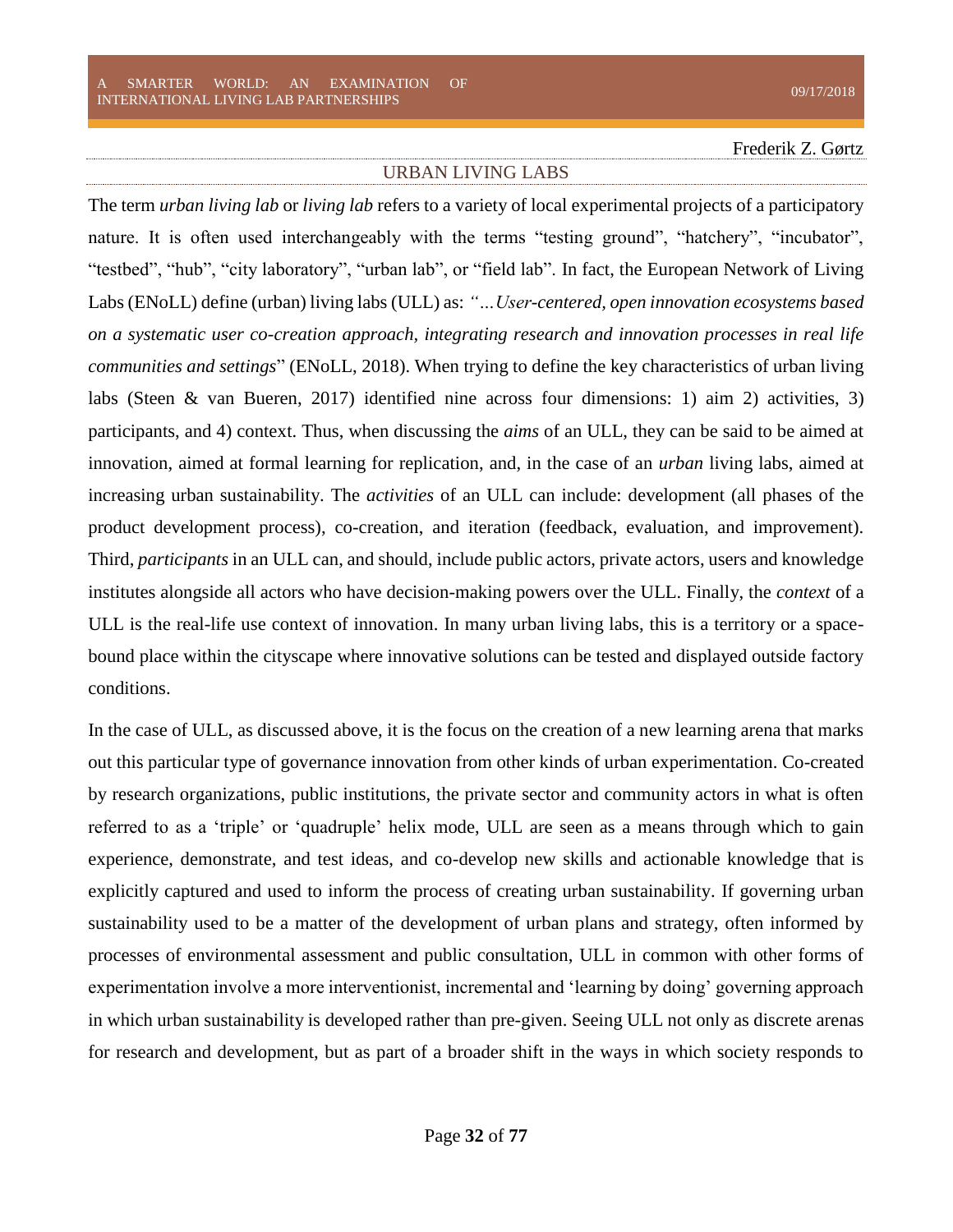urban sustainability challenges requires a more explicit engagement with the ways in which they form part of the shifting governance landscape (Bulkeley, et al., 2016).

### CASE STUDY: SMART CITY WORLD LABS

<span id="page-33-0"></span>Smart City World Labs is made up of a series of phases, which are funded separately and can also be considered as individual project in and of themselves. The phases build on the same relationships, concepts, models and structures as those that precede them but see some significant shifts from phase to phase. The pre-project phase, as it is termed in this thesis, covers the period from the delivery of a report by Quercus Group on behalf of the Danish Embassy in Singapore on the 21<sup>st</sup> of August 2015 to the Kickoff event for the first phase on the  $18<sup>th</sup>$  of May 2016. Phase I then lasts from the  $18<sup>th</sup>$  of May 2016 till the end of 2017, on the 31<sup>st</sup> of December. Phase II follows this, lasting from 1<sup>st</sup> of January to 31<sup>st</sup> of December 2018. An application phase is set to follow this, with work begun on it in early 2018, which should – if all goes according to plan – end in late 2018 and set the stage for a Phase III beginning in 2019 (Quercus Group, 2018; Fjældhøj, 2018).

#### PRE-PROJECT

<span id="page-33-1"></span>Smart City World Labs was the result of a series of events in late 2015, which laid the groundwork for the project. On the  $21<sup>st</sup>$  of August 2015, the private consultancy company Quercus Group produced a report on behalf of the Danish Embassy in Singapore titled "Co-Creating the Cities of Tomorrow" which analyzed the potential for Danish smart city solutions in the Singaporean market (Quercus Group, 2015a). This report produced a series of findings and recommendations, particularly related to the large Singaporean interest in Danish smart city solutions – as well as the presence of multiple significant urban living lab projects in Singapore. Based on these finding, Quercus Group and the Danish Embassy decided to move forward with a project aimed at supporting the export of Danish solutions to Singapore using Danish and Singaporean living labs – in effect creating a launch and landing pad through these living labs. At Quercus Group, an opportunity to secure funding from the Danish foundation, Industriens Fond, for the potential project was identified the same day as the report was delivered to the Danish Embassy – with a deadline one month later, on the  $21<sup>st</sup>$  of September 2015 (Fjældhøj, 2018).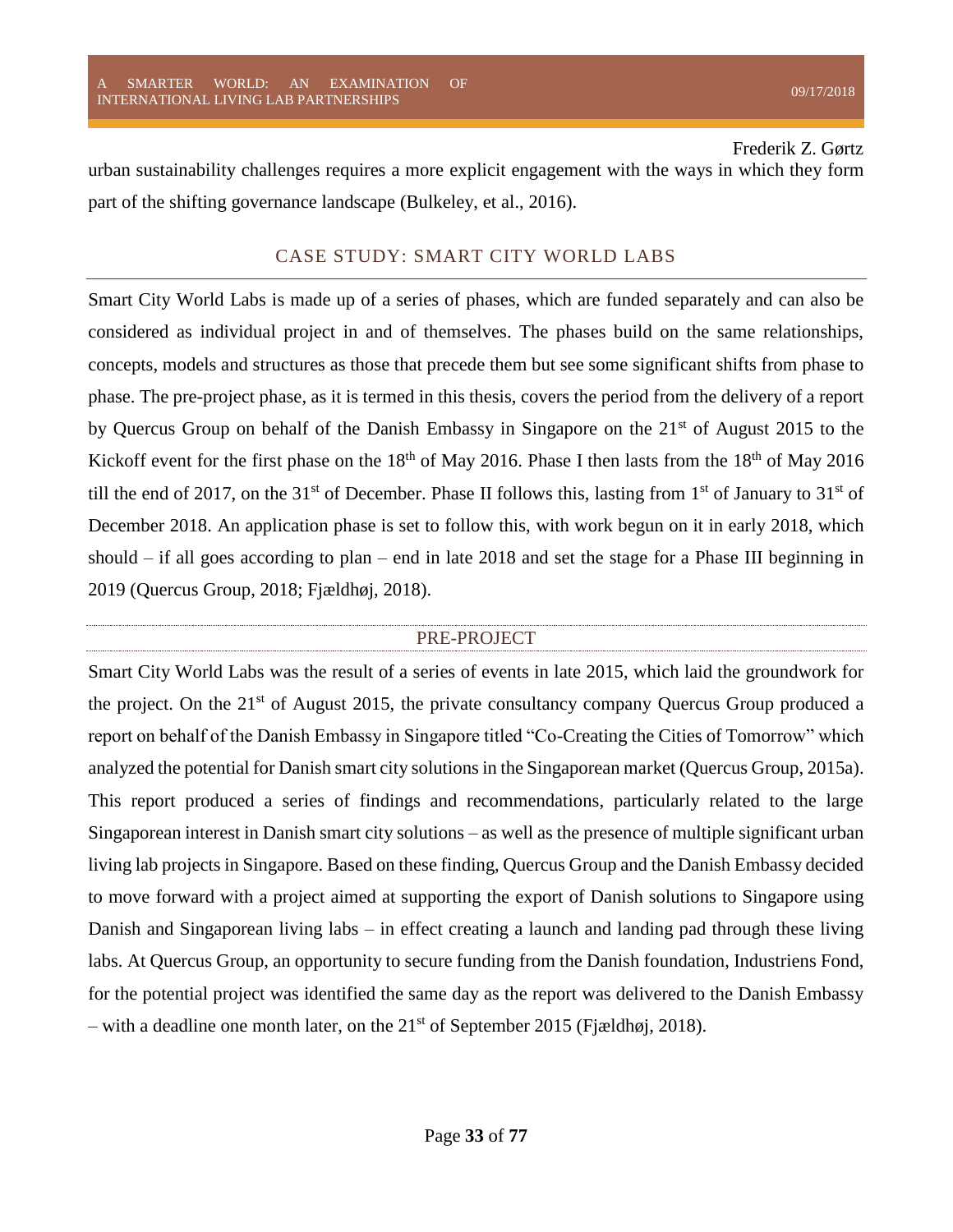This relatively short application period meant that there was a great deal of pressure to secure the requisite partners for the consortia – with only limited opportunities to make sure everyone was on the same page and in alignment with each other. Perhaps most problematic was the initial lack of a Singaporean partner to the project – though that would be resolved soon after the project kick-off (Fjældhøj, 2018). It was during this application period that two Danish living lab actors, Gate21 and DTU (Danish Technical University), were invited to join the project consortium. Gate21 is helix cluster organization aimed at promoting the transition to green technologies and tying the various sectors of Greater Copenhagen (municipalities, corporations and knowledge institutions) together. They own and operate several major living labs in the Greater Copenhagen area. DTU is the premier technical university in Denmark, has access and contact to some of the most innovative technical solutions available in Denmark and operates several living labs. These four actors, Quercus Group, the Danish Embassy, Gate21 and DTU, would form the central partner constellation for the pre-project phase and the first phase of the project – with each bringing something to the table (Quercus Group, 2018).

However, while the application eventually secured pre-approval on the  $22<sup>nd</sup>$  of December, it would only be more than four months before SCWL held its official kick-off event and the project leader, from Gate21, and the representative from DTU began work on the project (Fjældhøj, 2018; Sichelkow, 2018; Dahlstrøm, 2018). This delay was the result of hesitancy on the part of Industriens Fond, who work extensively with supporting the internationalization of Danish SMEs, and was due to worries about the willingness of SMEs to participate in the project – as a result, Industriens Fond asked for a minimum of forty signed letters of intent from Danish companies before they would release funding for the project. This process was challenging, particularly given the sprawling and opaque Danish innovation and export systems which the project consortium needed to understand to identify relevant SMEs to invite to the project. The end of this process, which lasted from January to mid-April of 2016, and the securing of the requisite letters of intent led to the release of funds in late April – followed by a major kickoff event with 25 companies as well as interested organizations from both Denmark and Singapore on the 18<sup>th</sup> of Mav – marking the start of the first SCWL phase (Fjældhøj, 2018; Quercus Group, 2018).

The SCWL project was originally envisioned in three broad phases: (1) an initial pilot phase meant to support the development of a sustainable business model and the export platform; (2) an implementation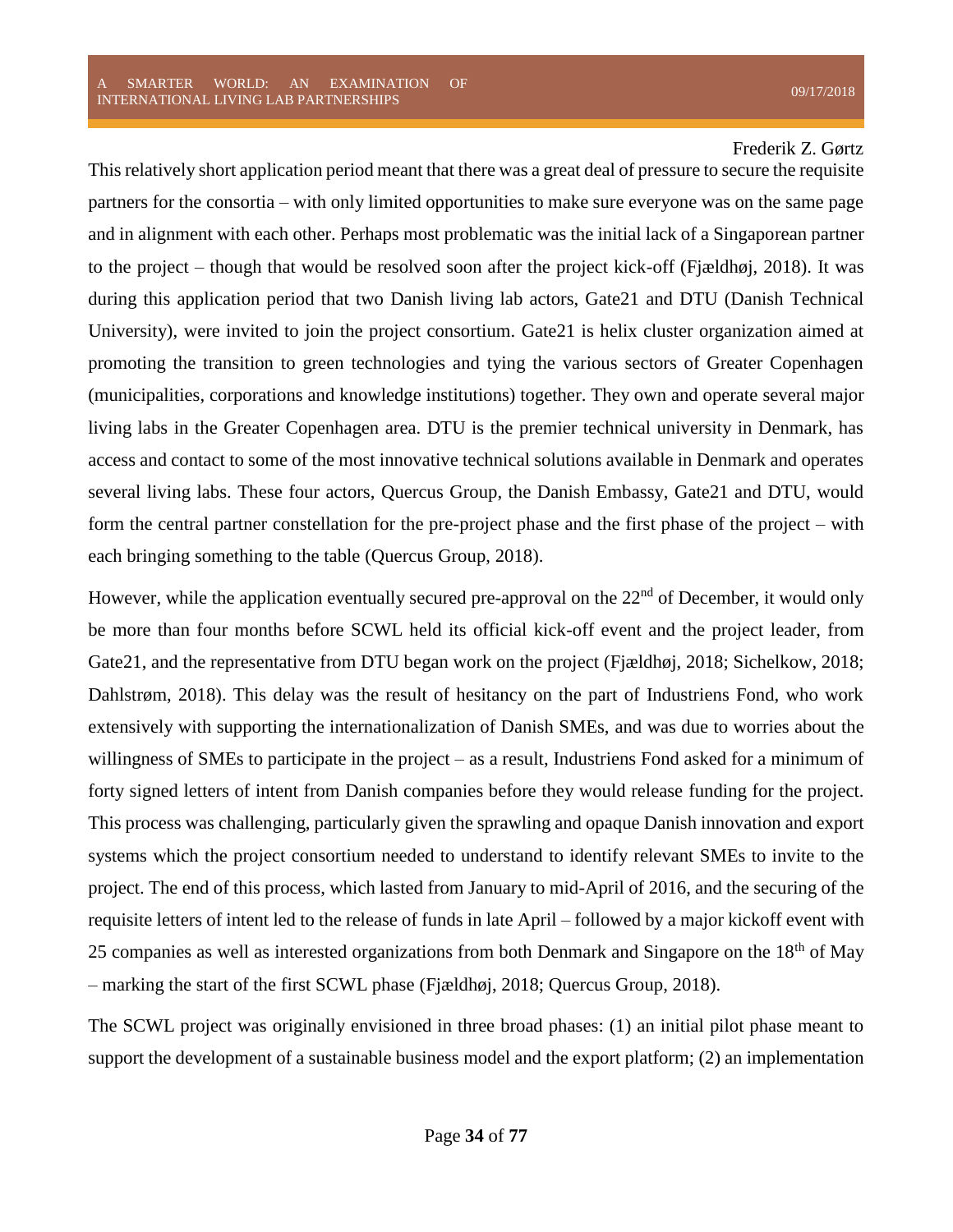and scaling phase in which the final model developed in the initial phase was implemented on a larger scale in the first (Singaporean) market and the implementation of the project in new urban markets; and (3) which would see the project continue scaling and expanding to ever more markets while turning it into a self-sustaining organization. The central mindset behind the project, from the beginning, was to utilize the urban living labs in various cities as a network of smart city solutions exchanges – where solutions developed in any one city could be transferred with relative ease to another, adapted to the new context and locality in the open innovation environments of the local living labs before being implemented in the new city. This would allow the rapid spread of various smart and sustainable urban solutions from one city to another, allowing them to learn and adapt what works best from one city to the next – one of the greatest challenges facing urban environments the world over (Quercus Group, 2018).

#### PHASE I

<span id="page-35-0"></span>The first phase of SCWL was constructed around a series of seven work packages designed to support the development of a sustainable business model using living lab partnerships. This first phase of the project was therefore first and foremost a development and piloting phase, focused on the establishment of strong relationships between Danish and Singaporean actors as well as the formalization of this partnership. The project's budget was based around these

| <b>Work Package One:</b>   | <b>Preparation Phase</b>                               |
|----------------------------|--------------------------------------------------------|
| <b>Work Package Two:</b>   | Development of Living Lab Export Model                 |
| <b>Work Package Three:</b> | Pilot Phase – Test of Export Model                     |
| <b>Work Package Four:</b>  | Development of Sustainable Business Model              |
| <b>Work Package Five:</b>  | Formalization of Wider National Living Lab<br>Platform |
| <b>Work Package Six:</b>   | Knowledge Sharing                                      |
| <b>Work Package Seven:</b> | Evaluation                                             |

points, and as such did not include financing for the actual operationalization of Danish companies to Singapore nor was there enough financing to support the presence of a local entity in Singapore or anything more than basic on-the-ground support for the companies once they had been brought to Singapore (Fjældhøj, 2018).

Once Phase I was launched in mid-May 2016, the initial focus was to secure at least one Singaporean partner as soon as possible. This was accomplished quite swiftly, with Singapore's Nanyang Technical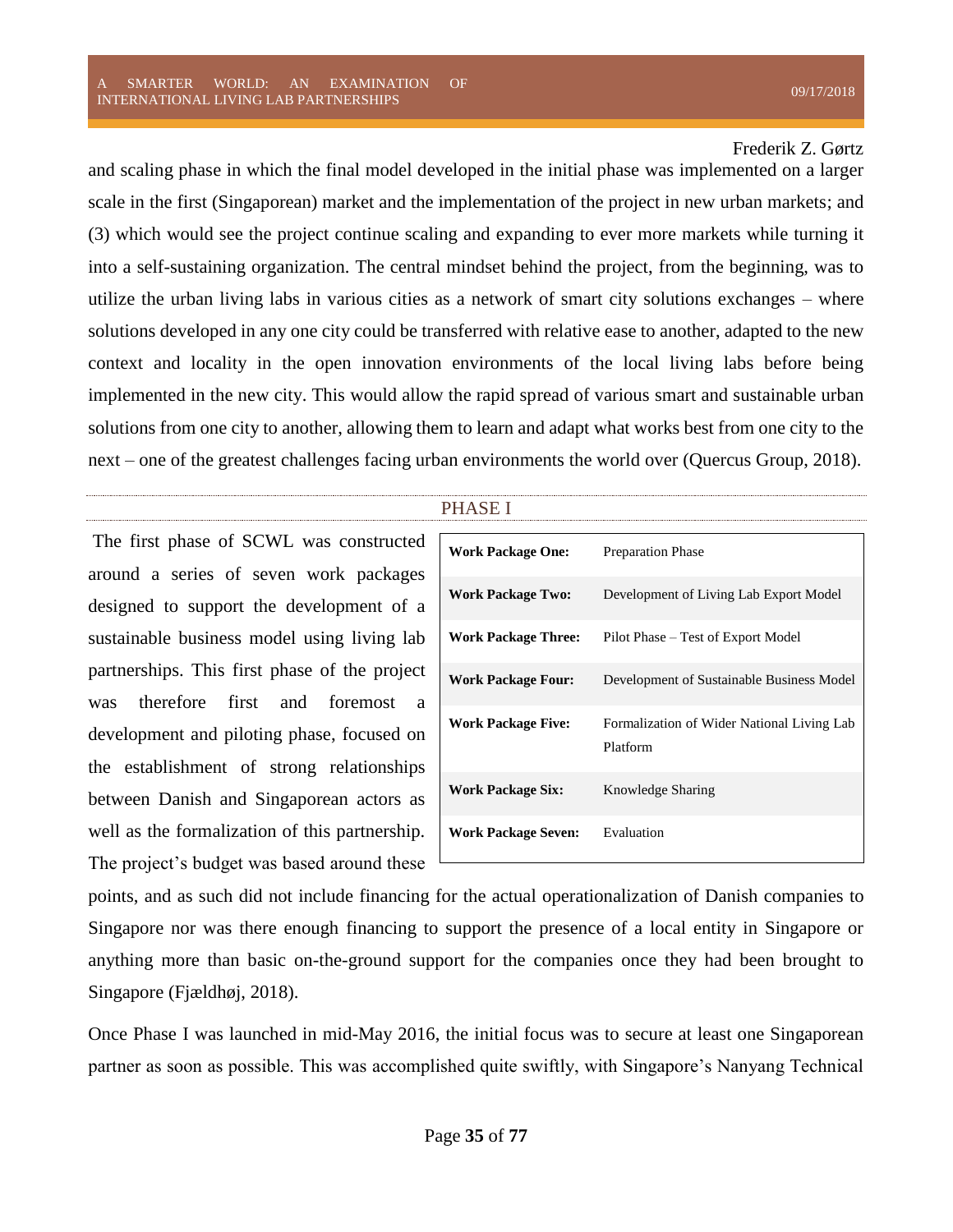University (NTU) joining the project as a partner and living lab operator. They would in time be joined by a second major Singaporean partner, though playing a more peripheral role, in the form of the major Singaporean consultancy Surbana Jurong – a corporation working with major urban infrastructure projects on a global scale and employing in excess of 40,000 (Fjældhøj, 2018). The first year of the project focused largely on building the vital relationships that would come to serve SCWL in the future, while expanding, developing and defining the business model of SCWL and working to establish alignment. Throughout this period, the project consortium sought to expand exposure to the project in both Singapore and Denmark, running multiple stories and appearing on Singaporean television to promote the project. These efforts would secure two minor partners for the consortium, in the form of the Danish organization BloxHub – an urban innovation hub based out of Copenhagen – and Copenhagen Solutions lab – a Living Lab owned and operated by Copenhagen Municipality (Quercus Group, 2018).

The model below illustrates the form SCWL had taken by the end of Phase I, illustrating how the various stakeholders relate to the project (SCWL, 2017a). The model shows the complex nature of the partner

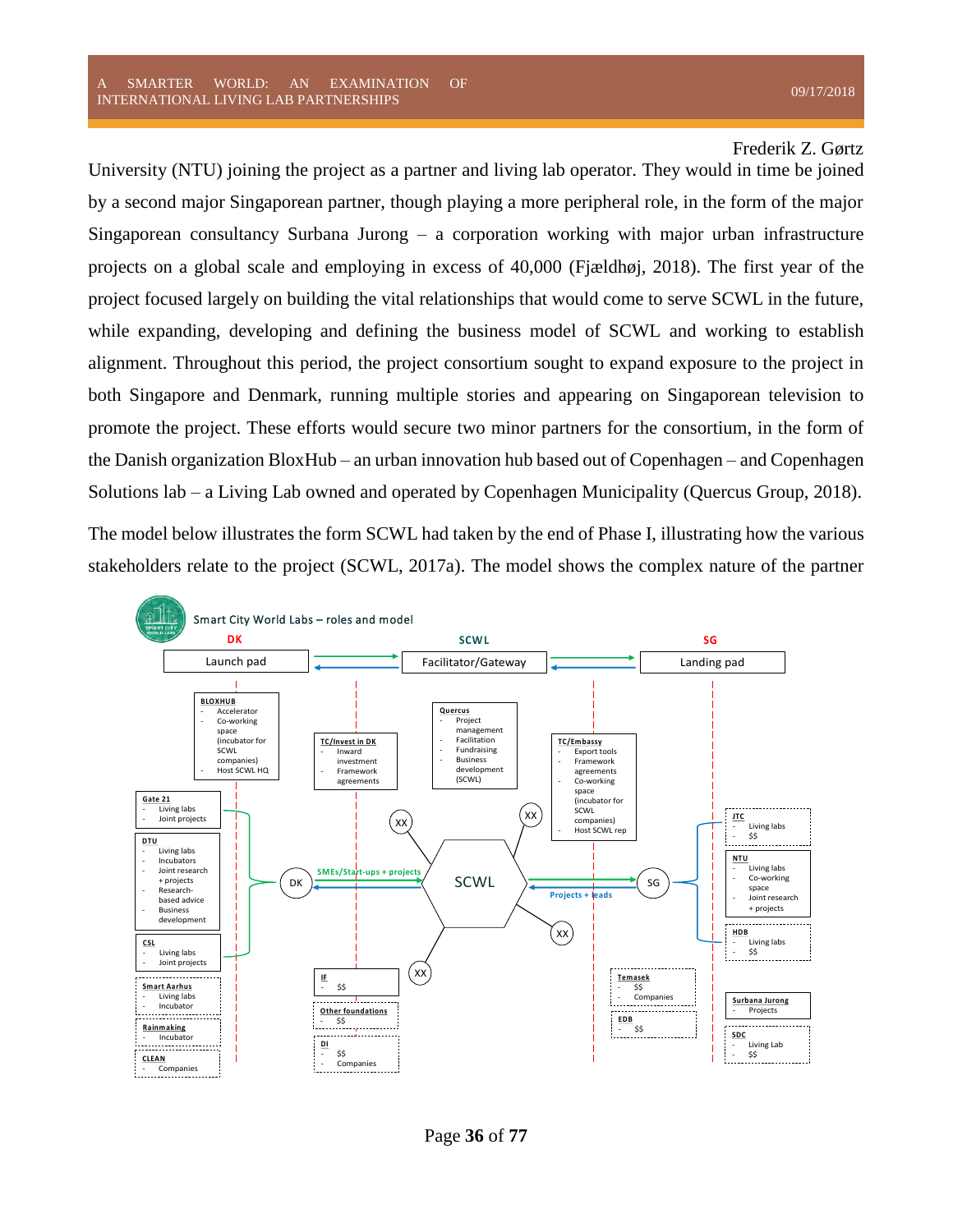consortium and the numerous stakeholders involved in the project. It is by leveraging the capabilities of each of these partners in the form of know-how, relationships, reputation and various other resources, that SCWL functions. The business model that was eventually developed at the end of Phase I focused on building a launching pad for Danish companies in Denmark, relying on Danish living labs and incubators, before transferring the companies to Singapore with SCWL functioning as facilitator in this process and the Singaporean living labs as the landing pad for the Danish companies. From there the Danish companies would be drawn into specific projects run by Singaporean actors on location. By leveraging pre-existing living labs, incubators and export structures, SCWL was able to develop and test a functional model with surprising rapidity. The consortium was also able to build up significant relationships with important public and private actors in Singapore through near-bimonthly visits from Denmark and constant communication with the Singaporean actors (Sichelkow, 2018).

The main challenge in this first phase came when the SCWL consortium sought to support the operationalization of companies to Singapore in the last year of the project. Having already spent half of the first year set aside for the project on securing corporate interest in the project and requiring an additional year to properly establish the requisite partnerships and relationships in Singapore in order to build the landing pad in Singapore, the consortium ran into a major financial bottleneck when it came time to bring the Danish companies to Singapore. This was for the simple reason that the project was not budgeted to support these types of activities, meaning that the process was extremely reliant on the willingness of the Danish corporations to invest the requisite time and resources in the process. The inability to apply for funds in Singapore – the result of lacking a local entity with which to apply for financial support – meant that SCWL was forced to a near standstill once the Danish companies had established contacts and built interest in Singapore. Without funds to support prototyping in Singapore or to the various other processes which required a greater level of investment than was directly available to the very small corporations participating in SCWL, there was little that could be done to demonstrate the project further (Fjældhøj, 2018).

The last half year of the first phase of SCWL was thus spent searching for new financial sources, in hopes of securing the money that would be needed to demonstrate the operational viability of the project, expanding and deepening relations in Singapore, continuing the development of the business model and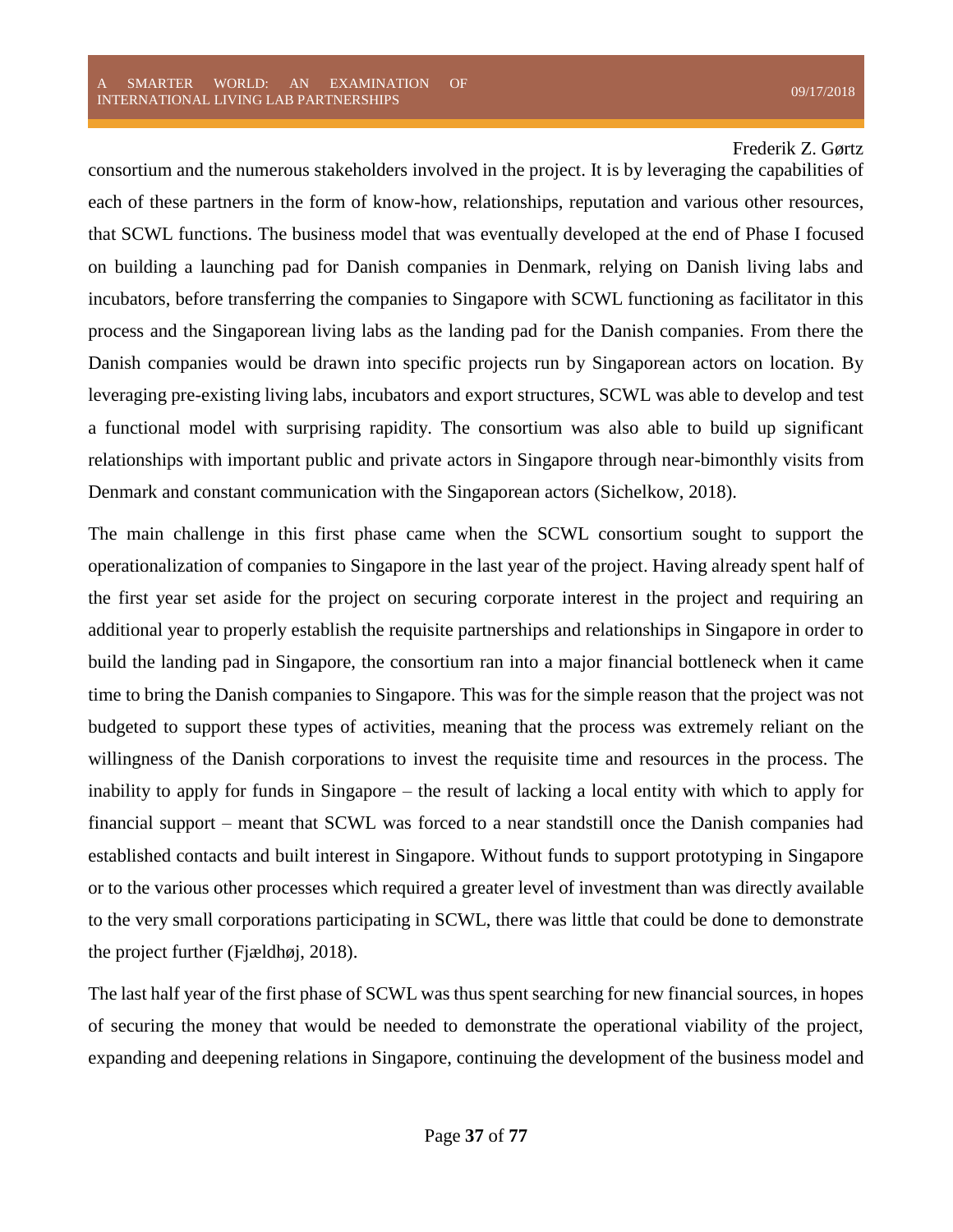evaluating the project's first phase (Dahlstrøm, 2018). It was these processes that would build the foundation for the second phase and help strengthen and clarify the project. One major challenge that continued to haunt the first phase of the project was its wide-open scope, approaches and objectives (Rottbøll, 2018). The first phase was, more than anything else, a period of experimentation and development – marked by continual explorations of the potential behind the SCWL living lab approach – with the result that there was a significant degree of disagreement over what the end form of SCWL would take amongst the partners in the consortium (Fjældhøj, 2018). However, this last half year of Phase I allowed a detailed examination of the business model, the project consortium and the export approach undertaken in SCWL which would result in a greatly strengthened and clarified project during the coming second phase of SCWL (Sichelkow, 2018).

All that said, over the course of SCWL's first phase the project had actually succeeded in developing a functional living-lab based export model and had established living lab partnerships in Singapore within the fields of water, waste, energy and mobility – but not in the lighting sector, which had been one of the sectors originally identified to have potential – and the business model continued to be refined and developed as the consortium searched for a sustainable model for the project both financially and as an approach (Rottbøll, 2018). Over the course of Phase I of SCWL, the project engaged more than 50 Danish in the project while dialogues and relationships were established with over 30 different organizations, institutions and corporations in Singapore. This had, by the end of 2017, resulted in 12 of the Danish companies becoming involved in concrete project activities, including financing, participation in projects, tests in Danish and Singaporean living labs and the like. Out of these 12 companies, three were involved in actual projects in Singapore while two established concrete dialogues to become suppliers to the living lab owners in Singapore. The seven other corporations participated in various project activities, including trips to Singapore, but did not get to the point of project participation or the subcontractor agreements. However, given the limited time frame and financial resources available by the end of the first phase – it was believed that a second phase would allow for significant and early operationalization (Quercus Group, 2018).

The evaluation at the end of Phase I identified a series of learnings from the project process, which would prove vital to the coming phases of the project. First and foremost, was the fact that SCWL's role as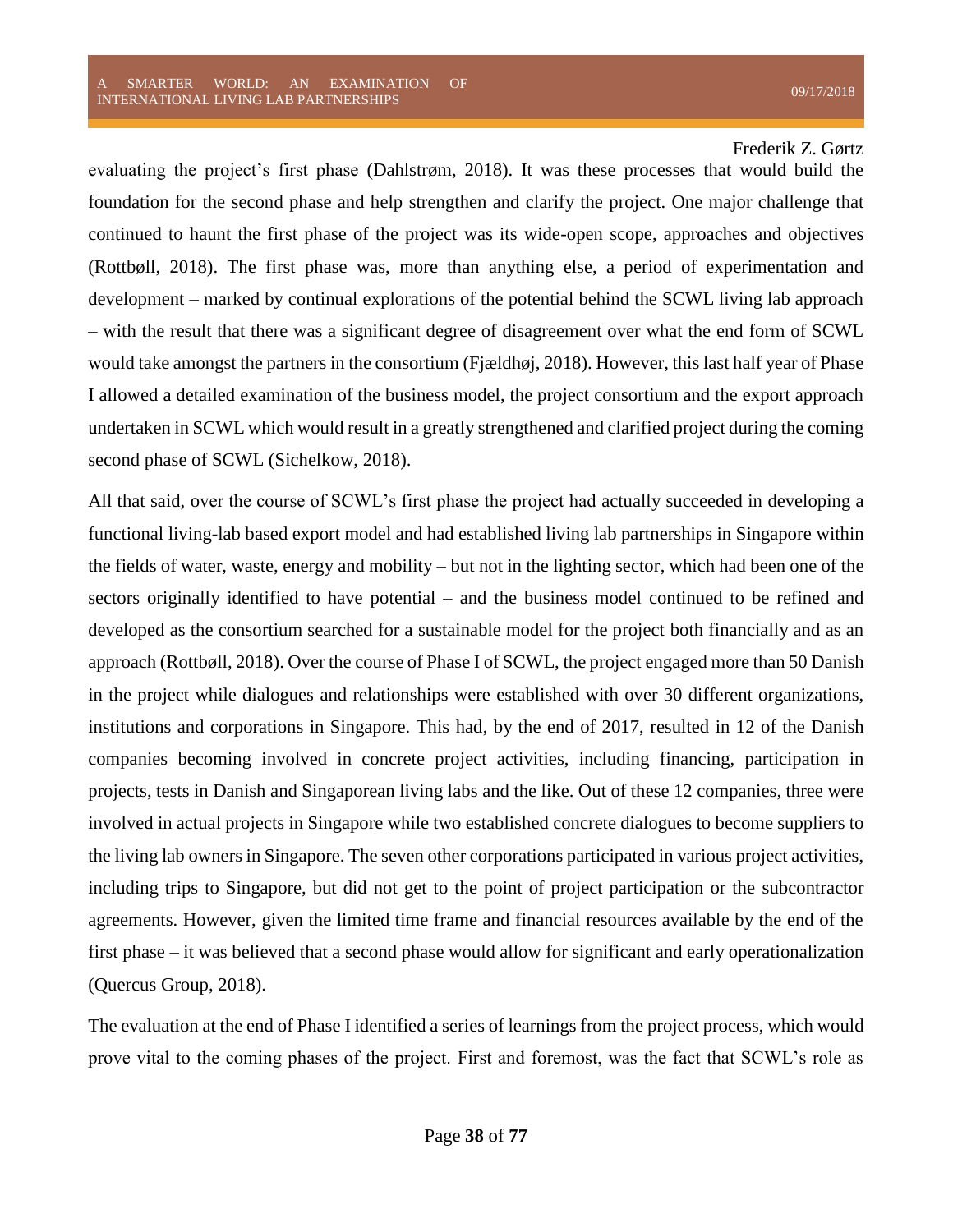facilitator and curator of solutions had been vital to ensuring the relative success of the project. Secondly, it was vital that a comprehensive understanding of both markets was established in SCWL – with a proper understanding of local business methods, capabilities, mindsets and cultural norms proving themselves incredibly valuable. A third learning was that the two-year period for Phase I was simply not long enough, with the pilot testing having been limited to only the second of the two years of the project – the first having been spent building relationships, developing Singaporean ownership of the SCWL approach and clarifying the project's priorities. This, in addition to the determination that start-ups and smaller SMEs generally lacked the resources and capabilities to fully follow through on the demands of the project, meant that the project would likely need to target somewhat larger companies in future phases – in effect requiring a clearer and more extensive screening process than previously utilized. Additional learnings included the need for a strong urban living lab environment in the landing-pad, the importance of DTU as an endorser of the project to help build trust and legitimacy with Singaporean actors, the need for boots-on-the-ground in the form of a local presence and the need to develop a sustainable business model – which had not proven feasible by the end of Phase I of the project (Quercus Group, 2018).

## PHASE II

By the time the first phase of SCWL ended in late 2017, it had undergone several changes, particularly in the last half year of the first phase. Phase II of SCWL would thus see many of these changes implemented and, in many ways, would come to function as an extension of the first phase rather than a separate phase entirely – in effect serving as a proof-of-concept or pilot phase for the project consortium during the yearlong second phase. By demonstrating the developed concept in this shorter phase, the project would have a much stronger footing once the much larger Phase III was applied for in late 2018 (Fjældhøj, 2018). There were four incredibly important changes to occur in Phase II: (1) the restructuring of the partner constellation within the consortium, (2) the replacement of Industriens Fond as funder with Climate-KIC, (3) the implementation of a challenge-based approach to the project and (4) the dedication of significant resources to train and support Nordic companies prior to their transfer to Singapore (SCWL, 2017b).

The restructuring of the partner constellation within the consortium had significant consequences for the second phase and included several major changes. First and foremost, the former project lead in SCWL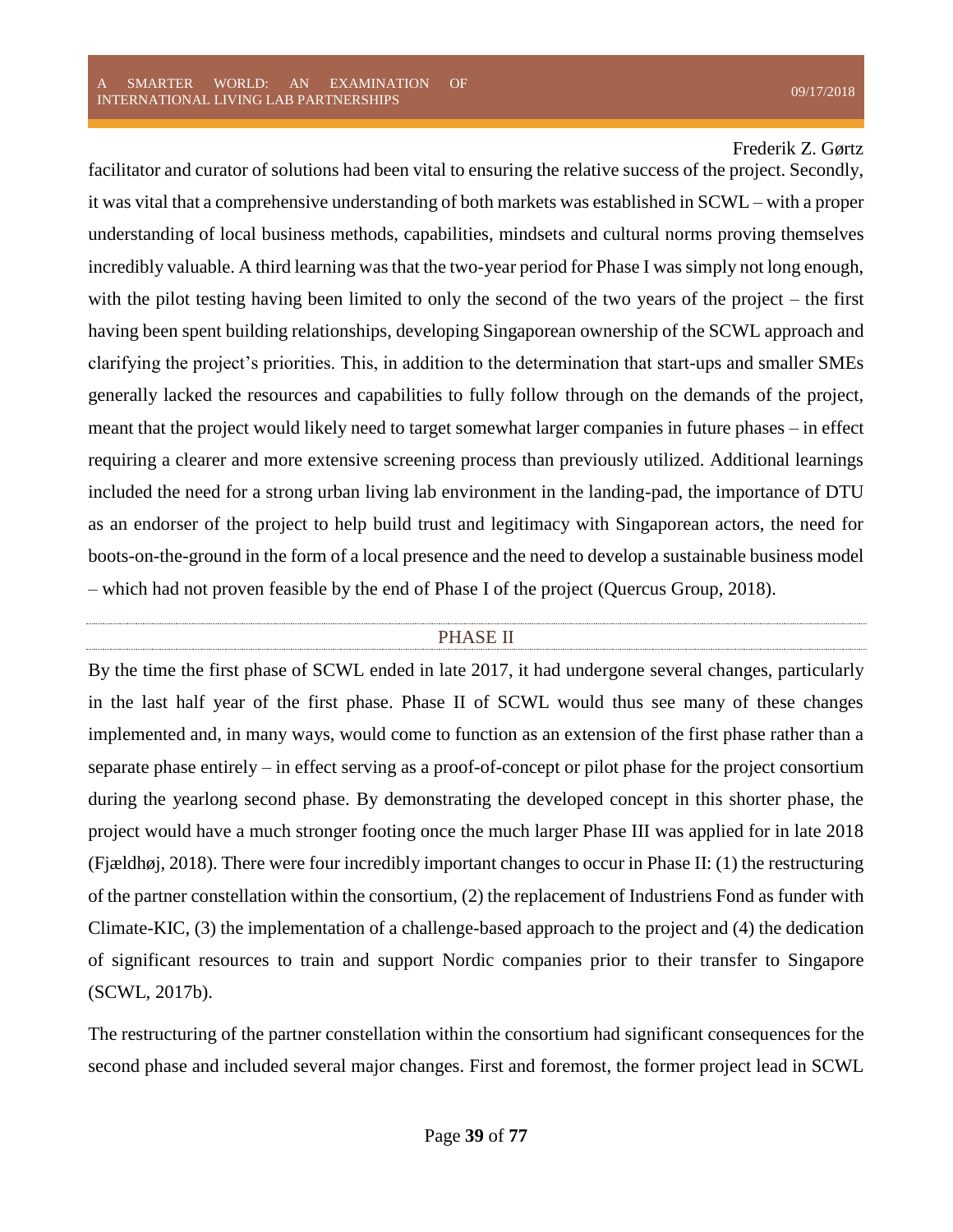– Gate21 – withdrew from the project after determining that the objectives, aims and approaches that had been identified for SCWL by the end of the first phase were incompatible with the organization's own objectives. The project lead eventually recommended that Gate21 leave the consortium and internationalization as a general approach (Sichelkow, 2018). DTU took up the post of project lead to replace Gate21 and would come to play a key role in not only maintaining the relationship with NTU, but also expanding and strengthening the launching pad for Nordic companies in Denmark. The Embassy also stepped back from the project, reducing their participation in the project consortium – though remaining a partner – while still supporting and hosting select events in Singapore – most prominently a number of events during the project's major workshop in Singapore in June of 2018 (Vizard, 2018).

With the end of Phase I of the SCWL project, the funding from Industriens Fond also ran out. The result was that as the first phase neared its end and the financial means available to supporting project activities ran out, the partner consortium was on the look-out for a new funder for the project. It was in this context that a representative from Climate-KIC contacted the project partners and informed them that Climate-KIC would be interested in exploring scaling the SCWL methodology – providing the financing for the project to continue long enough to demonstrate its viability for a larger third phase, and paving the road to Climate-KIC joining the project as a partner in this third phase – with another funder taking over the financing of the project (Vangsbo, 2018). Climate-KIC becoming the funder of SCWL led to several critical changes to the project, however, to understand these changes Climate-KIC as an organization must be understood. Climate-KIC is the largest public-private partnership in the EU focused on climate innovation – supported by the European Institute of Innovation and Technology – and as such securing the participation of the organization's Nordic Office meant that SCWL would have to expand its European reach to include corporations from all Nordic countries – greatly expanding the pool of innovative companies. The second change was the explicit need for the project to support climate innovation to fit the Climate-KIC profile – requiring some retooling and redefining of the SCWL project (SCWL, 2017b).

The implementation of a challenge-based approach to what would come to be termed "innovation brokerage" in the SCWL project was a major change in the entire approach to knowledge sharing and solutions provisioning previously undertaken by the SCWL and marks the greatest contribution to the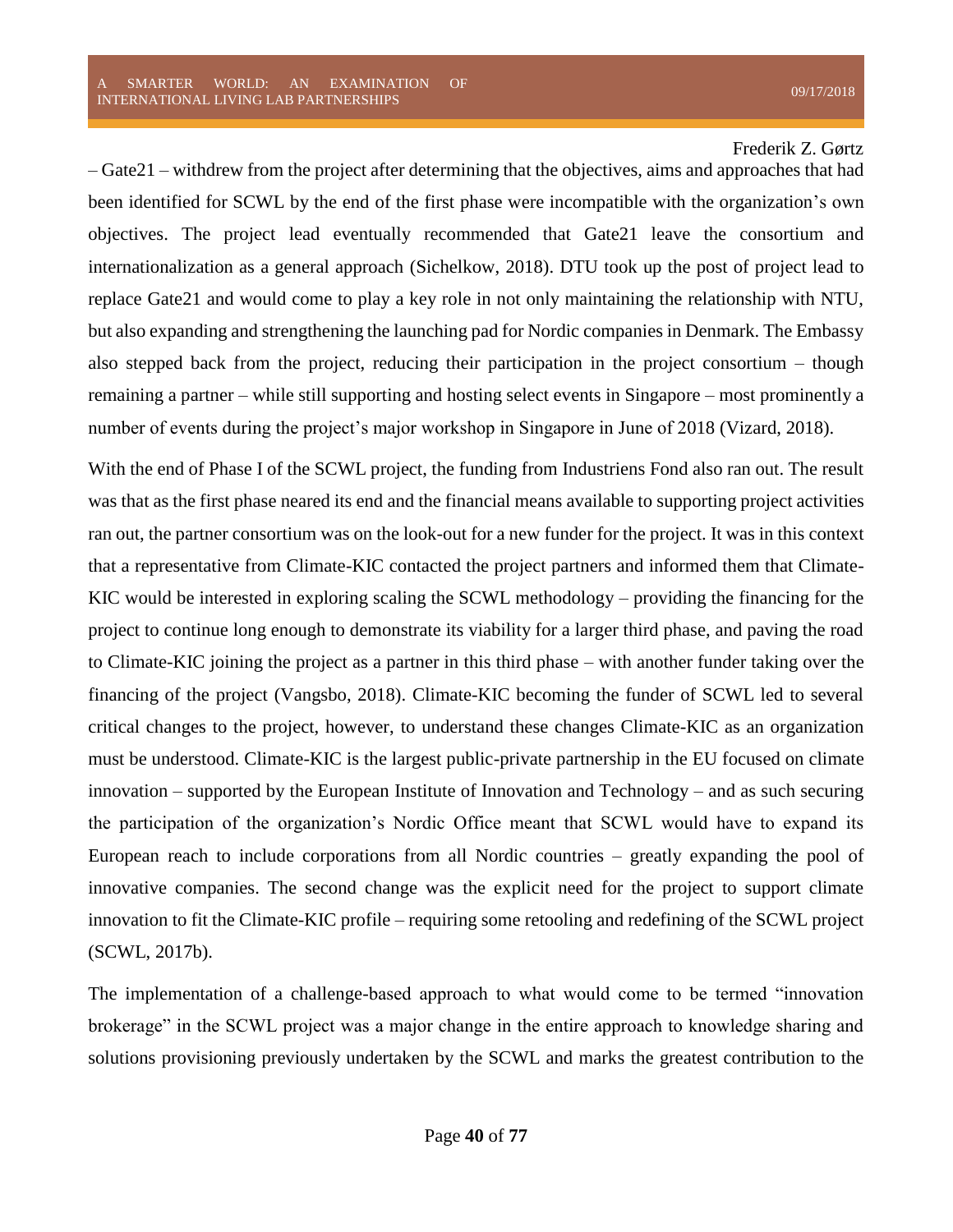SCWL project by the Singaporean partners in the project (Fjældhøj, 2018). The central idea behind this approach was to shift the starting point for innovative solutions brokerage from a supply-led/push export promotion effort, i.e. pushing Danish solutions into the Singaporean market and then finding a buyer for it once there, to a demand-led/pull export approach where pre-selected Singaporean challenge-owners and the SCWL partner consortium would cooperate to create clearly defined challenges for Nordic companies to provide solutions to (SCWL, 2017b; Vangsbo, 2018). Phase II of SCWL would compromise three challenges: 1) zero-energy buildings and urban food production on behalf of Surbana Jurong – a project partner and one of the largest urban infrastructure consulting companies in the world, 2) longer-lasting energy systems for automated guided vehicles on behalf of PSA unboXed – the corporate venture capital arm of one of the world's leading port groups PSA, and 3) reduction in water and waste intensity and higher renewable energy adoption on behalf of NTU EcoCampus – NTU's flagship program for sustainable on-campus solutions (SCWL, 2018).

This approach has its strengths (greater clarity, increased speed and certainty of the utility of proposed solutions) and weaknesses (loss of solutions to challenges that are left unaddressed, far smaller pool of companies who can be targeted and loss of initiative from the push-side), but the most important factor in utilizing this approach was that it allowed the SCWL to clearly demonstrate its utility towards a few critical Singaporean actors (SCWL, 2017b). A major challenge facing the SCWL project throughout the first and second phases related to a Singaporean reticence towards taking a risky first-mover approach to innovative solutions – instead being far more comfortable with an early-adopter approach (Sichelkow, 2018; Fjældhøj, 2018; Vizard, 2018). This has meant the Singaporean actors have been hesitant towards the idea of investing their own resources in SCWL before it had proven itself successful. Following the central June 2018 workshop, multiple Singaporean actors would go on to express interest in significantly increasing their contribution to the project – proposing adding Singaporean financial resources to the project (Fjældhøj, 2018).

Further, to ensure that the companies SCWL dispatches to Singapore would actually be able to function there, the second phase of the project included considerable resources for the curation, training and support of the participating companies – in effect expanding and strengthening the launching pad of the project in Denmark. This process would be initiated following an initial winnowing down of companies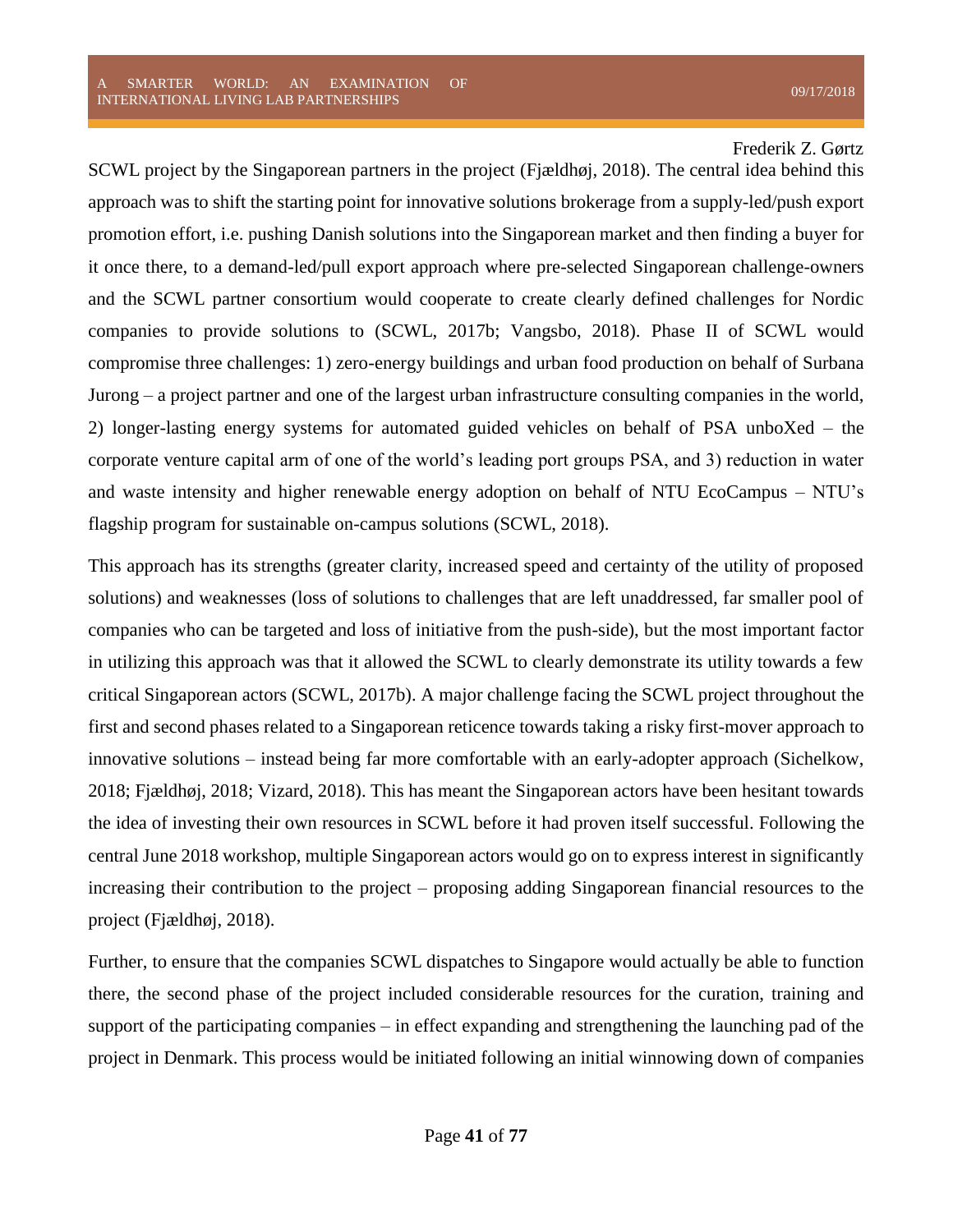from 8-10 to 6, two aimed at each challenge, during a series of virtual pitches to the Singaporean challenge owners. The six selected companies were then put through an intensive training and acclimatization process under the auspices of the DTU Management department, run by DTU. This series of lectures and lessons would serve as both a refresher course on corporate internationalization challenges and seek to impart and understanding of the Singaporean market and the challenges involved in doing business in Singapore. The benefits of an adaptive training process tailored to the companies and to the Singaporean market would be a great benefit for the companies, not only directly related to the project but also more generally in their internationalization efforts beyond this point and would greatly improve the probability of a successful export process (Dahlstrøm, 2018).

A key factor to understanding the greater success of the SCWL operationalization in the second phase lies in understanding that the size and maturity of the companies involved in Phase II was different from the companies who had participated in Phase I. In the first phase, SCWL really focused on very small companies – and particularly from the startup segment – which had quite significant consequences near the end of that phase, namely that several of the participating companies were forced to bow out when they were offered contracts because they simply weren't ready yet. Furthermore, the pressures of exporting to a market as far from Denmark as Singapore placed an extraordinary drain on the time and resources of the participating companies. Finally, the lack of financial means available to these companies meant that they did not present a sustainable foundation on which to build a self-financing platform. This led to a redefinition of the corporate target group for SCWL, specifically regarding the size and maturity of the companies involved. The companies targeted still belonged in the SME segment, but were no longer startups – having had more time to mature – and a somewhat larger size to better cope with the demands of exporting to Singapore (Fjældhøj, 2018; Rottbøll, 2018; Quercus Group, 2018).

However, while many of the recommendations outlined in the evaluation of Phase I were implemented in the second phase, there was one key recommendation that was left unimplemented. This recommendation centered on establishing a local presence in Singapore directly affiliated with the SCWL project. This would include a physical person, able to conduct day-to-day interactions and contacts, as well as a legal entity which would be able to apply for funding from Singaporean sources. The effects of such an entity would drastic, greatly improving the speed at which interactions between Singaporean and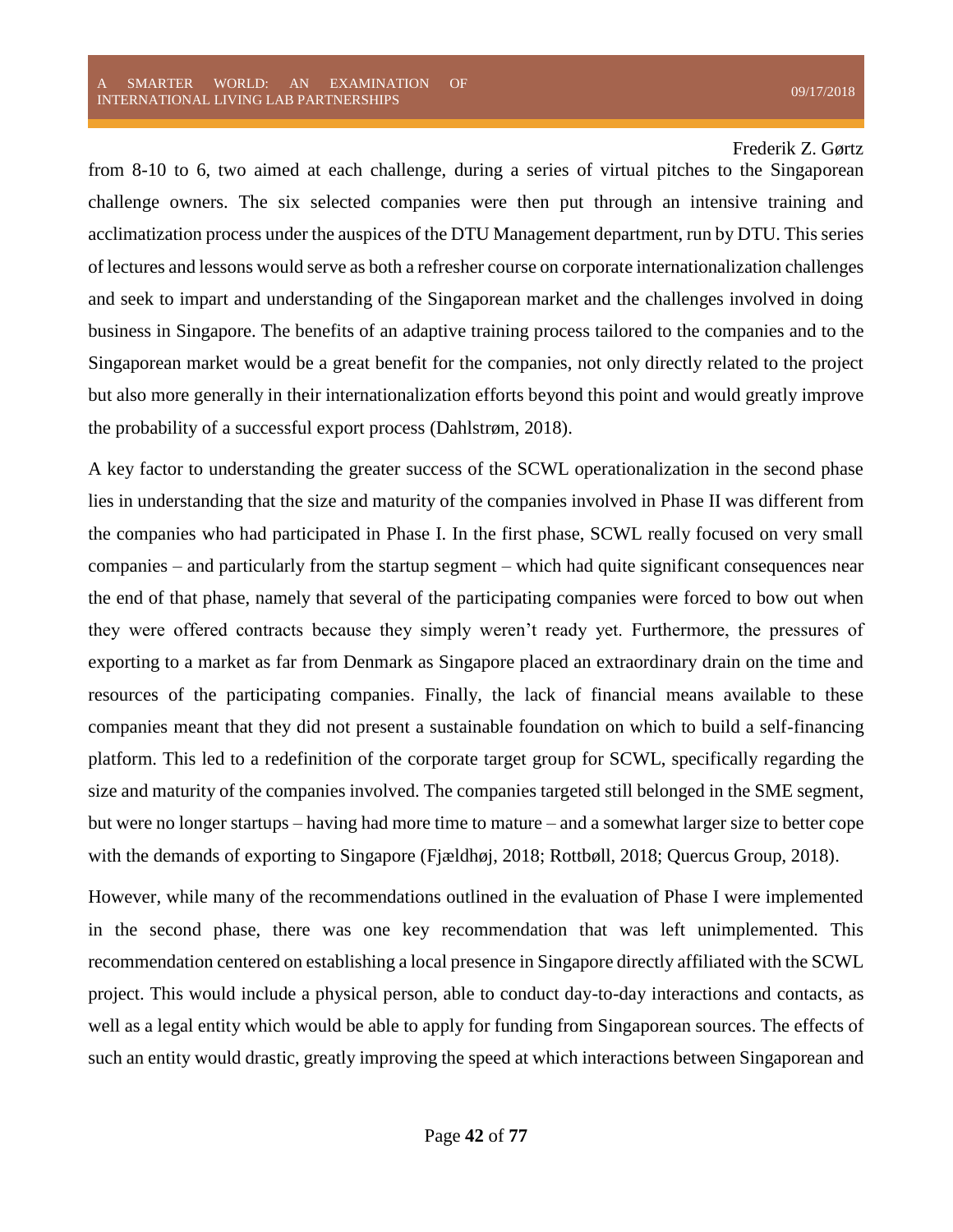Nordic actors could be undertaken, helping to further localize the project – creating a sense of shared ownership in Singapore, improve SCWL's capabilities in identifying new and interesting opportunities in the Singaporean market and much more. The reason given for SCWL not implementing this feature was quite simply a matter of time constraints and limitations in financial resources, with plans to establish a local presence as soon as possible in the coming phases and expansions of SCWL to new markets (Dahlstrøm, 2018; Fjældhøj, 2018; Rottbøll, 2018; Vangsbo, 2018; Sichelkow, 2018; Quercus Group, 2018).

# ANALYSIS

As has been outlined previously, this section seeks to combine an examination of SCWL changing and developing purpose, organization and process from conception, through implementation, development and transformation between the pre-project, first phase and second phase of SCWL. This is done through the paradigm of examining how these three major themes have shifted over the course of the project lifetime. To accomplish this, the analysis has been partitioned into three separate sections dealing with the shifting purpose, changing organization and developing processes of SCWL. To analyze the purpose, the first section will examine how SCWL's purpose as an international broker of innovative solutions through living labs developed over the course of the three separate phases outlined previously. This is followed by an analysis of the shifting and changing partnership and stakeholder constellation that has influenced SCWL in so many ways. Finally, the actual process by which SCWL constantly adapted and changed in response to internal and external stimuli will be outlined and analyzed to better understand how SCWL became the project it is today.

## DEVELOPING AN INTERNATIONAL INNOVATION BROKERAGE FRAMEWORK

This section, analyzing the purpose of SCWL, relies on three separate sub-sections – explaining the role of urban living labs in SCWL, how SCWL functions through the paradigm of internationalization theory and how knowledge transfer occurs in SCWL. The objective of this section is to explain how SCWL developed a functioning international innovation brokerage framework structured around these three factors. By uniting urban living labs with the internationalization of companies – which in turn result in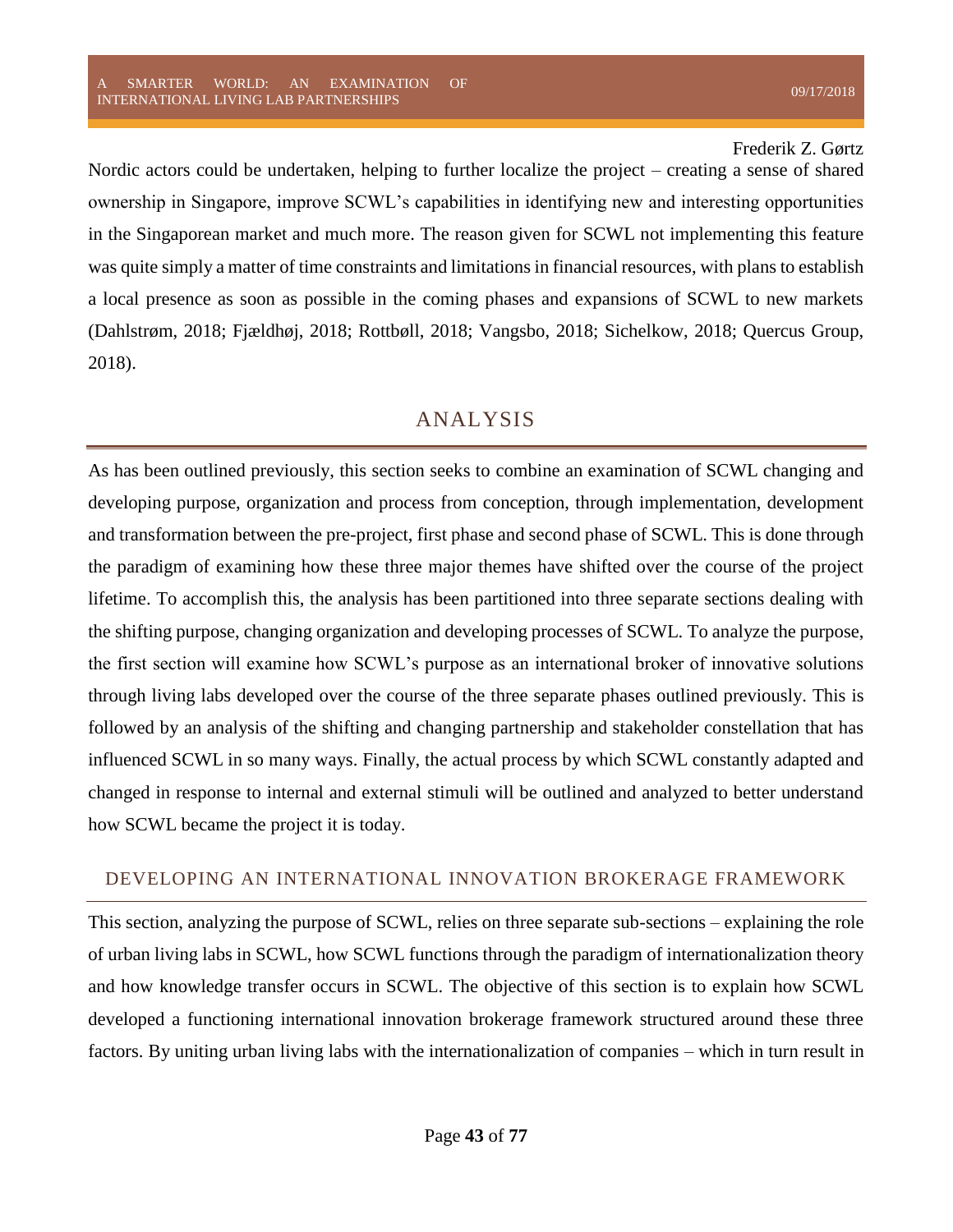the transfer of knowledge, this section explains how SCWL was shaped and formed through its various phases by the interests and focuses of the various partners in the project.

## CONNECTING LIVING LABS

When SCWL was originally conceived of, it was constructed on the basis of findings from the Quercus Group report delivered in August 2015 which highlighted the presence of a considerable number of living lab actors in Singapore – mirrored by Denmark's own considerable living lab resources (Fjældhøj, 2018; Quercus Group, 2015a). With the concept of connecting urban living labs as the foundational concept of SCWL, it was thus vital that living lab actors were drawn into the project as quickly as possible. Having started with only the Danish Embassy and Quercus Group, the project consortium thus expanded quite rapidly to include several living lab actors – specifically DTU and Gate21 – in Denmark while contacts were established in Singapore. However, the concept of utilizing living labs as a launching pad for innovative solutions was a very new one and the project's framework and structure remained in considerable flux in this period (Fjældhøj, 2018).

It was only once the first phase of SCWL came under way that the project was able to secure living lab participation in Singapore, with NTU joining the partner consortium and SCWL securing access to living labs run by Singapore's Housing Development Board, Jurong Town Corporation and Sentosa Development Corporation as well as a series of infrastructure project run by Surbana Jurong. By securing access to these living labs and projects, SCWL was able to develop the landing pad for the solutions they hoped to transfer and created greater interest in Denmark. This allowed SCWL to expand its access to Danish living labs and incubators to include Copenhagen Solutions Lab, Smart Aarhus, Rainmaking and CLEAN. By building these contacts to Danish and Singaporean living labs, incubators and project owners, SCWL was able to begin building the wider network through which they would move Danish companies in the later stages of the first phase of SCWL, and particularly in the second phase of SCWL (SCWL, 2017a).

By the second phase of SCWL, the partnership consortium had decided to narrow their focus to a few very concrete challenges held by three individual challenge owners, two of them with previous affiliations to SCWL and a new living lab actor – the two old actors being Surbana Jurong and NTU, while the new actor was PSA unboXed (SCWL, 2018). On the Danish side, there was also a narrowing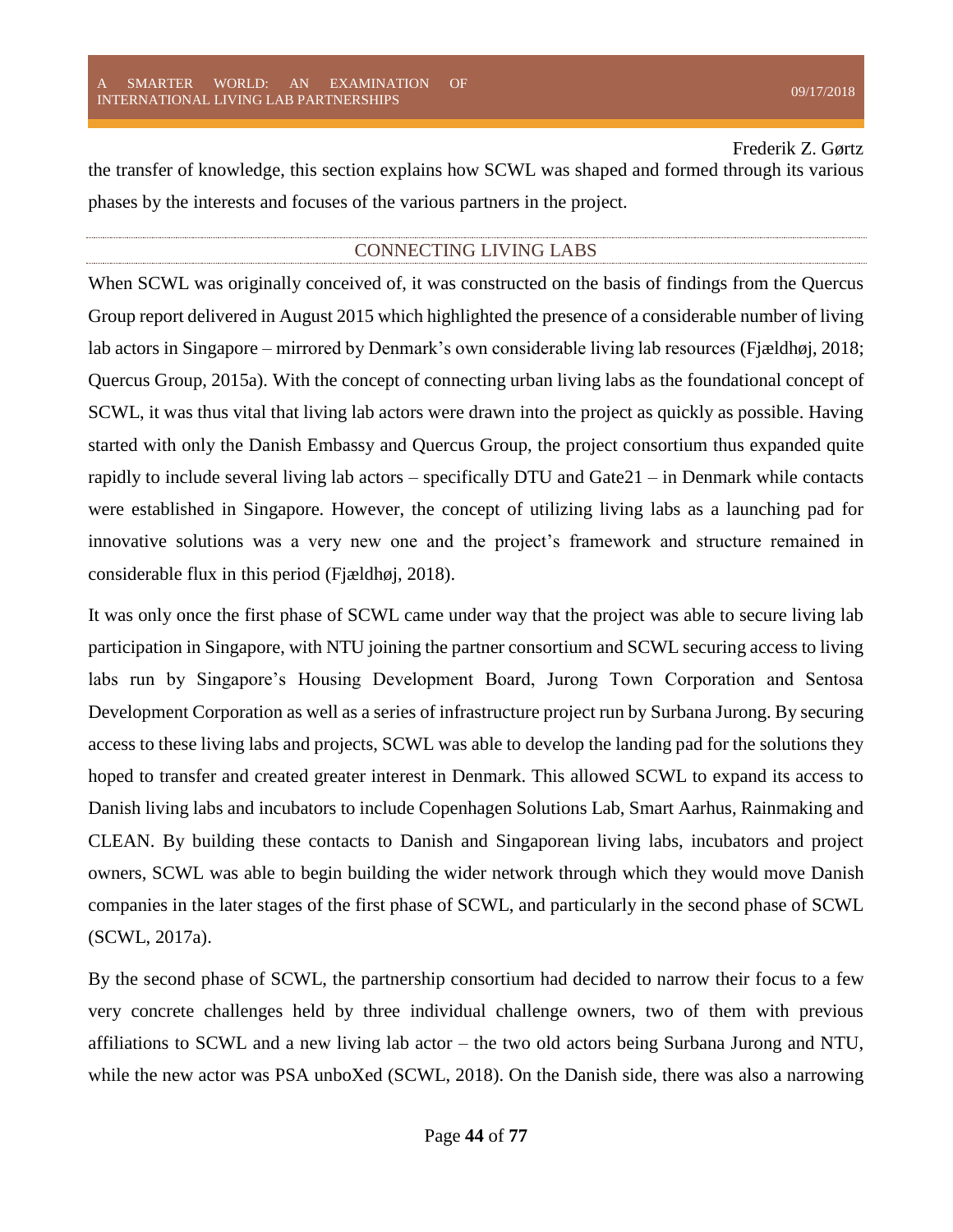of direct participation as Gate21 departed the project and DTU became the primary Danish living lab actor. Furthermore, the expansion of the project to include companies from across the Nordics, meant that once selected, the companies would need to be organized centrally and given focused guidance – all of which would fall under DTU's purview during the second phase of SCWL (Dahlstrøm, 2018; Vangsbo, 2018; SCWL, 2017b). Thus, while the relationships with other living lab actors were retained, they would not play a significant role in the second phase of SCWL (Fjældhøj, 2018; Dahlstrøm, 2018).

## INTERNATIONALIZING NORDIC COMPANIES THROUGH LIVING LABS

At the heart of SCWL is the project's aim of becoming an international platform for the internationalization of innovative solutions and corporations to provide access to the best possible solutions to cities around the world – beginning with Singapore. To accomplish this, SCWL had to develop a model whereby they could support the export of Danish and Nordic companies. To establish a proper understanding of the role SCWL plays in the internationalization of the participating companies, it is thus necessary to identify the various ways in which SCWL provokes changes to the participating companies' internationalization efforts.

The first element of internationalization that should therefore be analyzed are the four levels or stages of export innovation detailed by (Lim, Sharkey, & Kim, 1991) as: export awareness – becoming aware of an import need in a foreign market, export interest – becoming interested in doing business in foreign markets, export intention – becoming willing to export to a foreign market, and finally export adoption – whether the company actually exports solutions to a foreign market. If a company goes through all four of these stages, then it can be considered to have entered the first rung of internationalization – exports. In the context of SCWL, the question is thus whether the project was able to help the participating companies pass through any of the four levels of export innovation and how influential their intervention in the process was for the companies. Given the major shifts from phase to phase, it makes sense to view each phase as a separate effort and to make note of which partners played key roles at specific points in the process, giving a clearer idea of where the competencies and focuses of the individual actors lay.

Improving the export awareness of the participating companies has been a cornerstone of SCWL since its conception. Building awareness around the potential of Singapore as a market has been a critical piece of SCWL's strategy from the beginning and was characterized by a series of articles meant to build buzz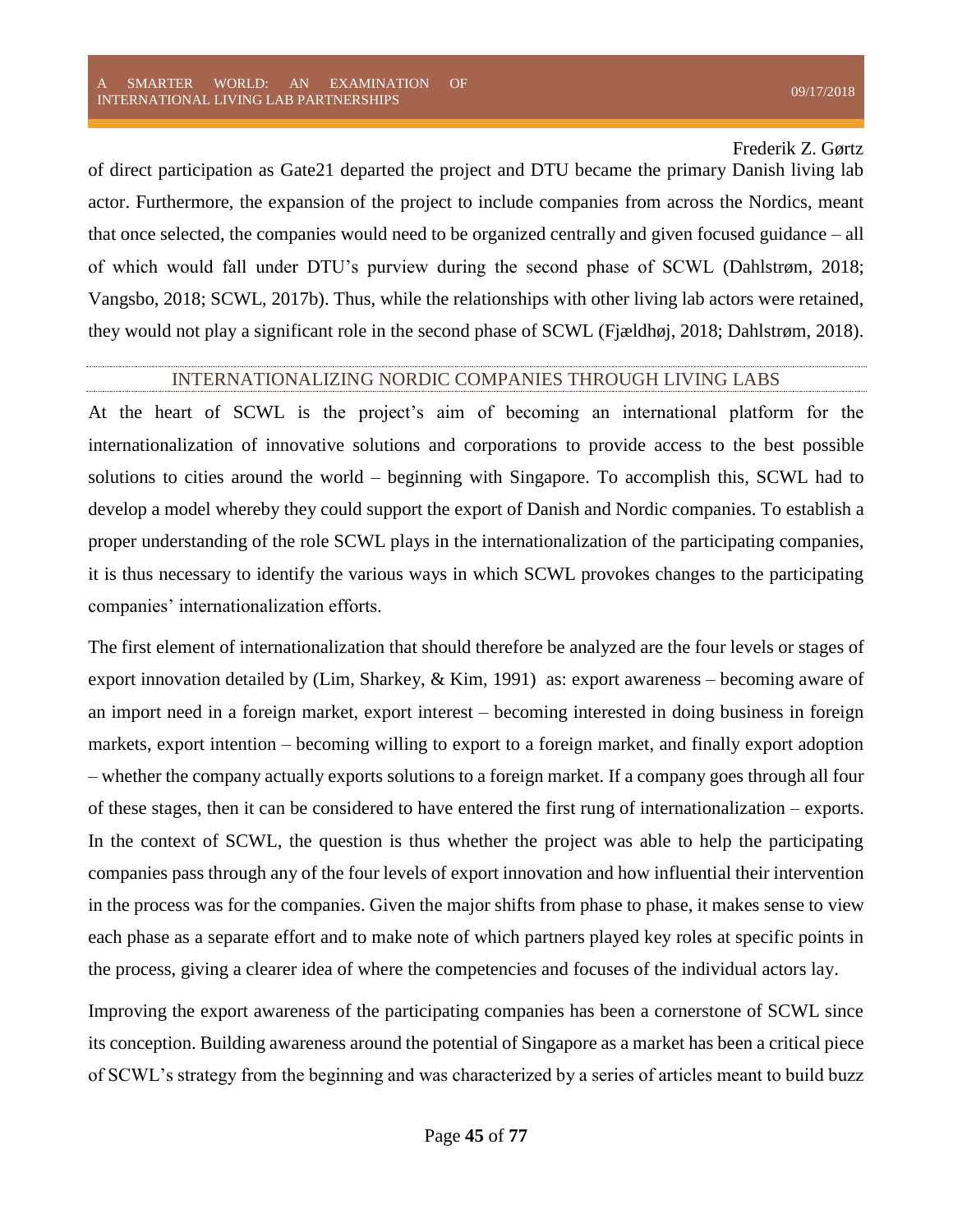around the project while SCWL also establishing direct communications with any companies that seemed in some way relevant to the project. The second phase saw SCWL grow much more targeted in its approach, identifying potential matches to specific challenges in Singapore and as a result what little effort there was to generate public interest was refocused on the selective recruitment of companies. It was a matter of determining what companies might be relevant and then making them aware of the market potential of Singapore by highlighting the specific challenges outlined in the second phase (Fjældhøj, 2018). SCWL was lucky in that it was able to build on the numerous contacts of their various partner organizations – with particularly DTU and Gate21 playing a key role in recruiting companies and selling them on the prospect of internationalizing to Singapore. In fact, one of the key ideas behind SCWL is that by exposing companies in early phases of their development to the potential of international markets it might lead to a fundamental reshaping of priorities and focuses, leading to Nordic companies of the future having a more international approach to how they do business (Sichelkow, 2018).

Building sufficient export interest amongst the startups and small companies involved in SCWL was a key task of SCWL. This can be seen in the four months used to secure letters of interest from Danish companies prior to phase one and the various events meant to boost the appeal of Singapore as a market for the small companies and startups that were targeted by SCWL as early as possible. While building export interest seems to have been one of the lesser tasks involved in supporting the companies' internationalization, the lack of a proper sorting of the companies to identify which would be able to go all the way during the first phase would set the stage for greater failures in the next two stages of internationalization process in the first phase (Vizard, 2018; Fjældhøj, 2018). It would be this gap that a lot of resources were dedicated to plugging in the second phase, with a much more careful curation of companies both prior to building their export interest and after the interest had been established – primarily through a much sharper recruitment mechanism and a series of preliminary virtual pitches which allowed the SCWL consortium and Singaporean challenge owners to evaluate which companies and solutions they believed would be relevant (Dahlstrøm, 2018).

A major challenge for SCWL lay in securing the export intentions of the participating companies, particularly in the first phase when there remained a good deal of uncertainty about the viability of the living lab model being tested by SCWL (Fjældhøj, 2018). That said, there were extensive efforts,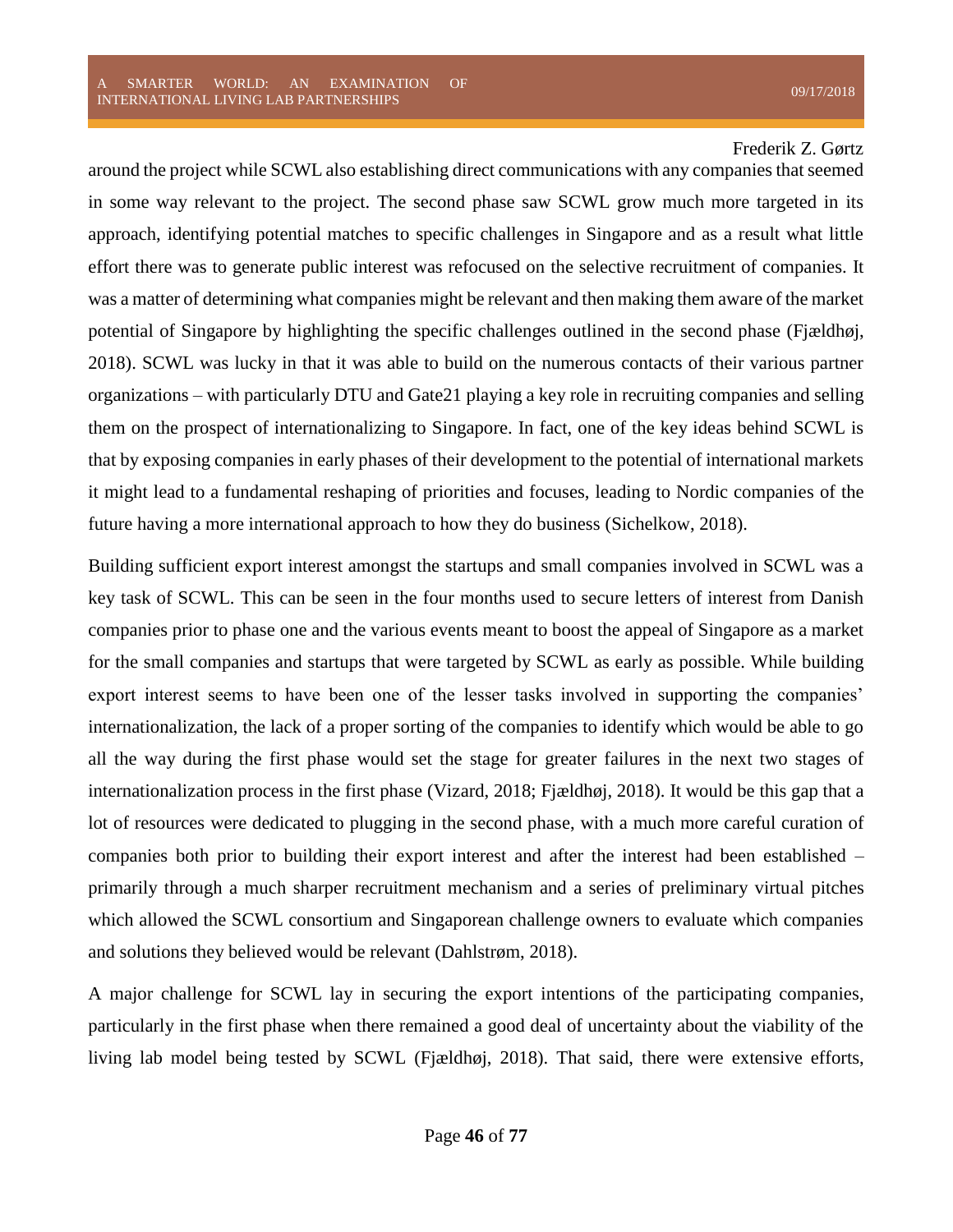particularly in Singapore, to create opportunities for the companies to attempt to secure during the first phase. There were numerous events, meetings with Singaporean actors and presentations of opportunities in the Singaporean market. However, it is in this stage in particular that SCWL ran into major difficulties surrounding their limited curation of the participating companies which meant that many of the companies quite simply weren't ready to move beyond this point (Vizard, 2018; Dahlstrøm, 2018). There were some significant opportunities presented and several offers made by Singaporean actors, but none of them were willing to move beyond this point – resulting in a significant setback for SCWL. Much of this was resolved in the second phase of SCWL with its far greater focus on curation and preparation of the companies going to Singapore. This has meant that there has been a great deal more forward progress in the operationalization of phase two than in the previous phase (Fjældhøj, 2018).

None of the participating companies in either phase actually reached the export adoption stage, which was the result of miscalculations in previous stages as well as resource and time limitations in the first phase – while the second phase simply hasn't reached this point just yet, though there are several indications that it is well within reach. Discussion of the export adoption stage is thus only really relevant to phase one, where the key issues focus on the lack of resources, experience and time of startups and small enterprises as well as a lack of financing on SCWL's part to support the companies once they sought to operationalize the relationships they had begun building (Fjældhøj, 2018).

As stated by (Morgan & Katsikeas, 1997), innovation-related internationalization taxonomies largely attribute firm internationalization to two key elements: the amount of knowledge the firm possesses, particularly experiential knowledge; and uncertainty regarding the decision to internationalize. Both of these elements are in low supply amongst the participating companies in SCWL given that they are startups or small companies and as such have had little time to build knowledge and resources nor are likely to view internationalization as the most important task immediately facing them (Dahlstrøm, 2018). As such, SCWL has been forced to invest considerable efforts and resources in building this knowledge for themselves, so that they can share their experience with the participating companies – helping to improve their knowledge levels while also reducing their uncertainty towards internationalization by demystifying the process. This is again a process that has been under development for an extended period – greatly improving both within and between phases of the project (Fjældhøj,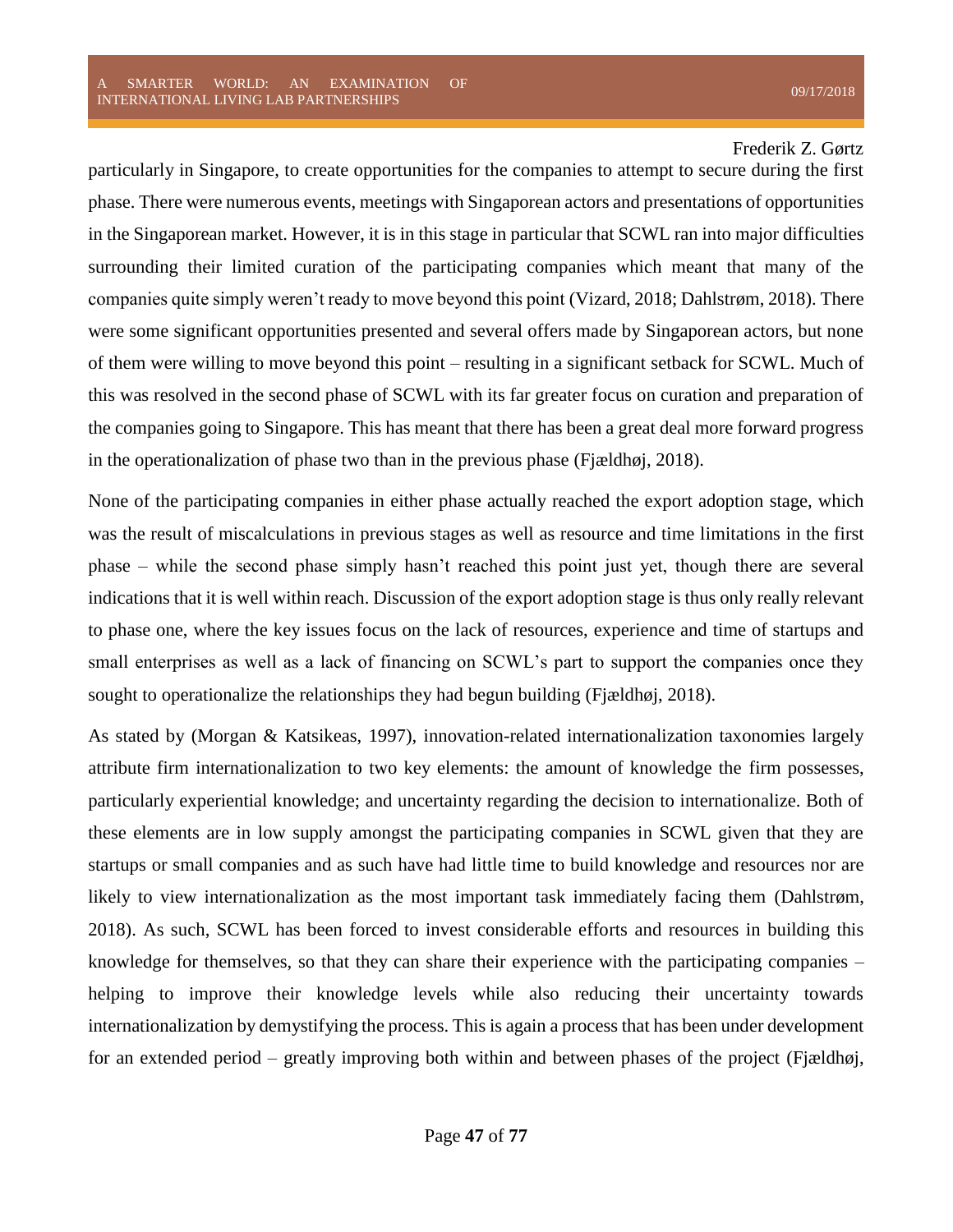2018). This also plays into the proposition set forth by (Millington & Bayliss, 1990), that firms build on their market experience – though in this case SCWL serves as a substitute for the internationalizing companies, supporting and guiding their entry into the Singaporean market and thus shielding the participating companies from a whole host of challenges they might otherwise encounter (Vizard, 2018; Vangsbo, 2018).

The issue of micro-internationalization, outlined by (Dalli, 1994), does have some implications for SCWL – though primarily in the second phase. Here, the SCWL project shifts and changes the systems and structures of the participating companies to improve the likelihood of their success once they actually begin exporting to Singapore. This is mostly done during the training set up with DTU Management in preparation for the actual company visits to Singapore (Dahlstrøm, 2018; SCWL, 2017b). While these efforts are meant to help push the companies into a position wherefrom they can successfully internationalize – it is possible to view this through the lens of (Welch & Luostarinen, 1988)'s deinternationalization concept. In the first phase of SCWL, there are several instances that might be referred to in such a way – most prominently where a participating company actually secured a major contract but proved unready to cope with what was being asked of them (Fjældhøj, 2018).

In summary, SCWL is a project which leverages its own capabilities and resources to support the internationalization of the participating companies. There has been some trouble surrounding an inability to leverage enough resources, particularly financial and time related resources, but most of these issues were either resolved or at the very least significantly mitigated during the transition to the second phase of SCWL. More than anything else, the first phase should be characterized as a learning period in which participating companies were involved with the aim of establishing a successful model – changing and adapting in response to failures in the operationalization of exports to Singapore.

## TRANSFERING INNOVATIVE SOLUTIONS

While a great deal of SCWL's focus has been on supporting the internationalization of Nordic companies to Singapore, the actual purpose of this entire process is securing the transfer of knowledge, innovation and solutions based on the Nordic approach to smart city development to Singapore. The vehicles of this transfer are the companies, supported by the living labs and SCWL, but the objective of the project is to promote the spread of technologies and innovations based on the Nordic model (Quercus Group, 2015b;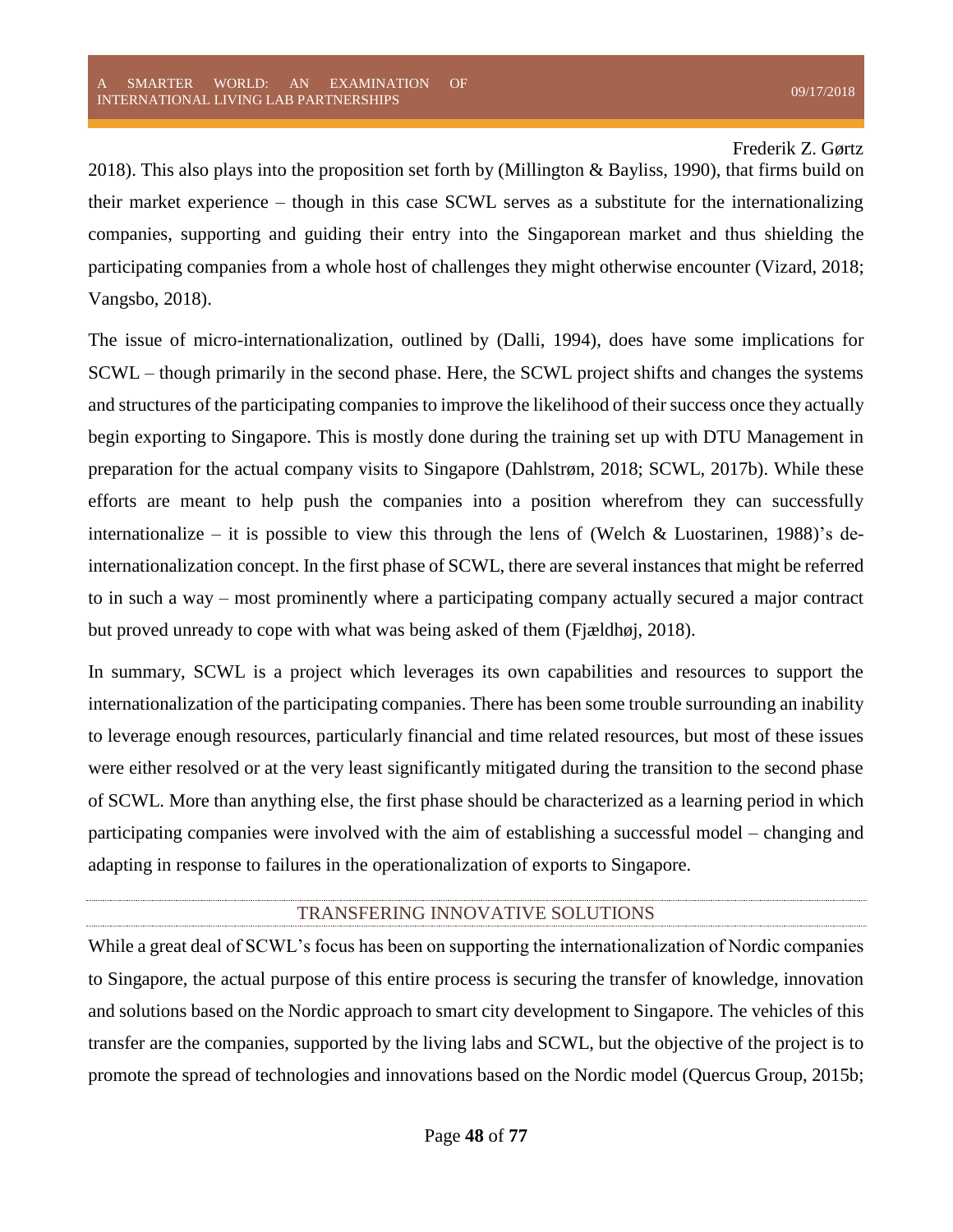SCWL, 2017b). In fact, the role of such international knowledge transfer processes in driving urban sustainability innovation and practice has been recognized and highlighted as one of the main features of the global urban sustainability movement for decades (Joss, 2015).

On the basis of the definition set out by (Joss, 2015), that international knowledge transfer in a smart city context relates to the participation of foreign actors in the design and implementation of smart city initiatives, and the resulting transfer and exchange of conceptual and empirical knowledge, expertise and practice. (Joss, Cowley, & Tomozeiu, 2013) further detailed the five major types of organizations involved in such international cooperation, including (1) research organizations; (2) consultancy firms in various field; (3) governmental organizations, often in the form of bilateral governmental arrangements; (4) international governmental or quasi-governmental bodies; and (5) non-governmental organizations. In this section, the thesis will analyze how SCWL supports and engages in the international transfer of knowledge and seek to understand the opportunities and challenges the project faces in its aim of transferring innovative solutions to Singapore.

When examining the list of major types of organizations involved in international knowledge transfers it quickly becomes clear that there are several of these types of organizations involved in SCWL. First and foremost, you have two instrumental research organizations in the form of DTU and NTU who, beyond their participation in SCWL, also have a pre-existing bilateral innovation and knowledge sharing partnership which has played an instrumental role in the establishment and furthering of the key relationships in SCWL between the Danish and Singaporean actors (Vizard, 2018). Beyond that, Quercus Group is a consultancy involved in projects such as SCWL and various other sustainability focused transorganizational partnerships, while Surbana Jurong is a large infrastructure consultancy deeply involved in smart city projects like SCWL. These consultancies teach and learn from each other, adapting and developing new methodologies and models which can and will be used in the future, thereby further strengthening the knowledge transfer potential of SCWL as a whole (Fjældhøj, 2018; Rottbøll, 2018). Beyond that are public-private semi-research organizations such as Gate21 and Climate-KIC, neither of whom fully fall into any of the categories listed but rather straddle several categories – bringing knowledge and experience beyond what is readily available to the other partners in the project (Vangsbo, 2018; Sichelkow, 2018). Finally, there is the Danish Embassy in Singapore, which has helped open doors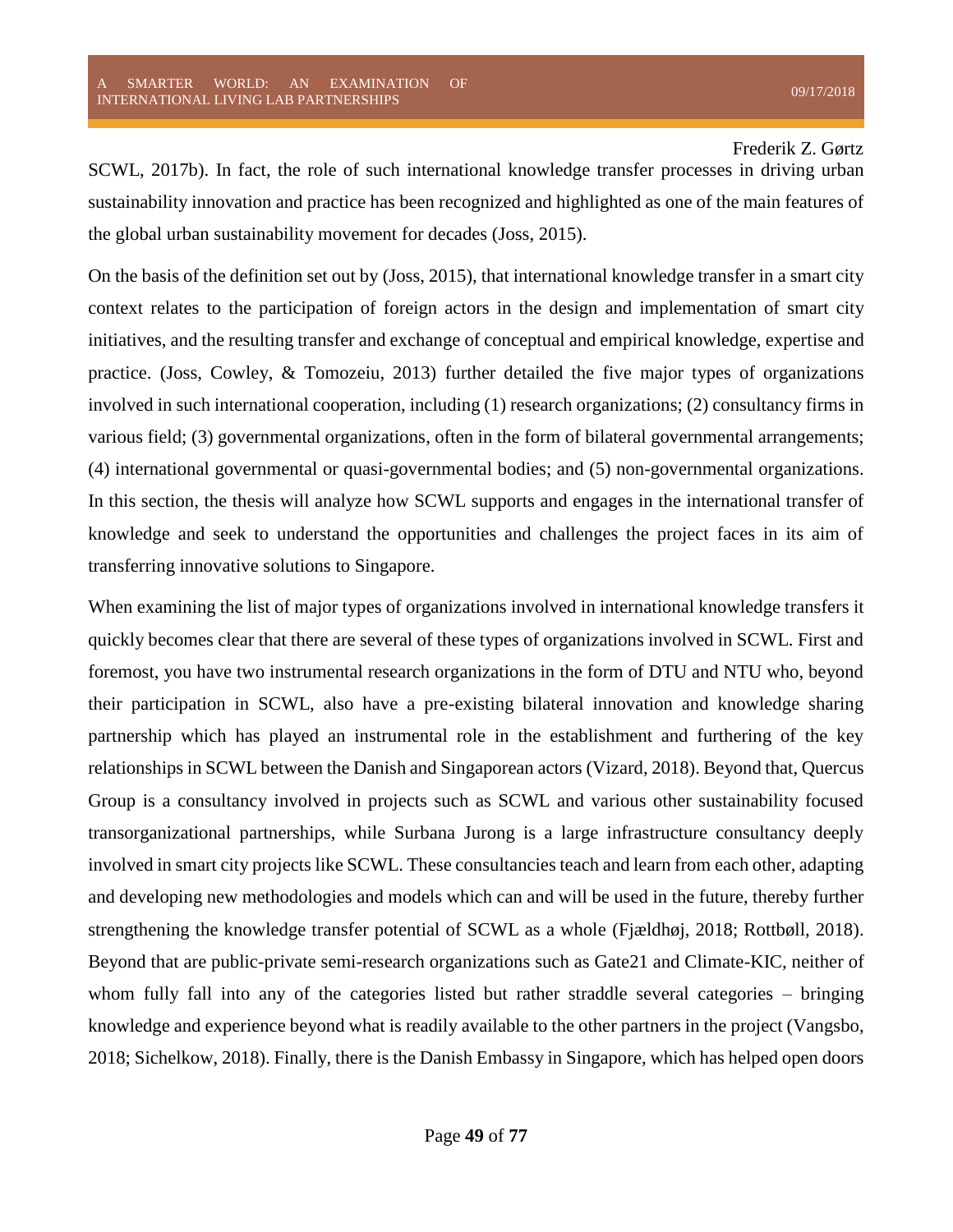for SCWL with various government institutions in Singapore, including various town corporations and development boards. These governmental contacts, which are only really possible to establish with the backing of the Danish government, have played a vital role in legitimizing the SCWL and creating interest and willingness to participate on the Singaporean side (Vizard, 2018; Fjældhøj, 2018). This particular constellation of partners, bringing widely different approaches to the world and their activities, has been a key strength of the SCWL and proved vital in creating what success it has enjoyed so far.

When trying to classify SCWL as a sort of international knowledge transfer system, as outlined by (Cheshmehzangi, Xie, & Tan-Mullins, 2018) it soon becomes clear that it is structured along multilateral lines, with many important partners all contributing resources, time and expertise to promote the project. This played an important role in securing the support and financing from first Industriens Fond (Vizard, 2018) and later Climate-KIC (Vangsbo, 2018) – and with the continued success of the project during the second phase it has become clear that there is now a Singaporean interest in investing in the project. Having overcome the Singaporean reluctance to act as first-mover, they have convinced them to push forward with the project despite their common preference for early adoption (Fjældhøj, 2018). Given the time and resources required, SCWL could come to attract financial and technical support form new knowledgeable partners and could come to form a key pillar of smart city exchanges of innovations and solutions – opening further international markets and attracting greater interest from external actors.

However, there are also considerable dangers and challenges facing SCWL. First, SCWL is reliant on the good will and willingness to participate of both the Singaporean government and Singaporean research institutions who serve as gatekeepers to the Singaporean market. Without the access provided by DTU and the Danish Embassy, SCWL would likely have floundered while attempting to construct the crucial partnerships it built early in the first phase and continued developing thereafter (Fjældhøj, 2018). Further, SCWL is extremely reliant on the personal relationships and networks of the individual representatives from the various partners for its success – there are no easy replacements now that these relationships have been established (Sichelkow, 2018). Third, the project is reliant in the long run on building and securing wider interest in the SCWL model of innovation brokerage, particularly as it looks to expand and thrive in new markets where the specific cultural compositions and social dynamics may function quite differently from in Singapore or Denmark (Rottbøll, 2018). There are numerous other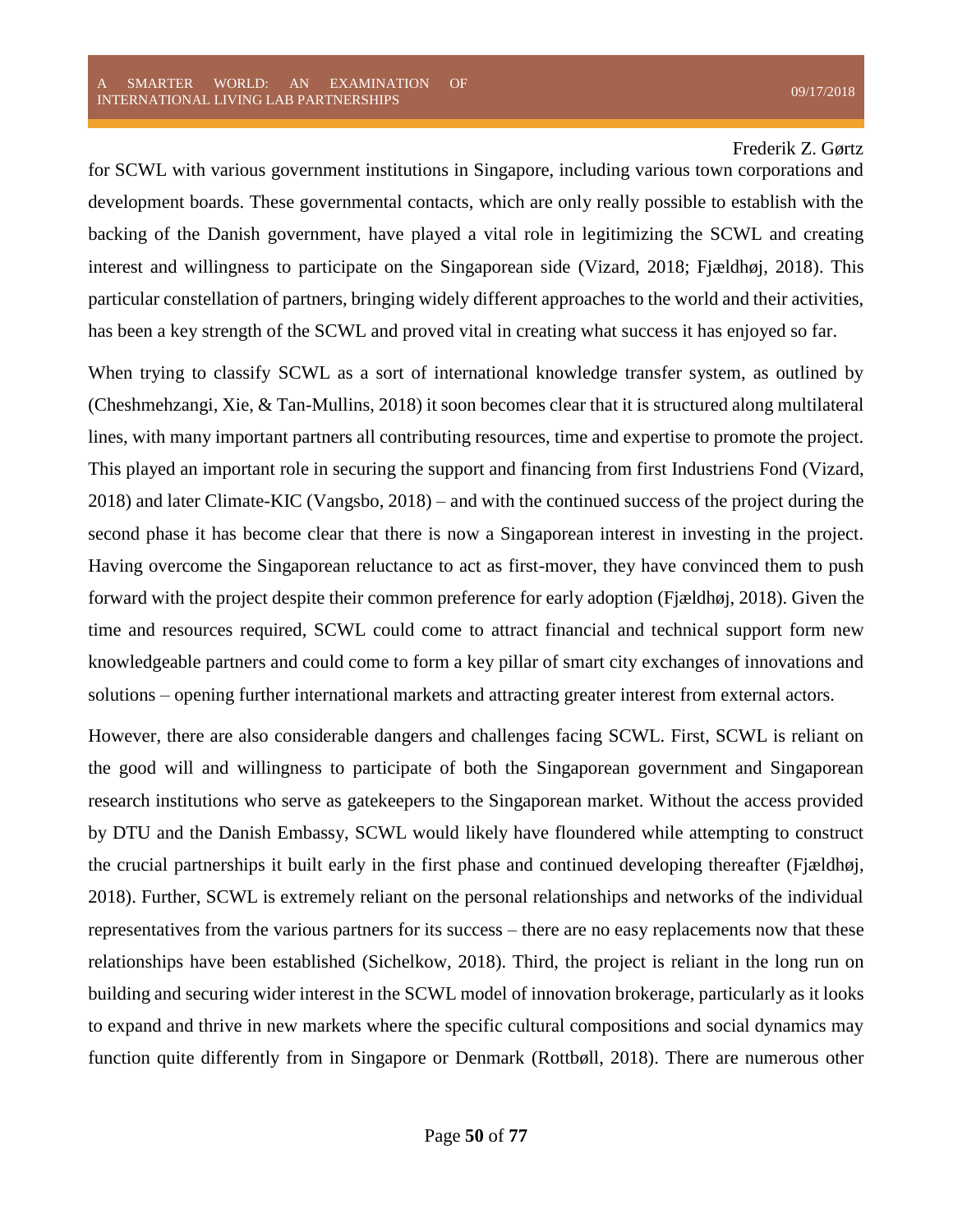challenges, including the necessity of creating a sustainable financial model in order to turn the project into a platform, the need to secure local buy-in to the project to give it a firm grounding and build local ownership and much more (Quercus Group, 2018), but on a general basis SCWL seems to have found a grip on these challenges.

# THE SHIFTING SCWL PARTNERSHIP AND STAKEHOLDER CONSTELLATION

This section deals with the partnership and stakeholder constellation of SCWL over the course of its lifetime. This analysis is split into three parts, building on each preceding section, with the aim of uncovering the various stakeholders of SCWL, their salience to the project and how they have influenced the project's development. This will involve identifying the specific key stakeholders of the project, classifying what type of stakeholder they are and finally determining what the consequences of the project's stakeholder and partnership constellation has had as it changed and developed from one phase to the next.

## IDENTIFYING SCWL'S STAKEHOLDERS

Based on (Freeman, 1984)'s definition of stakeholders, there are several broad groups and more detailed sub-groups which the stakeholders of SCWL can be divided into, with some stakeholders fitting into multiple groups. The first of these groups of stakeholders are the partners in the project – these can be divided into a variety of sub-categories and vary to a great deal from one stakeholder to the next. Depending on how they are viewed, the financiers and potential financiers can also be viewed as another stakeholder group or as a partner sub-group. Then there are the participating companies in the project, who can be sub-divided by sector, challenge/living lab/project-owner in Singapore and by the phase in which they were involved in the project. There are also the living lab operators, separated by geography, size and centrality to the project, and the government institutions in Singapore and Denmark – most importantly the city governments in Denmark and Singapore. Beyond that there are potential buyers of smart city solutions, both in Singapore but also from across the region, the citizenry who will eventually have to live with these solutions and the various media organizations who impact how SCWL is viewed as a project. In this section the thesis will highlight and analyze several of the key stakeholder groups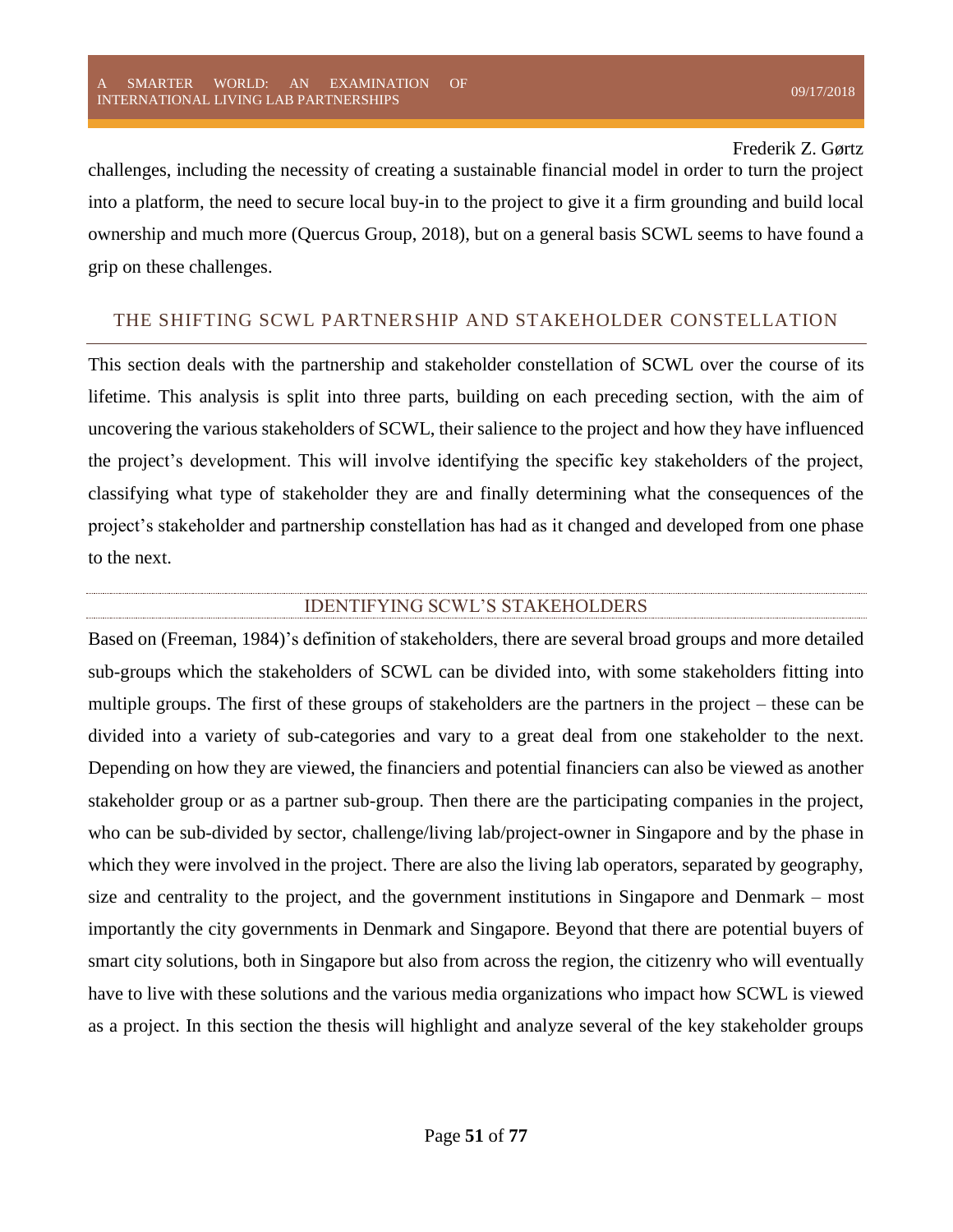and seek to build an understanding of why the project was constructed in such a way as to involve so many disparate stakeholder groups.

At the heart of SCWL's construction is the triple helix model, in broad use within the smart city sector, which brings together research organizations, public institutions and the private sector to co-create projects and solutions (Fjældhøj, 2018). This is a model that is often used in the construction and operation of urban living labs (Bulkeley, et al., 2016) and which helps to explain the specific construction of the SCWL partnership construction in both the first and second phase of the project (Rottbøll, 2018). In this context, NTU, DTU, Gate21 and to some degree Climate-KIC all represent the research organizations of the project and the Danish Embassy and Trade Council represent public institutions while Quercus Group and Surbana Jurong represent the private sector. Climate-KIC, as a highly involved financier, and Industriens Fond, as a less active funder of SCWL, only half fit within this context and can be considered to hold a position half-in and half-outside of the SCWL partnership constellation.

The companies who participate in SCWL are best divided according to what phase of the project they were involved in, their size, their level of participation and their sectoral focus. The first phase can thus be considered to have been characterized by around 50 small companies and startups – commonly with little experience and a limited staff. Of these fifty companies, only twelve made it to the point of companies becoming involved in concrete project activities – of which five were close to securing involvement in actual projects in Singapore. These companies fit into four separate sectors of industry – namely water, waste, energy and mobility (Quercus Group, 2018). The second phase had a much more limited starting group of nine companies, which was shortened to six following a virtual pitch and further reduced to four companies by the end of the brokerage process in phase two. These companies are larger, more experienced and come from a wider geographic region than in the first phase – though the companies remain in the Small- and Medium-sized Enterprise range (Fjældhøj, 2018). These differences are critical to understanding how significant the changes from the first to the second phase were.

The Singaporean "buyers" – a term used to include living lab operators, project-owners and challengeowners in this context – make up a significant group of stakeholders in the project, though some of these buyers have a greater involvement than just serving in that capacity – namely Surbana Jurong and NTU, who cover several of these sub-groups and also serve as partners in the project. While there are various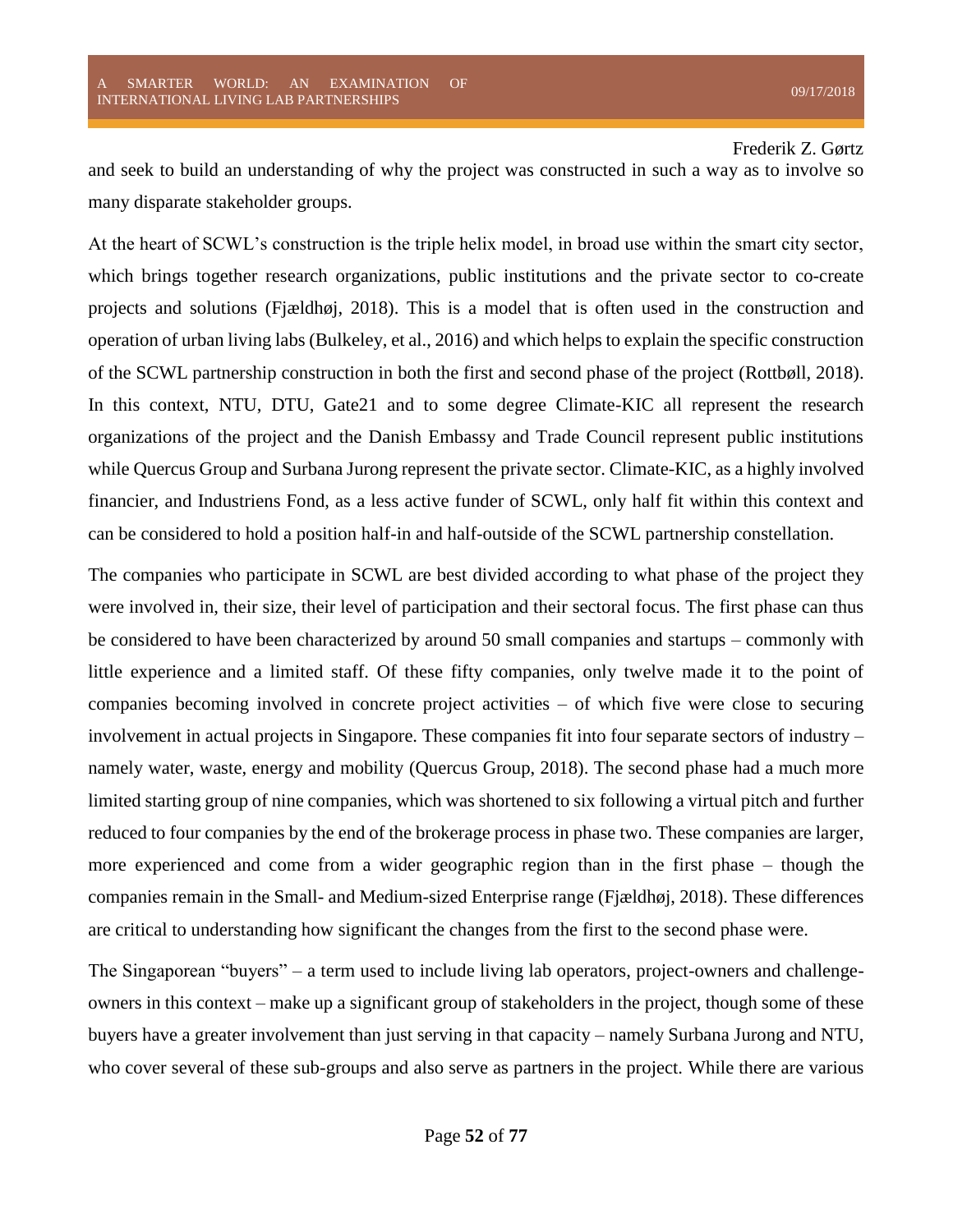#### SMARTER WORLD: AN EXAMINATION OF A SMAKTEK WOKED. AN EXAMINATION OF  $09/17/2018$  DERNATIONAL LIVING LAB PARTNERSHIPS

## Frederik Z. Gørtz

governmental institutions, private companies and non-governmental organizations that have played a role in this capacity, the two partners, PSA unboXed, Singapore's Housing Development Board (HDB), Jurong Town Corporation (JTC) and Sentosa Development Corporation (SDC) have been the primary buyers or potential buyers during SCWL's first or second phase – Surbana Jurong, NTU and PSA unboXed serving as challenge-owners for the second phase and as such are the only buyers in this phase (SCWL, 2018; SCWL, 2017a).

#### CLASSIFYING SCWL'S STAKEHOLDERS

In this section of the analysis, the previously identified stakeholders and stakeholder groups will be classified and categorized according to the classification scheme set out in (Mitchell, Agle, & Wood, 1997). As has been detailed previously, this typology of stakeholders identifies stakeholders according to three attributes: 1) the stakeholder's power to influence the organization, 2) the legitimacy of the stakeholder's relationship with the organization, and 3) the urgency of the stakeholder's claim on the organization – resulting in a total of eight categories which stakeholders can fall into. These categories and their interrelation are outlined in the model to the right. This section will analyze the partner consortium, the project's financiers, the participating



*Adapted from* (Mitchell, Agle, & Wood, 1997)

companies and the Singaporean buyers – before classifying some of the lesser stakeholders in the project.

Quercus Group, as a central member of the partner consortium with a prominent role in the project, is undoubtedly a definitive stakeholder. It has considerable power over the project and exerts a great deal of influence on the direction of the project – including playing a key role in the project's original formation. It has a considerable degree of legitimacy through its position as part of the partner consortium of SCWL. Finally, it has a considerable degree of urgency regarding the project's course because of the prominent position this has as the largest and most successful project in which Quercus Group has played a role. It is invested in the success or failure of the project to a considerable degree (Fjældhøj, 2018;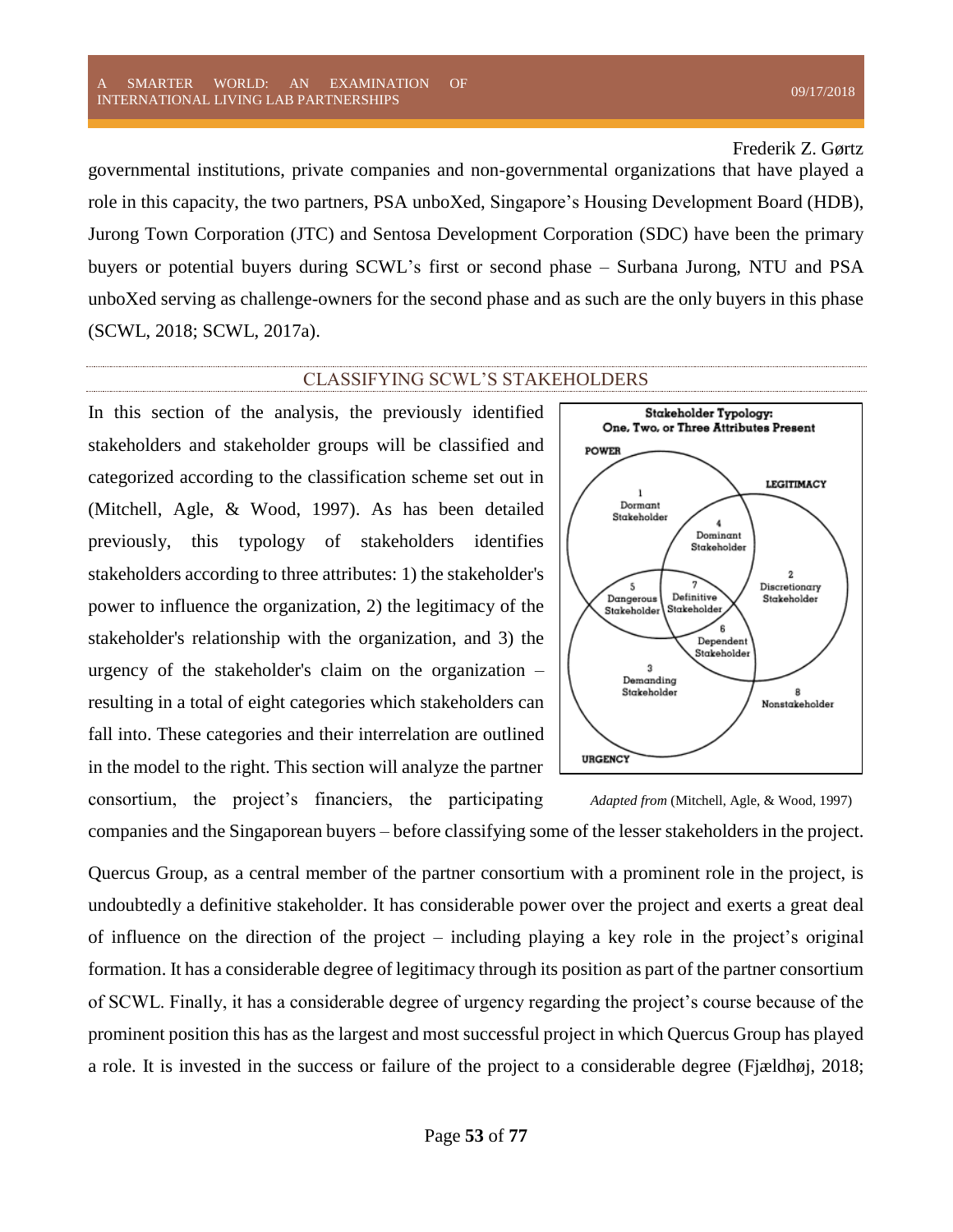Rottbøll, 2018). Many of the same factors are present in the case of Surbana Jurong, though its much greater size means that it has less urgency about its participation in the project, which leaves it closer to the dominant stakeholder categorization – with immense power over the success of the project and considerable legitimacy in making its influence felt, due to its key role as both a partner in the consortium but also as a buyer of brokered solutions – but lacks much of the urgency present in Quercus Group's participation in the project (Quercus Group, 2018).

By contrast, DTU and NTU can both be classified as definitive stakeholders, though with a slightly different weighting of their attributes. DTU, as a core partner and later project lead – as well as a key living lab operator in Denmark, has considerable power and legitimacy in SCWL while also having a great deal of urgency due to their key role in the project. Much the same can be said of NTU, though from a Singaporean side. The key difference between the two is that DTU is project leader in the second phase, as such meaning they have that degree of greater legitimacy, while NTU is a more powerful actor due to its position as "buyer" for the project. These two key stakeholders are both research institutions, with a pre-existing relationship, and have served as a key driving force of the SCWL project since its inception (Dahlstrøm, 2018; Vizard, 2018; Quercus Group, 2018).

The Danish Embassy can be categorized as a definitive stakeholder in the first phase, given their considerable role in establishing and developing the project – whereby they secured considerable legitimacy – and their important role as door-openers and point of contact in Singapore for the project – resulting in considerable power. However, in the second phase the embassy largely stepped back from the project, only providing support with little input in the project development, and as such surrendered a considerable amount of power and urgency over the project – though retaining its legitimacy through its role as a representative of the Danish government in the project. Thus, in the second phase the Embassy goes from being a definitive stakeholder to a discretionary stakeholder position – leaning towards a dominant position in the diagram (Vizard, 2018).

This brings us to the most complex of stakeholder of the first phase, Gate21. While it served as project leader in the first phase, it was eventually decided that the project was beyond the remit of Gate21 as an organization – thus, on one hand, Gate21 had considerable power over the project and the legitimacy to influence the project, but at the same time it experienced a lack of legitimacy in its stakeholder position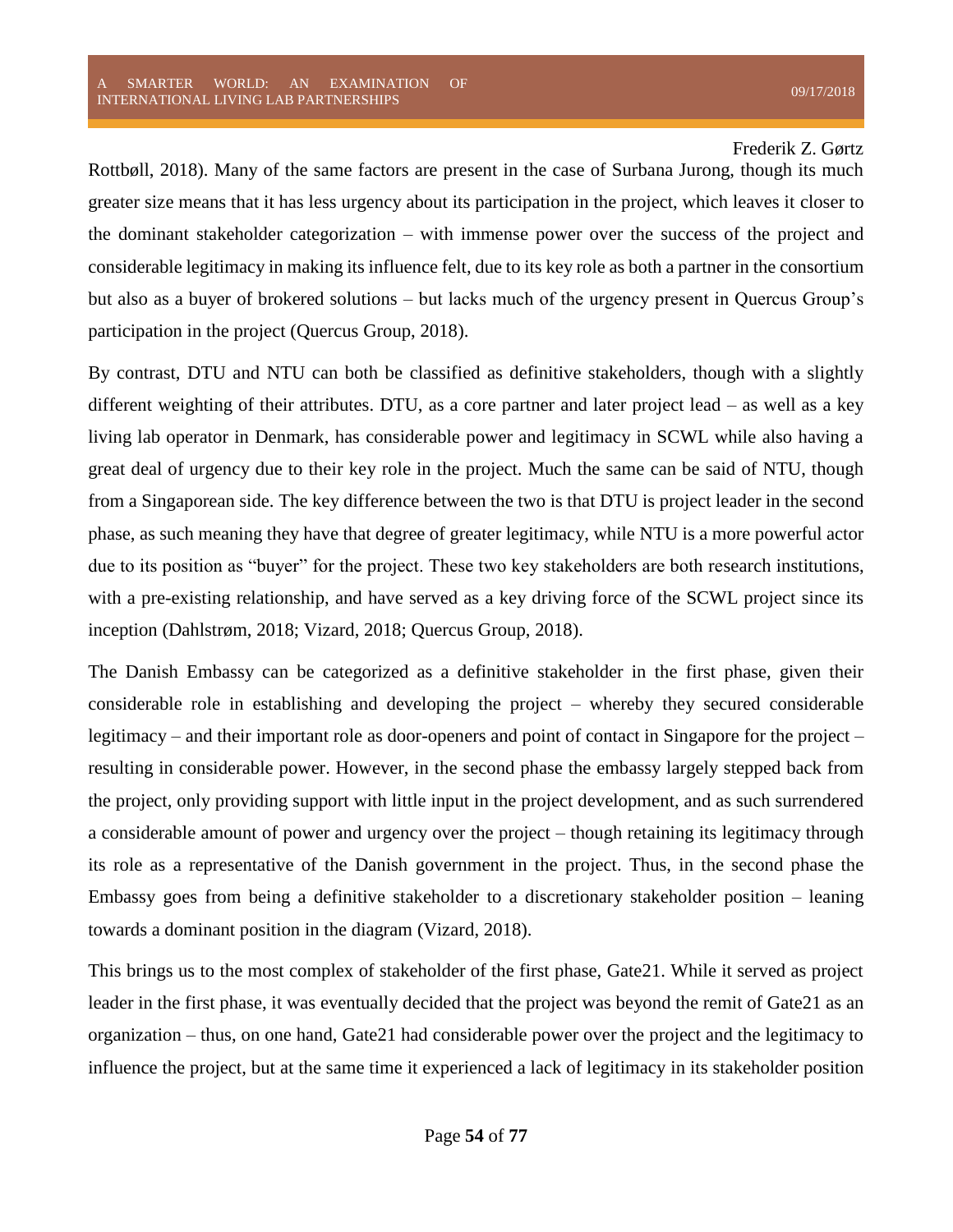because of the fact the project did not fit Gate21's remit. At the same time, there was considerable urgency at Gate21 towards influencing the project as it was viewed as the starting point for a wider international approach which was ultimately abandoned. Thus, in the first phase Gate21 could be considered a definitive stakeholder – but leaning heavily towards the classification of dangerous stakeholder because of a lack of legitimacy. In the end, this resulted in Gate21 withdrawing from the project and ending its international experiment, leaving it a non-stakeholder in the second phase (Sichelkow, 2018).

This only leaves BloxHub and Copenhagen Solutions Lab of the partnership constellation, whose primary contribution to the project consisted of connecting companies to SCWL and providing locations for project events. As such, neither of these actors had a particularly significant degree of power over SCWL, nor did they have any particular urgency when it came to the project – with limited importance for either actor. However, given that they are partners in the project, they are a legitimate stakeholder in SCWL (SCWL, 2017a). Thus, BloxHub and Copenhagen Solutions Lab can be considered to fit into the category of discretionary stakeholder.

When looking at the two financiers of the SCWL project it is possible to identify several key differences in what type of stakeholder they were for the project based on their degree of involvement and investment. Industriens Fond financed the project, and as such exerted considerable power over the proceedings, and had a great deal of legitimacy when it came to shifting or changing the project's approach – most clearly demonstrated by their insistence on corporate letters of intent before they would make financing available (Fjældhøj, 2018). However, the urgency felt was quite limited – SCWL was not a particularly large project by their standards and most of their worries were quieted by the participation of an established governmental actor in the form of the embassy (Vizard, 2018) and the recruitment of sufficient companies for the project (Fjældhøj, 2018). Thus, Industriens Fond was a definitive stakeholder turned dominant stakeholder following the end of the pre-project phase in May 2016, capable of exerting considerable legitimate power but with little reason to do so after their initial adjustments. By contrast, Climate-KIC – due to its interest in joining the project as a partner in future phases – has had a great deal more urgency than Industriens Fond while retaining the power and legitimacy of a project funder, leaving it with the classification of definitive stakeholder (Vangsbo, 2018).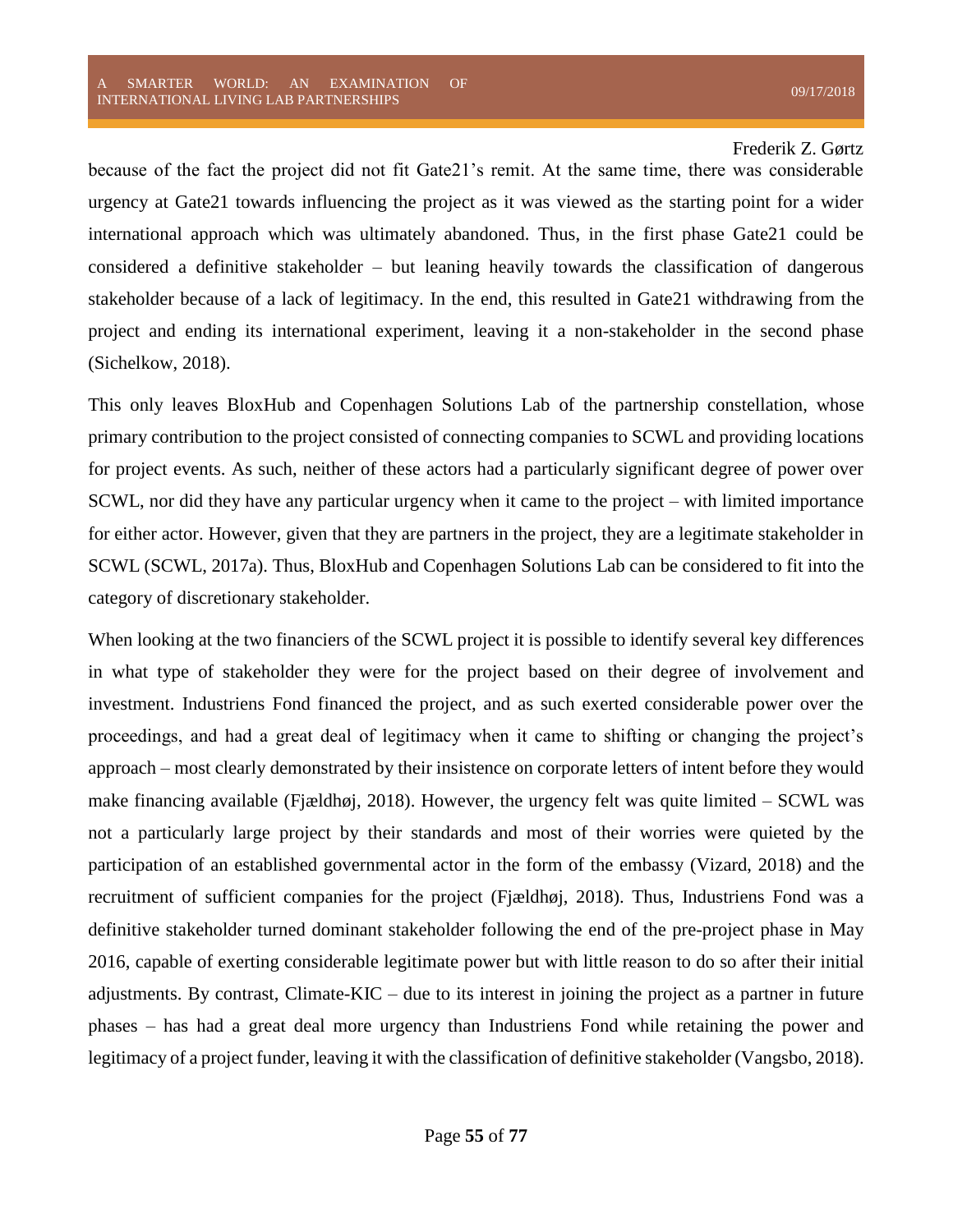The next group of stakeholders to consider are the companies that participated in SCWL during its two phases. There are considerable differences both within and between companies participating in the project's phases. First, the clear majority of the 50 companies who were exposed to the first phase turned out to be non-stakeholders, with neither power, legitimacy nor urgency to act on SCWL. This leaves the twelve companies who actually participated in visits to Singapore and were involved in negotiations with buyers in Singapore. These companies had limited power over the project individually but as a group they were powerful, they had legitimacy in that they are essentially serving as suppliers in SCWL's brokerage efforts, and a sense of urgency in that they were investing heavily in these events (Quercus Group, 2018). Thus, this group of companies can collectively be seen as a definitive stakeholder group, but individually fit into the dependable stakeholder category – with significant urgency and legitimacy but little power. The companies involved in the second phase, on the other hand, were more carefully selected and – due to their lower number – have considerably more power than those of the first phase (Fjældhøj, 2018). However, they retain the legitimacy and urgency of the companies from the first phase, and as such can be considered to fit into the definitive stakeholder category.

This brings the discussion to the "buyers", an eclectic group who fit into significantly different categories. While NTU and Surbana Jurong have already been analyzed as part of the project partner consortium, this still leaves PSA unboXed from the second phase and the trio of city organizations – HDB, SDC and JTC. Of these, PSA unboXed can be considered a dominant stakeholder – moving into the definitive stakeholder category based on how significant they view a potential business opportunity. They are one of three buyers in the second phase and have played an instrumental role in shaping the challenges by which companies are recruited – leaving them with great power over the project's development. At the same time, they have a contractual relationship with the SCWL project and as such have a great deal of legitimacy surrounding interest in the project (SCWL, 2018). HDB, SDC and JTC are quite different. Without clear, contractual relationships – their legitimacy is a good deal shakier than might otherwise be the case. However, they all present important opportunities and relationships for the project and as such can exert considerable power over the project – but have little reason for urgency regarding the project. Thus, these stakeholders fit well into the dormant stakeholder category, having the potential for great impact on the project but little reason nor urgency to do so (Quercus Group, 2018).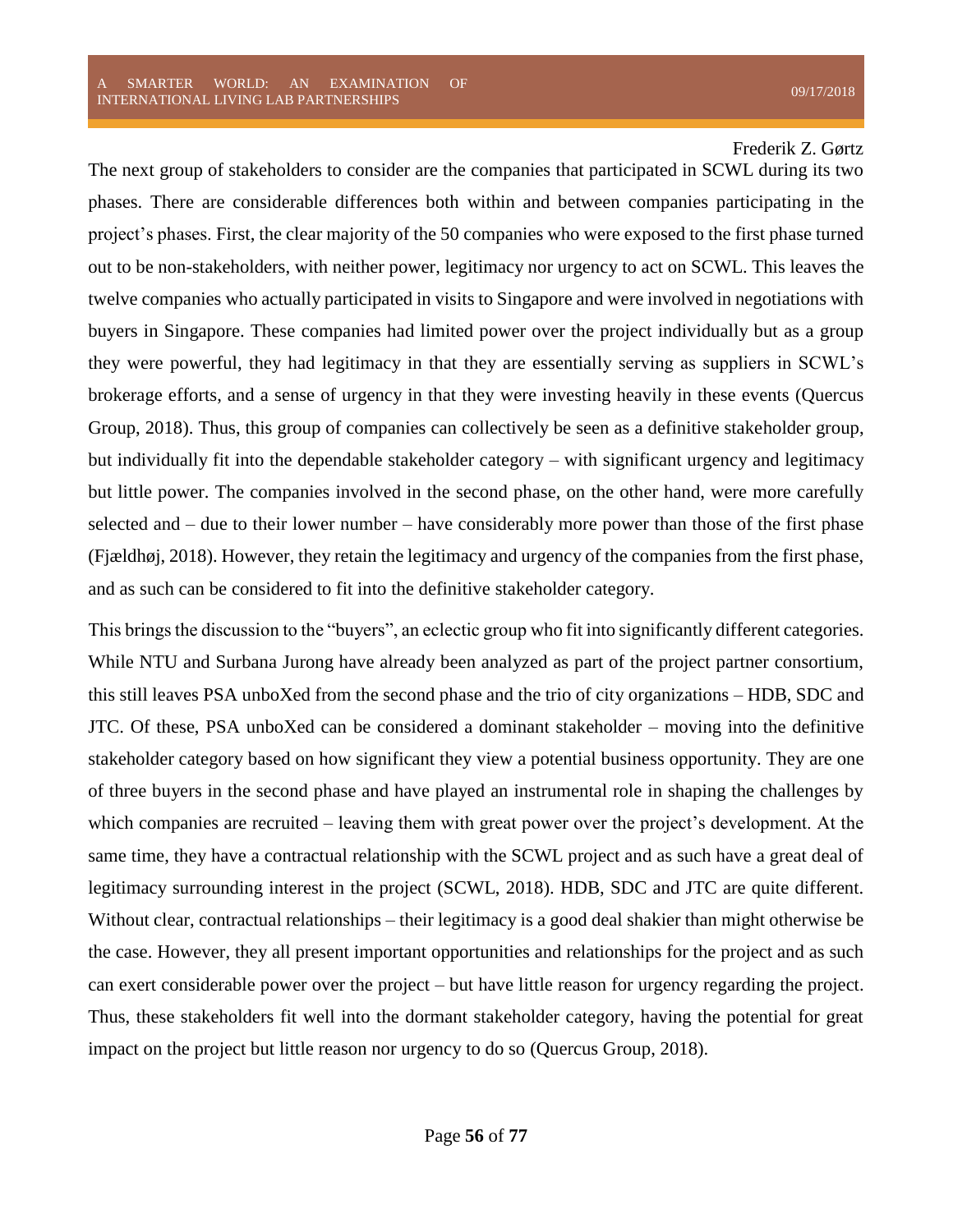This leaves a wide variety of disparate potential stakeholders, ranging from the Singaporean and Danish media – who can be viewed as either dormant or dominant stakeholders given the potential impact of news on the project, or the Singaporean citizenry – a dominant stakeholder given their ability to boycott the solutions brokered by the project and their legitimacy as the final consumer of the solutions provided by SCWL, to other cities searching for solutions – a dominant, dangerous or definitive stakeholder depending on a wide variety of issues centering primarily on whether they are legitimate actors or experiencing urgency for solutions, and various governmental institutions in Denmark and Singapore – who could fit into any four of the legitimate stakeholder categories or even be considered a nonstakeholder depending on what their remits.

# THE IMPORTANCE OF SCWL'S STAKEHOLDERS AND ITS RELATIONSHIP WITH THOSE STAKEHOLDERS

Managing SCWL's stakeholder relations is, and has been, a critical function of the project. It is only by drawing in large number of dominant and definitive stakeholders outlined in the section above – as well as ensuring the support or at the very least acquiescence of the other stakeholder types – that the project has any hope of success. Each member of the stakeholder constellation plays a key role in the relatively successful establishment and management of the project's key relationships both internally and externally. This is one of the most important successes of SCWL and has been a major focus for the project since its inception (Rottbøll, 2018).

Understanding the importance of stakeholder relationships – as opposed to the stakeholders in and of themselves – is a key lesson to be drawn from (Freeman et al., 2010). This lesson is at the heart of SCWL and has strongly influenced the development of the project over the course of the project's lifespan. Already in the pre-project phase of SCWL there was a considerable focus on recruiting key actors to ensure the capabilities of the project. It is in the technical expertise and expansive that the reasoning behind securing DTU and Gate21's participation in SCWL becomes clear – without either of these, the project's potential for success would have been severely reduced, this is most critically clear in the vital role of DTU in securing NTU's participation in the project (Dahlstrøm, 2018). The project consortium used an entire year almost exclusively on establishing, strengthening and maintaining the stakeholder relationships that they would use later on – using the prestige and connections of the Danish Embassy to secure access to Singaporean governmental institutions and the privileged position granted to DTU to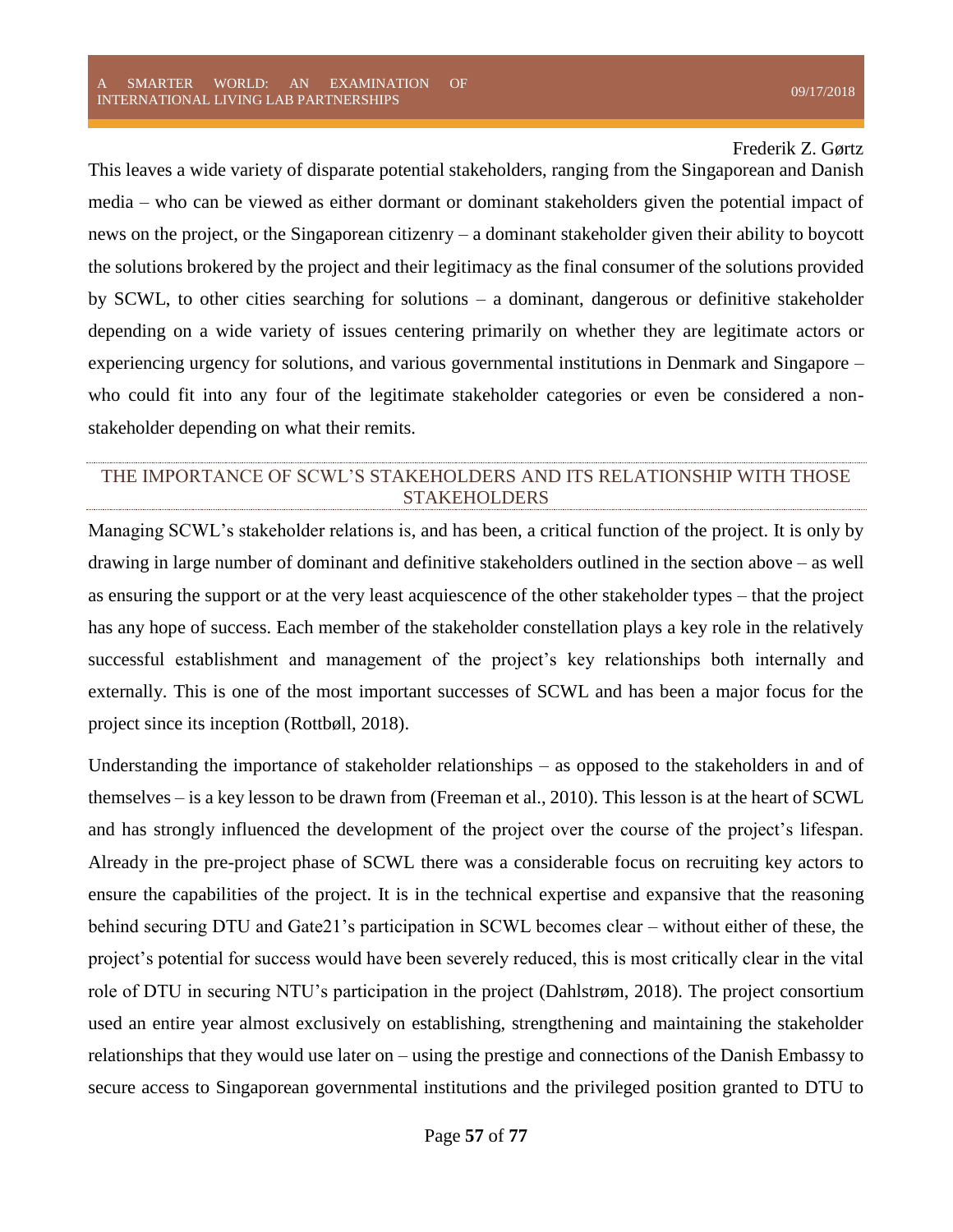gain entry into the Singaporean innovation systems (Vizard, 2018). Gate21, by contrast, was vital in securing Danish participation and in supporting and expanding the Singaporean relationships once they had been established – often relying on technical expertise to demonstrate the project's credentials (Sichelkow, 2018). Throughout this process Quercus Group supported and improved the internal communications networks in the consortium, ensured cultural sensitivity in the Singaporean environment and helped coordinate efforts across all the various parts of the project (Fjældhøj, 2018; Rottbøll, 2018).

This is where the strength of the SCWL project is, and where the greatest amount of resources has been spent – particularly in the pre-project and first phases of the project. Without this groundwork, the second phase would have been next to impossible to establish and when ensuring its smooth conduct moving forward. Over the course of the second phase, the preexisting relationships from the first phase were leveraged while new ones were established with considerable success. With tangible successes in the second phase, only possible through the important relationship-building stage of the first phase, the SCWL project now moves forward with considerable momentum and has finally secured vital local buyin to the project with the possible result that it could grow ever closer to the sustainable innovation brokerage platform set forth as the ultimate goal of the project (Fjældhøj, 2018).

## THE CONTINUOUS DEVELOPMENT PROCESS

The following section examines the way in which SCWL's construction as a transorganizational partnership – built around a managing partner consortium of diverse members – has impacted the development process of SCWL over the course of its lifetime. To properly accomplish this, the following sections set out to first illustrate how SCWL can be classified as a transorganizational partnership, with the attendant consequences of this proof, before examining the patterns that shape SCWL's development through the lens of transorganizational partnership network theory. This is concluded by a clarification of the ties that bind together SCWL as a project and partnership. By illuminating these three facets, this section seeks to understand the continually shifting and changing nature of SCWL as it has made and remade itself in response to the challenges and opportunities it has faced. Understanding this is critical to establishing a proper understanding of why SCWL developed and changed in the way it has over the course of the project's life-time, from pre-project through the first and second phases and looking forward into the future prospects of the project.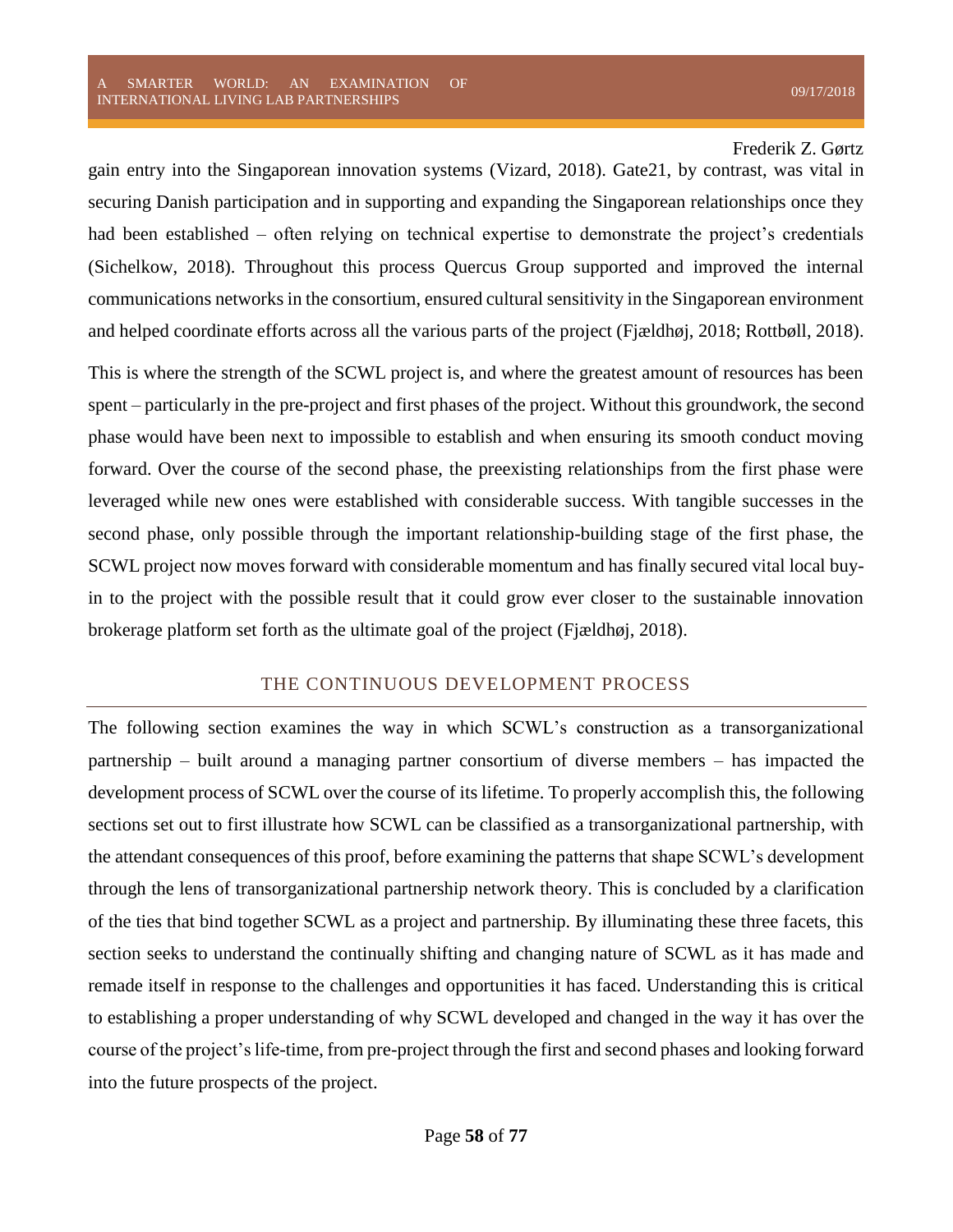#### SCWL AS A TRANSORGANIZATIONAL PARTNERSHIP

According to (Hofstede, 2003), transorganizational systems consist of multiple partners who come together to form a network, with each participant having its own unique history, culture, and viewpoint. Thus, while a collective of people involved in the same project or platform may have a similar frame of reference for interpreting what "something" is, the multiple parties will still make sense of these components based on their own history and understanding of those components, with a resultant divergence in their interpretations. With that understanding in mind, this section seeks to analyze and identify the SCWL project as a transorganizational partnership – exploring the ways in which the numerous partners of the consortium – as identified in the section on SCWL's organization – come together in this project with a common purpose.

As has already been outlined, the partners in the SCWL are vastly different – coming from different sectors, with incredibly diverse histories, across two very different nations – and as such, the likelihood of these partners coming together in a single major project would ordinarily seem a surprising occurrence. However, once the project and its disparate partners are examined in more detail it slowly becomes clear how these actors were largely able to consolidate around the project – although there were multiple instances in which actors were unable to align their own interests with that of the project, which is a key reason for why the partnership constellation underwent considerable changes in the transition from the first to the second phase. At the heart of the SCWL project, and the thing that ties together all its partners, is its focus on innovation brokerage of smart city solutions. DTU, Gate21 and NTU are all major living lab actors and are deeply involved in both the development and/or distribution of innovative smart city solutions - although these actors are constrained in how far they are willing to involve themselves in commercial projects (Dahlstrøm, 2018) or geographic regions (Sichelkow, 2018). Quercus Group and Surbana Jurong are both private consultancies – though of vastly differing sizes – who are intimately involved in smart city projects across the globe, despite utilizing different approaches in their business dealings (Fjældhøj, 2018; Rottbøll, 2018). Finally, the Danish Embassy is dedicated to improving relations between Singapore and Denmark while supporting the growth of Danish exports to Singapore (Vizard, 2018).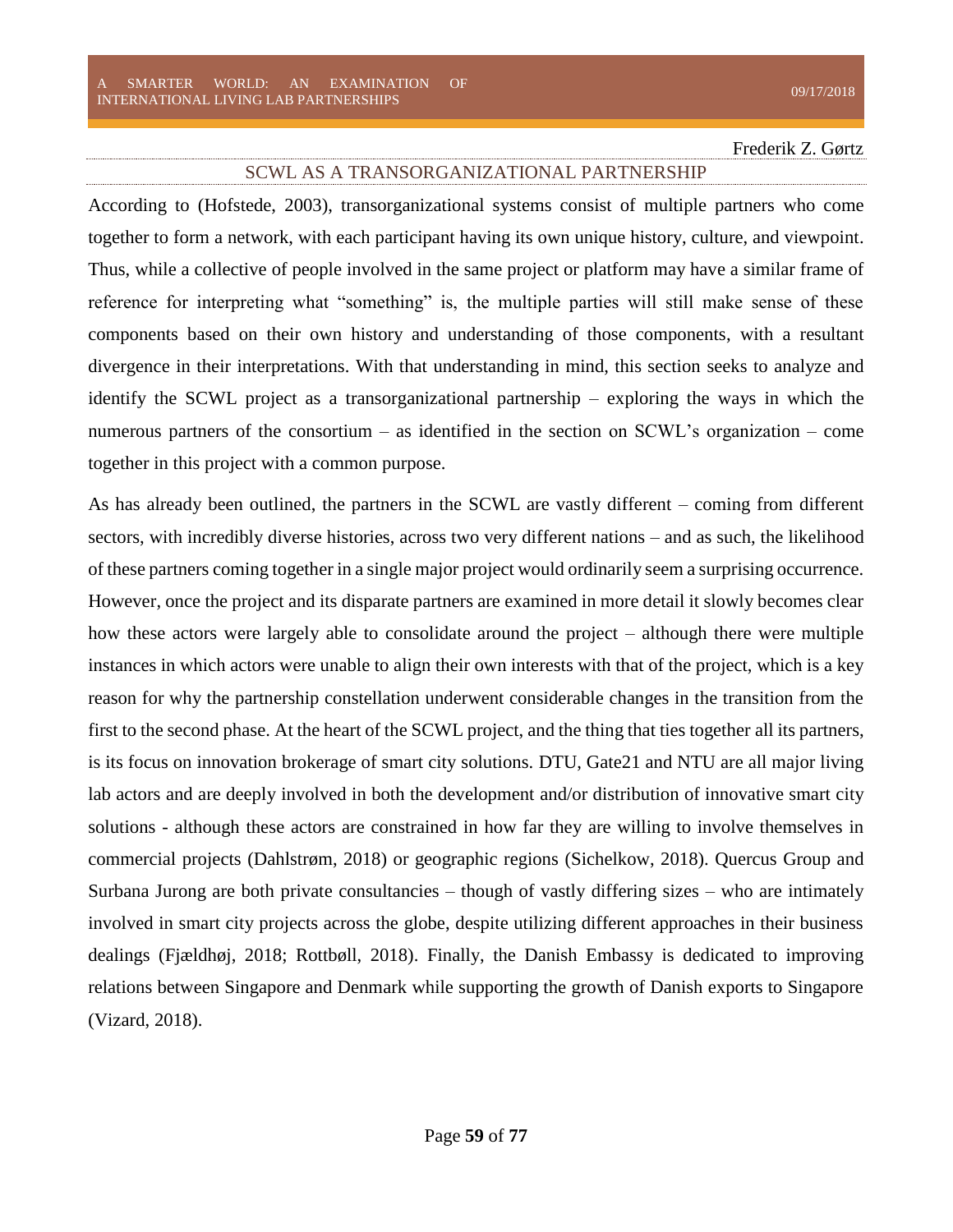It is in the merging of these interests, as DTU and NTU seek to expand the reach of their partnership and strengthen the spread of innovative solutions, while Quercus Group works towards the creation of a new form of export promotion and the Danish Embassy seeks to expand Danish influence in the Singaporean smart city sector, that SCWL is able to create a common purpose within its partnership group. While Gate21 played a key role in the first phase, it was eventually determined that it didn't fit clearly within this paradigm and it departed the project while Climate-KIC, with its focus on supporting climate innovation, entered the project – proving themselves a considerably better fit (Sichelkow, 2018). At the same time, as the project grows ever closer to expanding beyond the Singaporean market, the Danish Embassy has exerted a shrinking degree of influence over the project (Vizard, 2018). In fact, this development illustrates (Worley & Mirvis, 2013)'s explanation for why alignment in objectives is critical for the continued success of transorganizational partnerships. In the project's synthesis of its partners' capabilities, it has been able to accomplish objectives none of the members of the SCWL consortium could have accomplished alone. At the same time, the departure of Gate21 and introduction of Climate-KIC clearly illustrates the way in which future alliances are based on past experiences. With Gate21 unable to align fully to the project's objectives, the consortium was able to introduce an actor who seemed to better fit with the project's future (Sichelkow, 2018; Vangsbo, 2018).

SCWL is clearly a transorganizational partnership, involving disparate partners who all bring a wide variety of experiences and capabilities to the table which provide a better combined result than any of them could by themselves. It has gone through a complex process of evaluation and reevaluation between and during every stage of the project, in which adaptations and changes have occurred to the project while seeking to maintain the core structures of the original concept. The partner consortium has been involved in a perpetual discussion between its partners and stakeholders, exploring and changing in response to stimuli of all sorts. By the time the second phase neared its end, the project has undergone incredible adaptations – exploiting the long investment in relationship building and concept development to ensure success. Furthermore, the project has reacted to critical developments where they have encountered them, restructuring the partner constellation, adapting the project description and exploring a wide variety of opportunities through the development of complex relationships.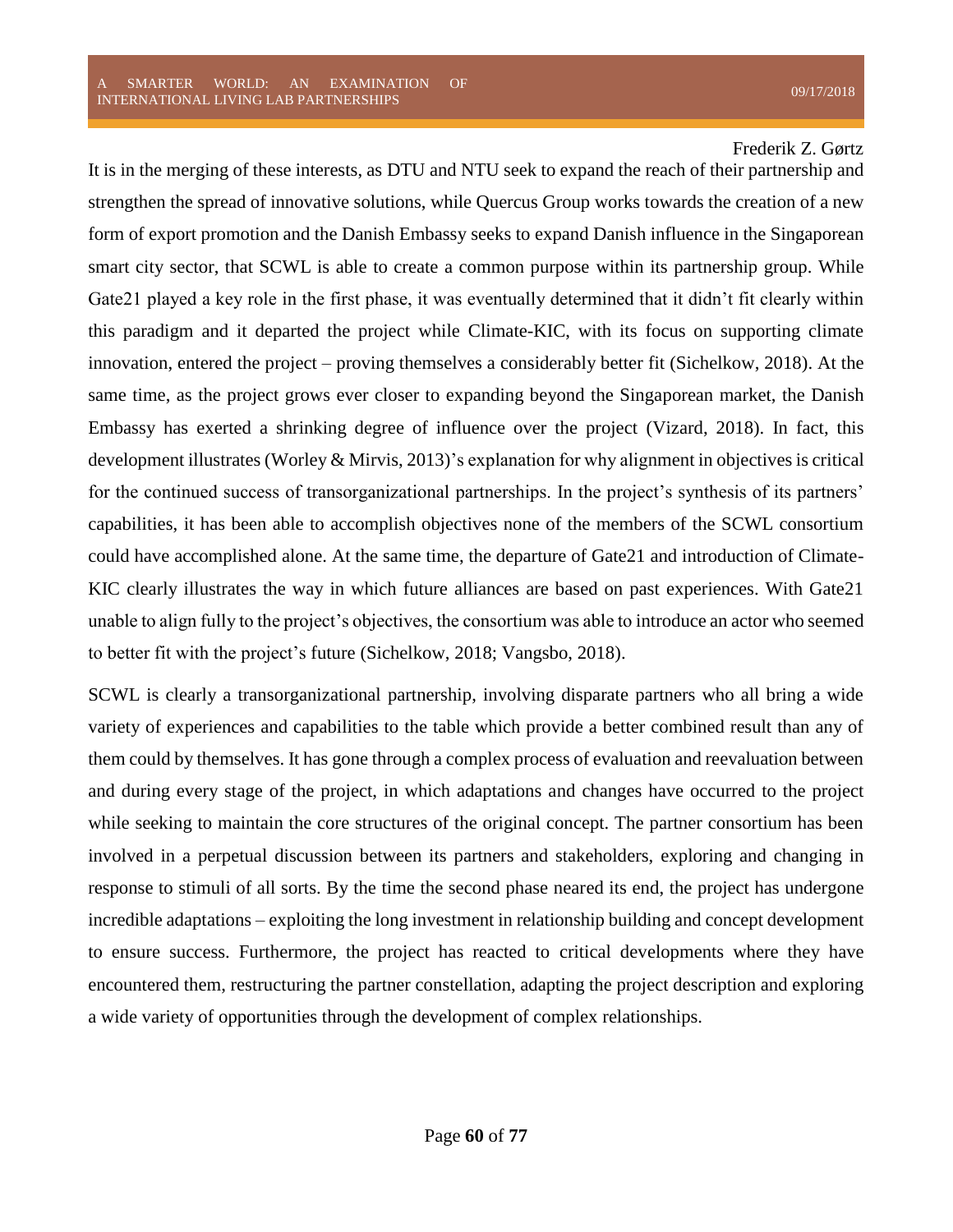#### THE PATTERNS RULING SCWL'S DEVELOPMENT

As outlined by (Worley & Mirvis, 2013), transorganizational partnerships lack precise structures and future prospects, making such partnerships extremely heterogenous. They go on to outline how any individual actor's role in a transorganizational partnership evolves alongside the partnership network itself and during this process it shapes and creates new contexts and dynamic patterns which govern how the network functions at any one point in time. Each of these contexts can be described as attractor patters – which have been defined by (Holland, 1998) as the most repeatable patterns of order

| <b>Attractor Patterns</b> |                                |
|---------------------------|--------------------------------|
| <b>First Pattern</b>      | Spring $2015 -$ August $2015$  |
| Application               | August 2015 – September 2015   |
| Limbo                     | September 2015 – December 2015 |
| <b>Second Pattern</b>     | January 2016 – April 2016      |
| <b>Third Pattern</b>      | May 2016 – May 2017            |
| <b>Fourth Pattern</b>     | June 2017 – December 2017      |
| <b>Fifth Pattern</b>      | January 2018 - December 2018   |

in dynamic interactions and structures in transorganizational networks, which keep the network relatively stable. It is the identification and analysis of these attractor pattern in SCWL that is the focus of this section.

The first attractor pattern of the SCWL project comes far before the actual start of the project, when Quercus Group works on the (Quercus Group, 2015a) report on behalf of the Danish Embassy in Singapore. This is a relatively stable period of work in which the dominant patterns of work, leadership and resource use all remain stable and certain. However, this attractor pattern came to an end with the delivery of the report in the latter half of 2015 and prompted a period of rapid shifts in which the previous attractor patter was disrupted. The actual initial application phase, lasting a month between the delivery of the report and the project application deadline with Industriens Fond is a period of constant and rapid shifts to this original attractor pattern in which the partner network rapidly expands and contracts as the original pairing search for others to support the partnership (Fjældhøj, 2018). This period of significant change is important due to the critical role it played in the creation of the central premise of the entire SCWL project. As outlined by (Holland, 1998) and (Wheatley, 1999), these periods in which the attractor pattern is exposed to a great deal of turmoil can provide the richest opportunity for creativity and further development of the network where the previously discernible patterns potentially give way to innovation and possible breakthroughs in how to improve the network's mission, vision, strategy, or structure. By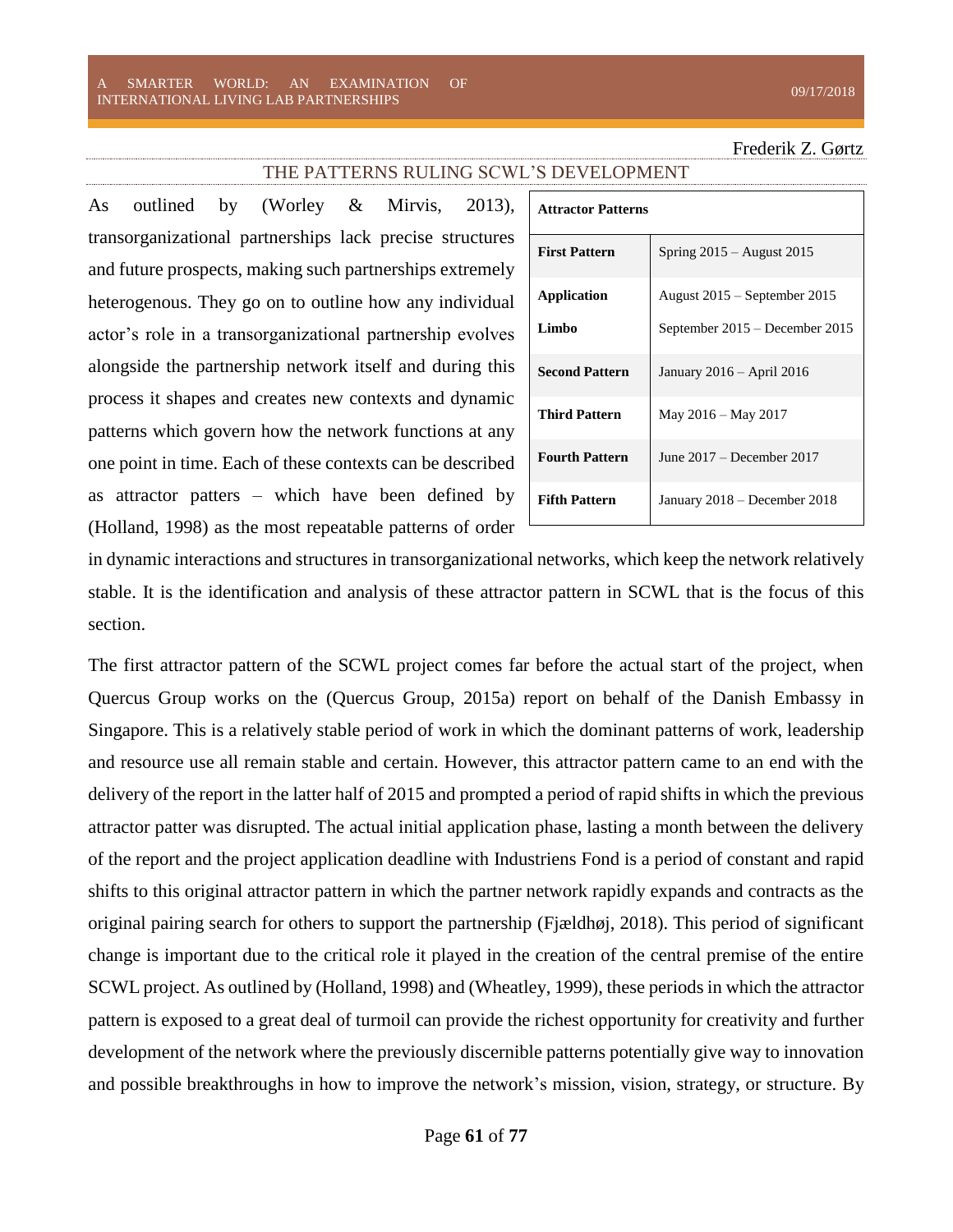the end of the application phase a new attractor pattern had taken shape and the core of the project's vision and mission had begun to take shape. However, this new attractor pattern was not particularly stable as the amorphous partner constellation was left in a stressful state of limbo, awaiting a response from Industriens Fond.

Once the SCWL project proposal was accepted on a conditional basis, the in-limbo attractor pattern found itself pushed onto more stable footing – undergoing minor shifts but remaining largely stable, in effect entering the second period where a stable attractor pattern is identifiable. This second attractor pattern was characterized by continual development of the mission, strategy and structure of SCWL in an evolutionary fashion while the current project partners sought to secure enough corporate to secure the funding from Industriens Fond (Fjældhøj, 2018). It was in this period that key decisions surrounding the focus on startups and early-stage small enterprises were implemented and can in many ways be viewed as the starting point for many of the weaknesses that characterized subsequent attractor patterns during the first phase of the project. This pattern came to an end in mid-April 2016 when enough enterprises had been recruited for Industriens Fond to release funding for the project. The period of instability to the pattern that followed was likely among the most critical of the entire project, seeing the formal launching of the project, an infusion of funding, the entry of new leadership in the form of Gate21 – the organization which functioned as project lead for the first phase – and much more (Fjældhøj, 2018; Sichelkow, 2018). The turbulence of this shift would eventually settle down after the recruitment of NTU to the project and the establishment of a general direction for the project, inaugurating a third attractor pattern of SCWL.

The third attractor pattern lasted for much of the first year of the project and was characterized primarily by the establishment, improvement and management of relationships with stakeholders in Singapore – but also by efforts at clarifying and improving the project's model and structure. During this period a few minor partners joined the project on the Danish side – but by far the greatest amount of participation came from Singapore. It was here that Surbana Jurong and some thirty other Singaporean actors were contacted, and relationships were initiated (SCWL, 2017a). This pattern was marked by nearly bimonthly visits by the Danish partners to Singapore as a wide variety of market possibilities were examined, ranging from the potential of starting an actual living lab under SCWL auspices to various models of engagement with pre-existing living labs – the second of these approaches eventually winning out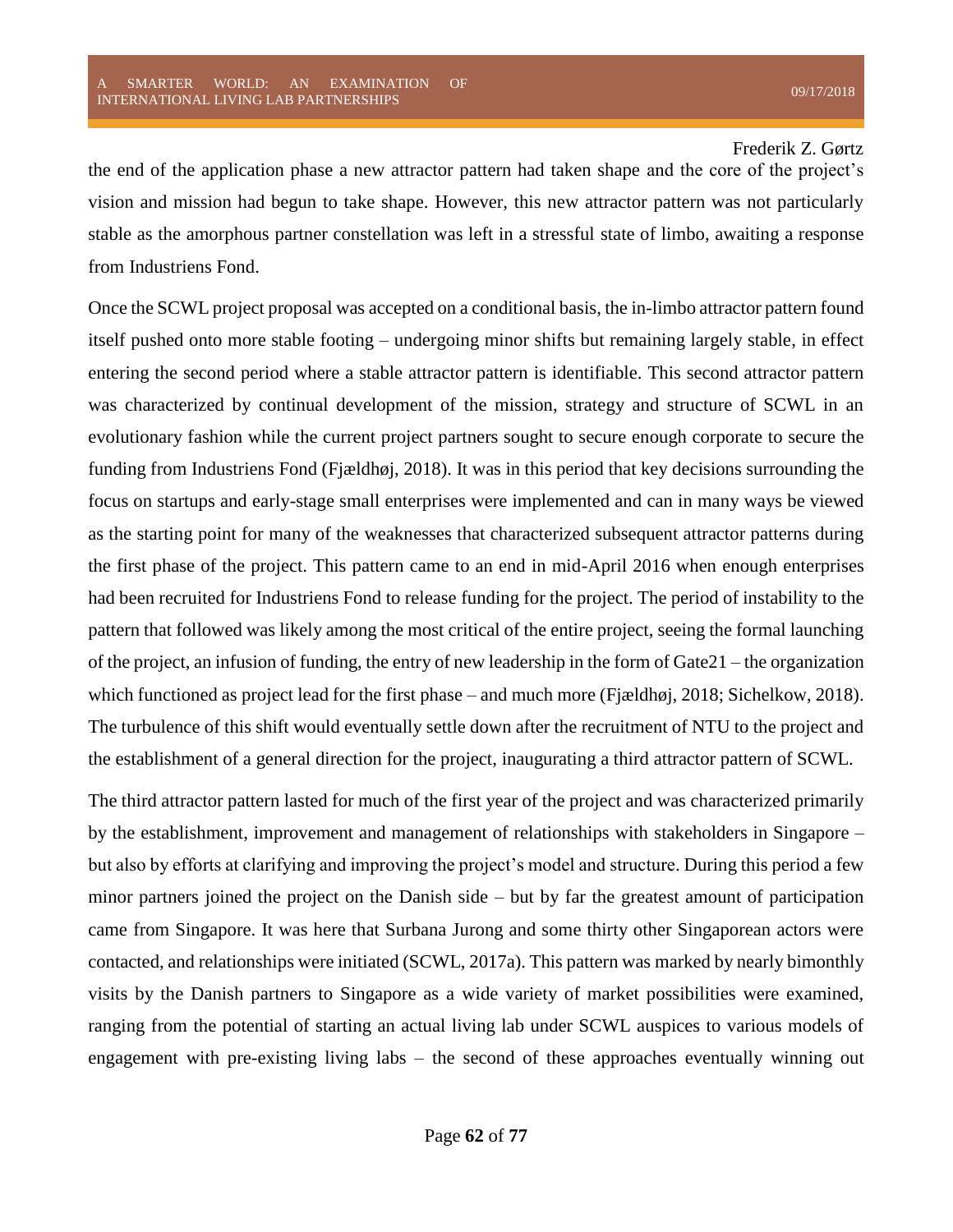(Quercus Group, 2018). This period saw stable but constant progress as the concept was developed and relationships were explored. However, by the end of this attractor pattern, the financing for the project began to run low – the result of a lack of corporate operationalization budgeting from Industriens Fond – and forward progress slowed considerably (Fjældhøj, 2018) as a period of turmoil hit the attractor pattern and set it off its course.

With financial resources drying up near the middle of 2017, the previous attractor pattern shifted into a new pattern – inaugurating the fourth attractor pattern of SCWL. This pattern was characterized predominately by very limited progress in the operationalization of the participating companies due to a lack of funds to support these efforts. Instead, this pattern saw a comprehensive evaluation of the project's forward progress, identifying the challenges, opportunities and miscellaneous lessons that had been uncovered during the previous patterns. Thus, this pattern can be viewed as one of considerable forward progress on the project's mission, vision, strategy, and structure, as the various partners weighed in on their experiences alongside the participating companies and Singaporean actors to secure full alignment across all four subjects. This period was somewhat tumultuous and allowed for considerable creative disruption of the preset patterns. By the end of this pattern, as the first phase came to an end, the project was on considerably firmer ground than it had been at the start – with an aligned mission, vision, strategy and structure, as opposed to the chaotically freethinking third pattern. However, the end of the fourth pattern was an event of considerable turmoil and change as the entire model shifted according to previous learnings, an entirely new funder entered the picture, the previous leadership of Gate21 came to an end with DTU stepping in to fill this post and much more. However, this remained a refinement of the patterns of the first phase – having moved through an experimental pattern  $(3<sup>rd</sup>)$ , an evaluative pattern  $(4<sup>th</sup>)$  and was now entering a pilot phase where the patterns were considerably clearer cut and where there was considerably less deviation from the established pattern.

The fifth attractor pattern marked the start of the second phase of SCWL and in effect could be considered to cover almost the entirety of the yearlong second phase despite several controlled and prearranged shifts to the pattern. These shifts occurred for the first time following the shaping of the second phase's challenges, when active recruitment of companies began. This was followed by a second shift once recruitment was completed and the companies had held their virtual pitches, while a third shift followed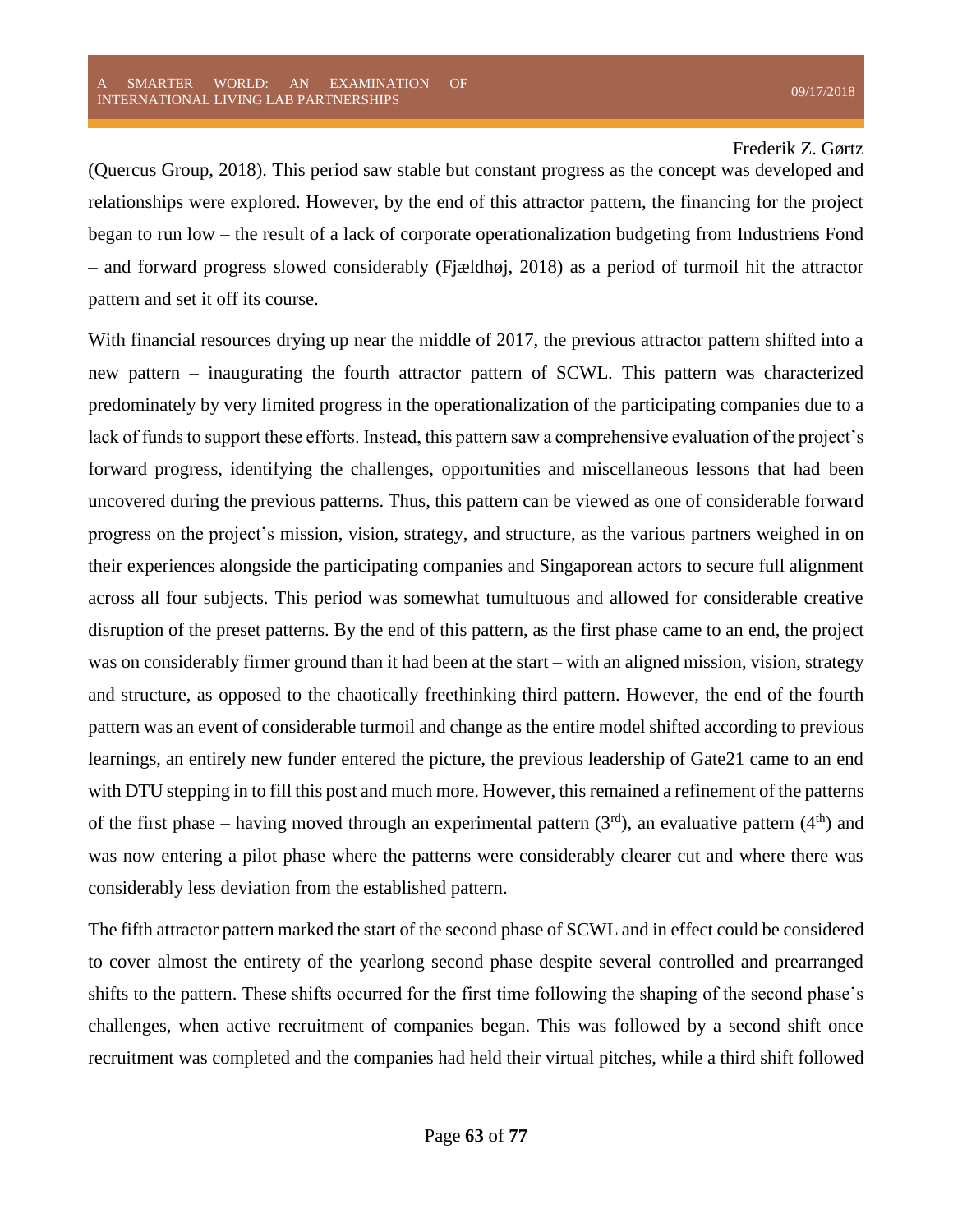the conclusion of the sole Singaporean workshop in June 2018 – marking the last major event of the phase – as an evaluation of the second phase was begun and work on applying for a third phase of the project came under way (SCWL, 2017b; Fjældhøj, 2018). This pattern saw relatively minimal changes to its mission, vision, strategy or structure during the first two period – with only the third shift seeing changes as lessons were absorbed and preparations for the next phase came under way. A period of turmoil and instability is likely to follow the end of phase two, only stabilizing once/if the third phase comes under way with a new partner consortium and a vastly expanded structure (Vangsbo, 2018).

SCWL is a project which has experienced considerable shifts and changes over the course of its lifetime, going through both tumultuous periods in which there is no stable attractor patter – as can be seen after the first and fifth pattern as well as during the second and fourth patterns – but also periods of considerable stability in the first and fifth patterns. However, it is in the periods of uncertainty and when the project is less defined – as seen in the second and third attractor patterns – that the project was at its most innovative. In many ways, the ideas prevalent in (Holland, 1998; Wheatley, 1999) surrounding the connection between significant and tumult in the attractor pattern creating the most significant opportunities for creativity and development of the project seem to hold true for SCWL.

## CLARIFYING THE TIES THAT BIND SCWL TOGETHER

This section of the analysis will focus on understanding the network ties that bind together SCWL on the basis of (Borgatti, Brass, & Halgin, 2014)'s framework differentiating between state-type ties – including similarities and social relations between stakeholders - and event-type ties – relating to interactions and information flows. This is important to understand in the context of SCWL due to the critical and central role of relationships between stakeholders in the project – as has been previously outlined. By establishing clarity surrounding the way in which SCWL is bound together this section seeks to explain in what ways the project has been able to create cohesion internally and externally among its stakeholders.

There are several state-type ties that bind together some partners and a few that tie together all of them. The one tie that bind them all together is their interest in smart city technology and innovations, although this is a more important tie for some than for others. For example, the Danish Embassy's primary goal in partnering in the project was to support the export of Danish solutions to Singapore – with the specific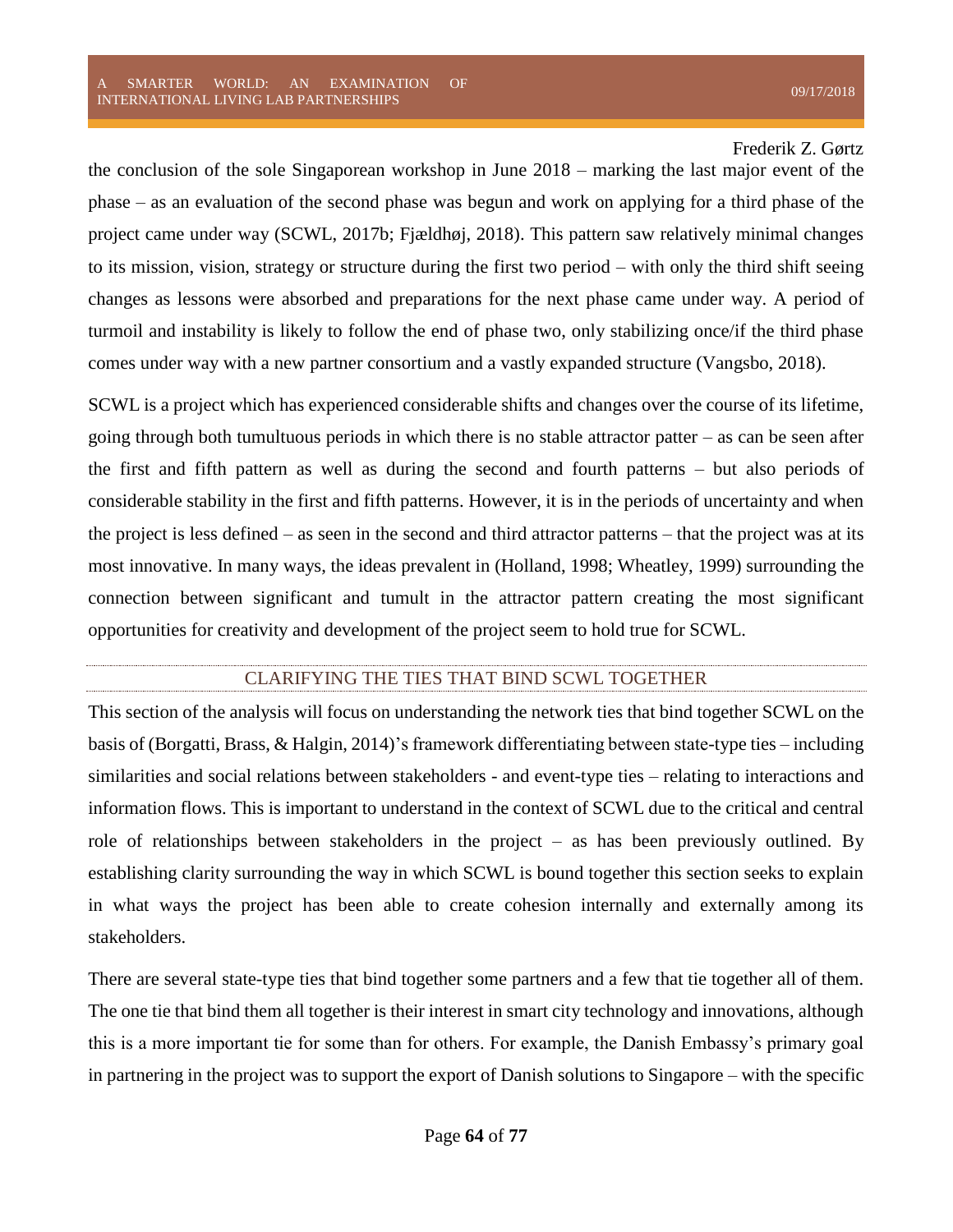sector a lesser concern (Vizard, 2018), while DTU's focus has primarily been in developing and spreading technology – with the smart city aspect a lesser matter (Dahlstrøm, 2018). Another state-type tie that binds together most of the partners is that the vast majority of the partners are Danish and are located within a short distance of each other – with the obvious exception of Surbana Jurong and NTU, who are Singaporean and located in Singapore, and the Danish Embassy which, while Danish, is located in Singapore and as such shares a geographic state-type tie with the Singaporean partners. There are relatively few social relations between most of the partner representatives, beyond working in similar sectors and a few of the partners having separate projects in common. However, there are also vast differences between many of the partners – this is one of the hallmarks of the project. SCWL brings together vastly different stakeholders from across public, private and research sectors to create synergies and cross-pollination when trying to enter the Singaporean market (Sichelkow, 2018).

When examining SCWL's event-type ties there are once again several different examples that can be identified. There have been many trips back and forth between Denmark and Singapore for the partners in the project, so this has served as a major form of interaction both between partners and with external stakeholders. However, despite nearly bi-monthly trips back and forth, particularly during the third attractor pattern outlined previously, most interactions between partners have been in the form of electronic communications – e-mails, phone calls and the like – and in the form of meetings of the project's steering committee which met regularly throughout the first and second phases of SCWL. This leads us to the second type of event-type ties, namely flows. These include the transfers of financial resources from the funder, in the form of Industriens Fond and Climate-KIC, to the partner constellation and from them to the end recipient. At the same time there were countless transfers of information, both internally in the project consortium, but also to external stakeholders such as the participating companies – exemplified in the training given to them in the second phase – as well as to the funders to inform them of project progression and various media sources to spread word of SCWL. These types of ties are important to understand, because they highlight the way in which SCWL functioned as a network of exchanges, with information, money and services moving back and forth between various members in pursuit of a common goal (Fjældhøj, 2018; Quercus Group, 2018).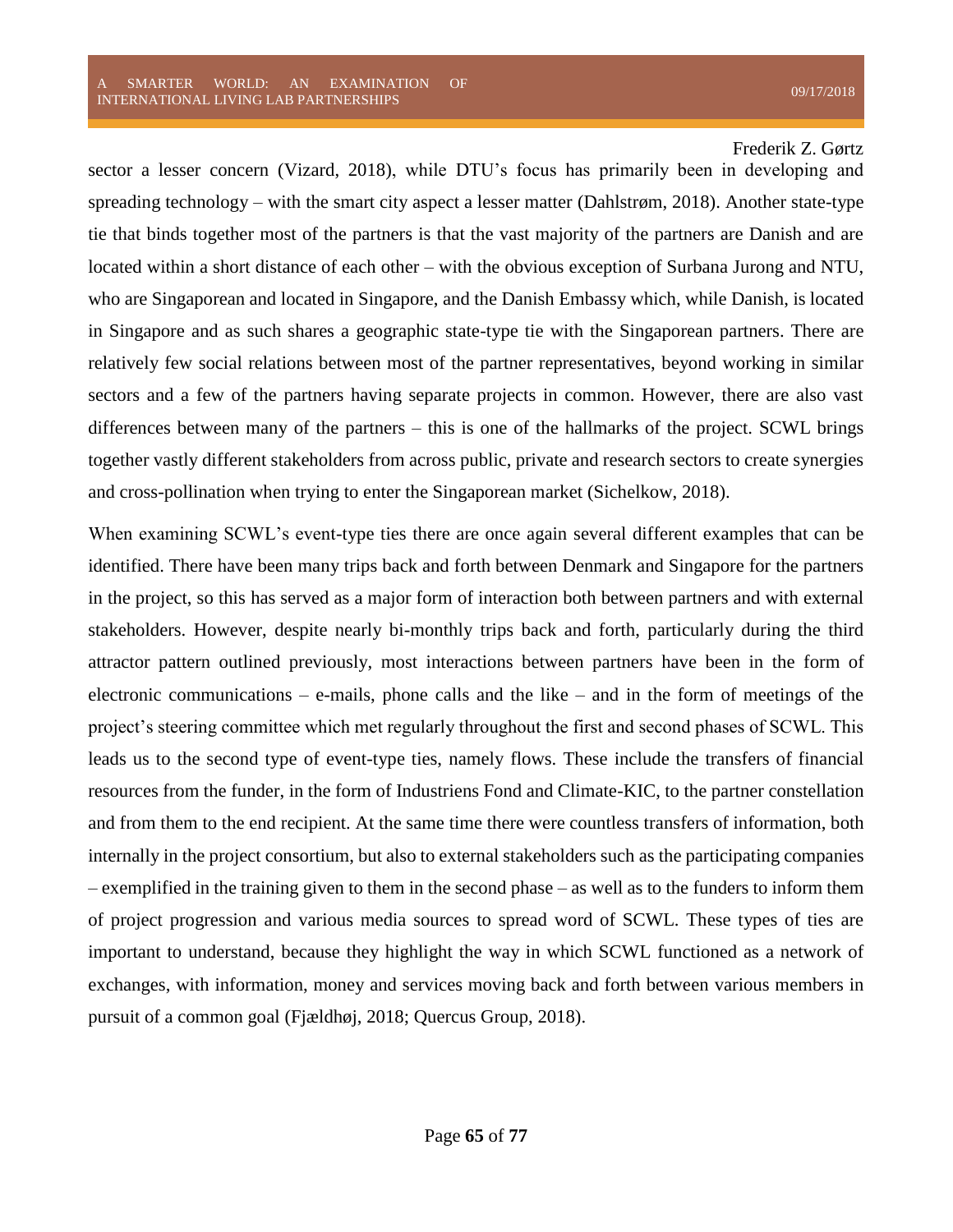These two types of ties perform critical functions within SCWL as a way for the project network to create and maintain a feedback loop, through which information, experience and other forms of intellectual resources can be exchanged in an easier manner. While event-type ties fulfill critical functions such as moving resources around the project and ensuring that not only is everyone on the same page but has access to the resources they need to accomplish their tasks, it is in the state-type ties that SCWL really places the majority of its efforts (Borgatti, Brass, & Halgin, 2014). By drawing on disparate actors from vastly different sectors and with varying interests in the same field, the project has succeeded in meshing together a diverse combination of capabilities to form a separate series of synergies. Without the technical capabilities of an organization like DTU, Climate-KIC or Gate21 to engage the technical experts in Singapore, neither Quercus Group nor the Danish Embassy would have stood much chance of pulling off a project like this. However, without Quercus Group the technical experts would have been liable to flounder in the face of the complex interrelation aspects of the project and would have been unable to secure the sort of access provided by ambassadorial participation in the project (Sichelkow, 2018). In the end, it is on the back of these ties that SCWL has succeeded.

# DISCUSSION

This section of the thesis will seek to draw together the various threads of analysis to provide a synthesis answering the thesis research question: *What has been the underlying reasoning behind SCWL's numerous adaptations from its conception and initial implementation through the subsequent phases of the project?* This is followed by a concluding statement summarizing the findings of the thesis before entering a discussion on the potential implications of the research conducted on SCWL practically and the role this thesis might play in the wider realm of academic literature.

## THE REASONING BEHIND SCWL'S ADAPTATIONS

Throughout its lifetime, the SCWL project has undergone dozens of shifts and changes as challenges and opportunities presented themselves. As has been outlined previously in the thesis, these developments have happened across several different aspects of SCWL, ranging from changes to the project's purpose – and how that purpose is accomplished, through the organizational complexities and developments of SCWL and the changing processes as the project moved from one attractor pattern to the next. However,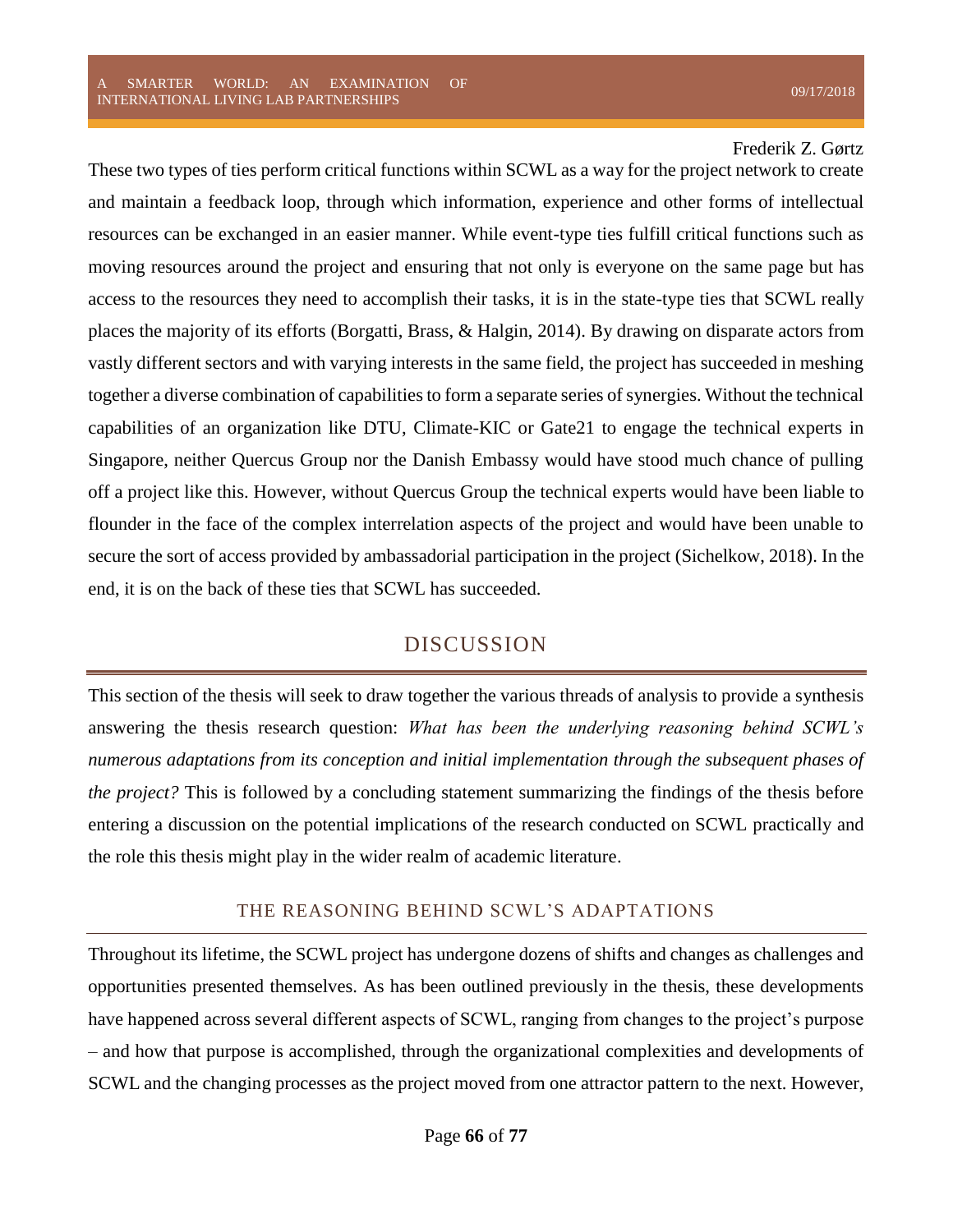while these sections of analysis have outlined the ways in which SCWL has adapted to its circumstances, understanding the underlying reasoning of these developments remains unresolved. That is the purpose of this section.

There are several important points at which major adaptations occur within SCWL which should help to clarify why precisely SCWL has changed to such a considerable extent over the course of its lifetime. The most important factor to understanding the first phase of SCWL seems to be that it was, from beginning to end, a major learning experience. Many different approaches were attempted, there remained a lack of clarity about the scope, mission and vision of the project and it was during this period that the greatest number of challenges were encountered by the project consortium. Viewing this phase as a learning experience seems to be a recurring feature among the partner consortium (Dahlstrøm, 2018; Fjældhøj, 2018; Rottbøll, 2018; Sichelkow, 2018; Quercus Group, 2018), and it has come to be treated as such during the second phase.

During this first phase, the project encountered problems on numerous occasions. From Industriens Fond's decision to withhold funding until sufficient companies could be recruited, a factor that was probably had considerable influence on the relatively low success rate of the operationalization efforts of the first phase, and disagreements over whether SCWL should operate living labs itself, an effort that took up time and resources during the first phase to the detriment of other efforts, to a lack of local resources to maintain the Singaporean relationships and secure local funding, resulting in considerable investments in time and financial resources for near bi-monthly trips between Denmark and Singapore as well as the project running short on money months before its pre-planned conclusion, and a lack of budgeting to support operationalization efforts when that became a component of the first phase. Thus, the adaptations in this first phase seem to come down to two primary reasons, 1) a lack of sufficient funding for anything beyond the basics of relationship building and model development and 2) a lack of clarity and specificity about how the project would proceed in the first phase including major issues such as whether to be a broker between living labs or owner of living labs – which is emblematic of the general lack of alignment between a number of partners in the first partner constellation.

This leads into one of the most important periods in the entire project's development, namely the transition from the first phase to the second, lasting for the last several months of the first phase – as the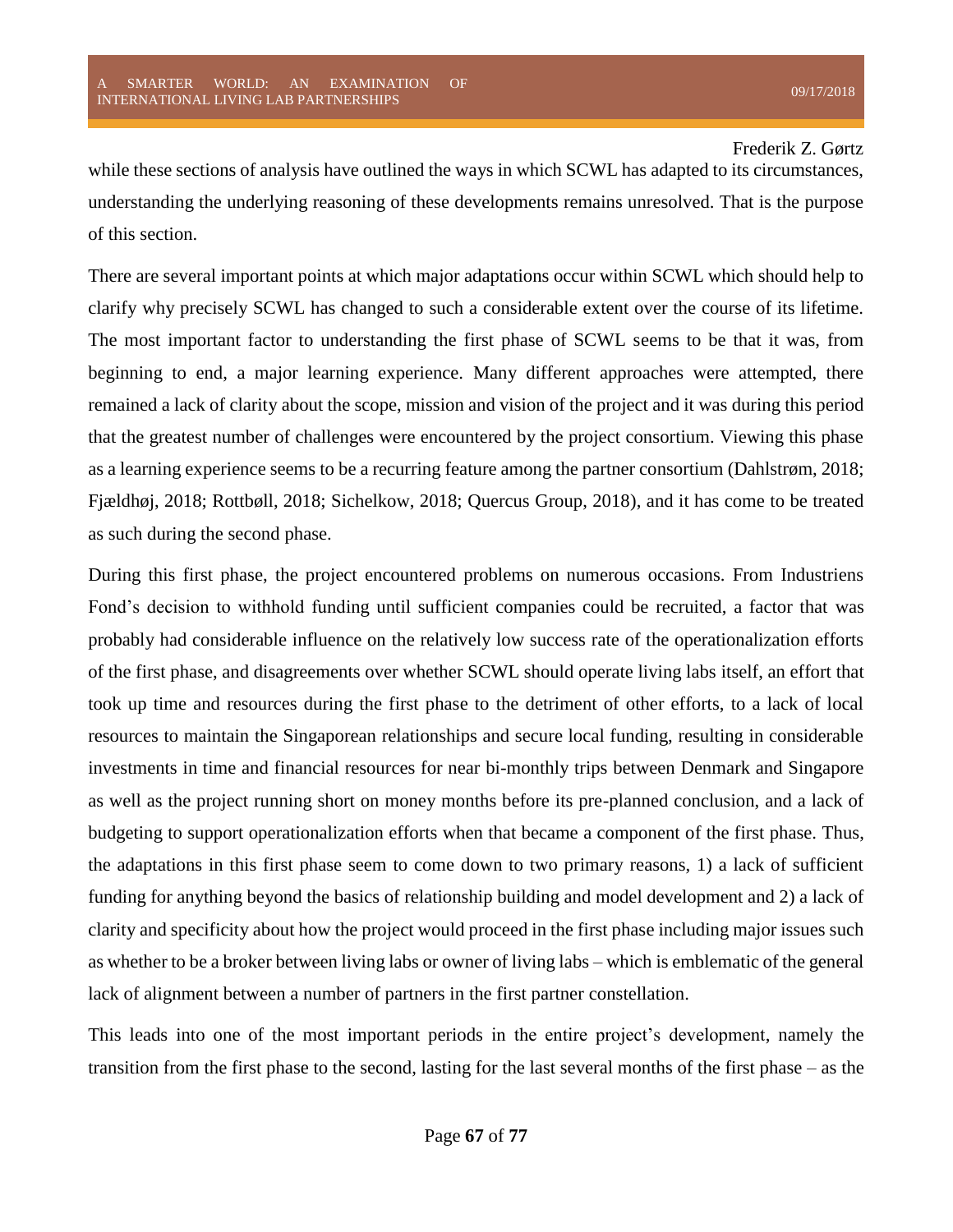project's evaluation was undertaken and the business model was developed to a degree of suitable specificity. By the end of this process, the project had a comprehensive outline for a proper pilot phase in which the project could demonstrate its capabilities to its Singaporean partners, stakeholders and other interested parties. This period is where the reasoning behind SCWL's adaptations are clearest, having been explored and identified in the evaluation of the first phase. Key learnings such as the importance of DTU as endorser, the insufficient amount of funds and time, the considerable potential of innovation brokerage and the importance of better curation and preparation of participating companies were all identified in this period as points of importance. The change to a challenge approach, based on Singaporean preferences for greater specificity in the solutions provided, as well as the inclusion of Climate-KIC to the project – portending SCWL's expansion to cover all Nordic countries – were also secured in this period. Furthermore, this period also saw reshuffling of the partner constellation, in a bid to secure better alignment and a new source of funding (Quercus Group, 2018). Thus, the clearest reasons for changes in this period can be tied to a need to adapt to the loss of funding and the departure of key figures in the project consortium. This necessitated a new source of financing, which in turn required adapting to the demands of that new funder. This period was marked by considerable pressure and uncertainty, and to some degree the clarity of the model that came out of this period is a result of the consortium's efforts to secure tangible results for the continuation and expansion of the project past the second phase.

Because of the considerable developments of the transition period, SCWL saw very few adaptations in the second phase. Beyond the challenge of crafting the detailed challenges, the second phase largely went according to plan from beginning to end, with a relatively quick recruiting period for relevant companies, a successful round of virtual pitches that allowed for greater curation of the companies and an extended period of training and preparation prior to the project's major event – a workshop in Singapore at which the majority of the work required to secure Singaporean contracts for the challenge participants was conducted (Fjældhøj, 2018; SCWL, 2017b). The successes of this phase may well have secured the future of the project, as it moves into its next phases – having ensured Singaporean buy-in to the project and with the prospect of inviting more partners to the project moving forward.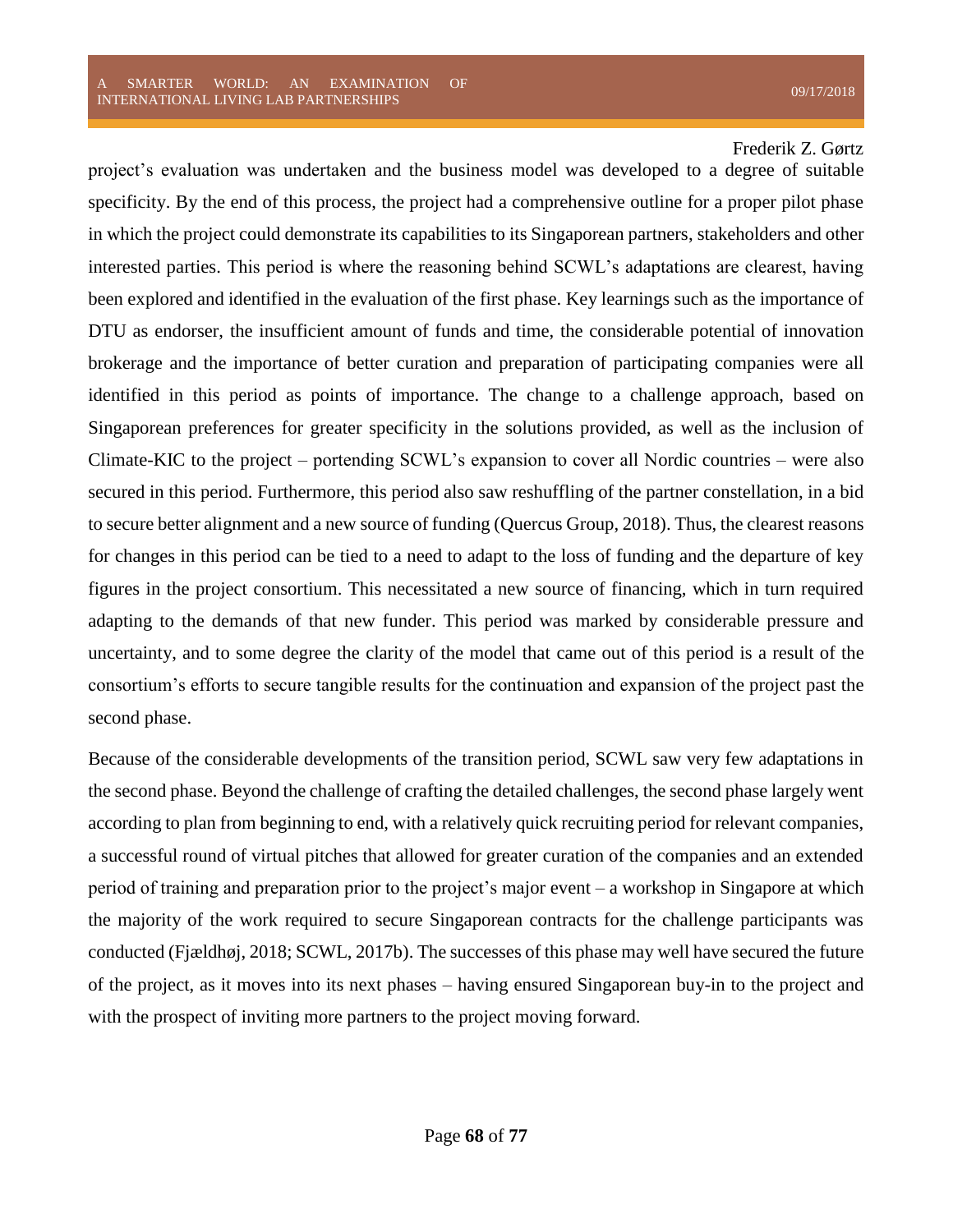Thus, the answer to the thesis research question can be boiled down to a couple of factors that explain why SCWL has changed so much over the course of its lifetime, as has been outlined above. However, all these factors can be consolidated into a single reasoning. This sole reason is that the SCWL approach of using innovation brokerage through living labs is, to the author's and project participants' knowledge, a unique methodology. Because it is an innovative and unique form of innovation brokerage, the learning process has been considerable, and the project experienced a great deal of uncertainty over what its final model would look like. This has meant that there were many unknowns going into the project, and as these unknowns became known the project was forced to figure out how to interpret and react to this new knowledge. This lack of knowledge when the project was initiated also meant that the project consortium had little understanding of the challenges facing them and resources they would need to operationalize their model – resulting in an insufficiency of funding. By the end of the first phase, the project consortium had secured an idea of what it would take to secure success and had crafted a model well suited to the Singaporean context. The second phase was thus not so much a learning experience, as an effort to prove that the lessons of the first phase had been learned and that the resultant model could function as a successful innovation brokerage model.

## CONCLUSION

This thesis has sought to understand the way in which large transorganizational partnerships, such as SCWL, change and adapt to challenges and opportunities when they are presented to them. Using three separate aspects of the project and examining the ways in which they have developed over the course of the project life-time, this thesis illuminates the complexity and interrelation involved in such projects. By examining the way in which projects of such complexity are bound together by complex relations between stakeholders, and the vital importance of securing proper alignment between stakeholders, the thesis examines the interactive and cooperative nature of independent organizations when they join in projects like SCWL.

This thesis has established an understanding of the relationships between its actors and stakeholders, the way in which so much of its efforts were spent on clarifying its model, objective, strategy and much more to learn lessons that could ease operationalization efforts later in the project's processes. There is a constant iterative element to the project as it moves through the first phase, testing one approach after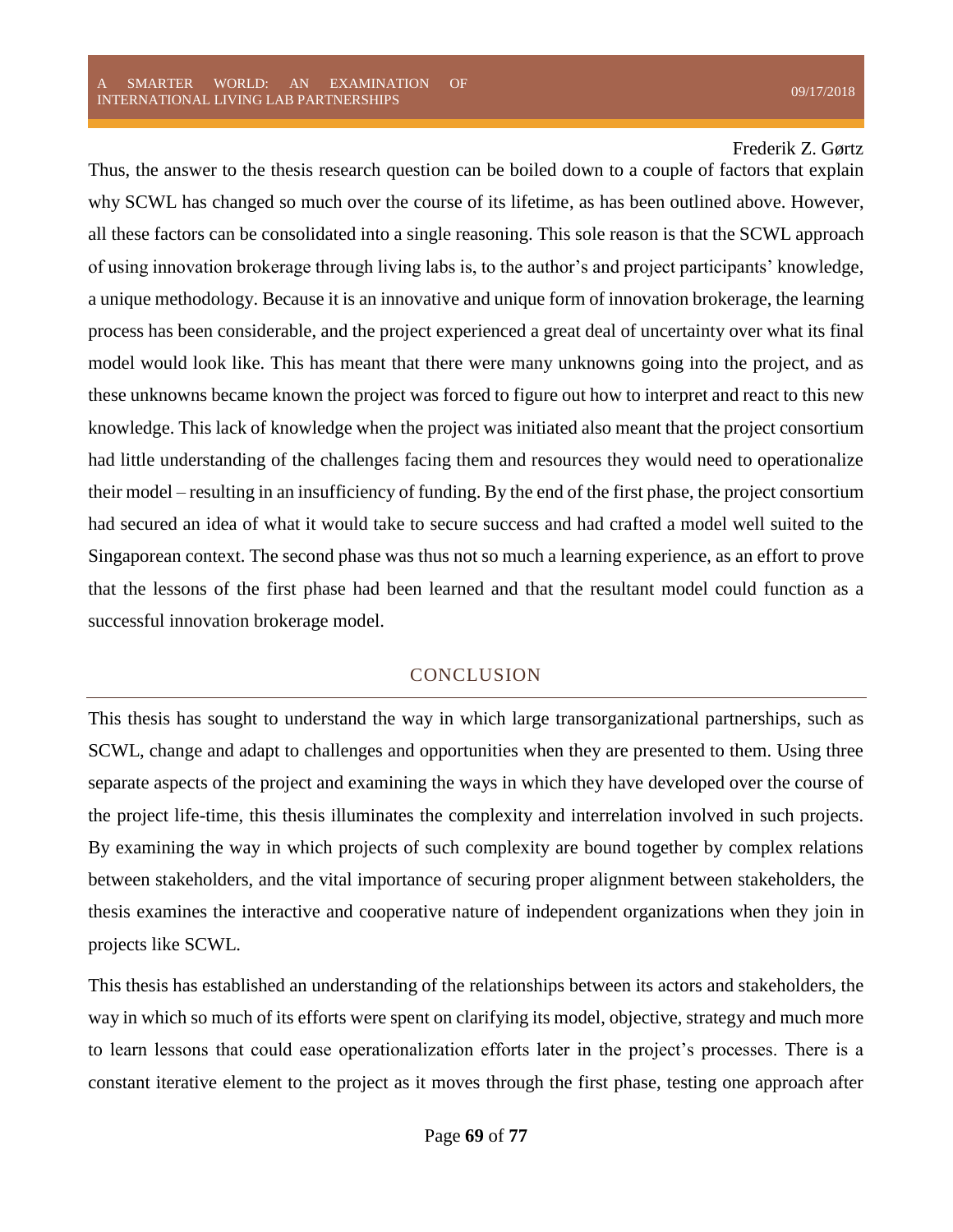another while constantly strengthening its relationships, until a strong model could be developed and tested during the second phase. This shift from a learning process to a testing process is critical to understanding the project life-cycle of SCWL and the way in which the interactions both within the project consortium and with external actors have influenced both efforts to a considerable degree.

Securing a better understanding of these sorts of relations would be a good starting point for further research, as an examination of individual interactions and relationships could further strengthen the academic understanding of these sorts of complex and multifaceted relationships. Of interest in this realm would be examining the implementation of a third phase of SCWL, as the project expands to other geographies and socio-cultural contexts and must adapt to new innovation and export systems. The challenges of moving beyond a Dano-Singaporean living lab partnership, with inclusion of other localities, will be a major stress test of the project. As they move into new localities, every relationship will have to be forged anew and every model adapted. The challenges of understanding and adapting to these changes will prove critical to the long-term success of the SCWL project.

## IMPLICATIONS OF RESEARCH

# PRACTICAL IMPLICATIONS

When considering the practical implications of the research done during the thesis, there are several considerations that have come to light. First, the importance of the first phase of SCWL cannot be overstated – it is based on this phase that the project has secured any of the success it has enjoyed. If not for the considerable learning experiences of that period, it is extremely unlikely that SCWL would have been able to create such a cohesive model for the second phase and secure such significant Singaporean involvement in the project. Even in its failures and weaknesses, the first phase illuminated the critical importance of sufficient funding, the vital role of relationship building, the significance of properly curating participating companies and much more. With these lessons in mind, it was possible to create a successful pilot phase, where the strength of the approach and model could be tested properly and where the ground work for expansion into other markets was conducted.

A second key implication from the research is that, while the broad outlines of SCWL can probably be transferred to other markets, there is a high degree of individuality to the specific markets that must be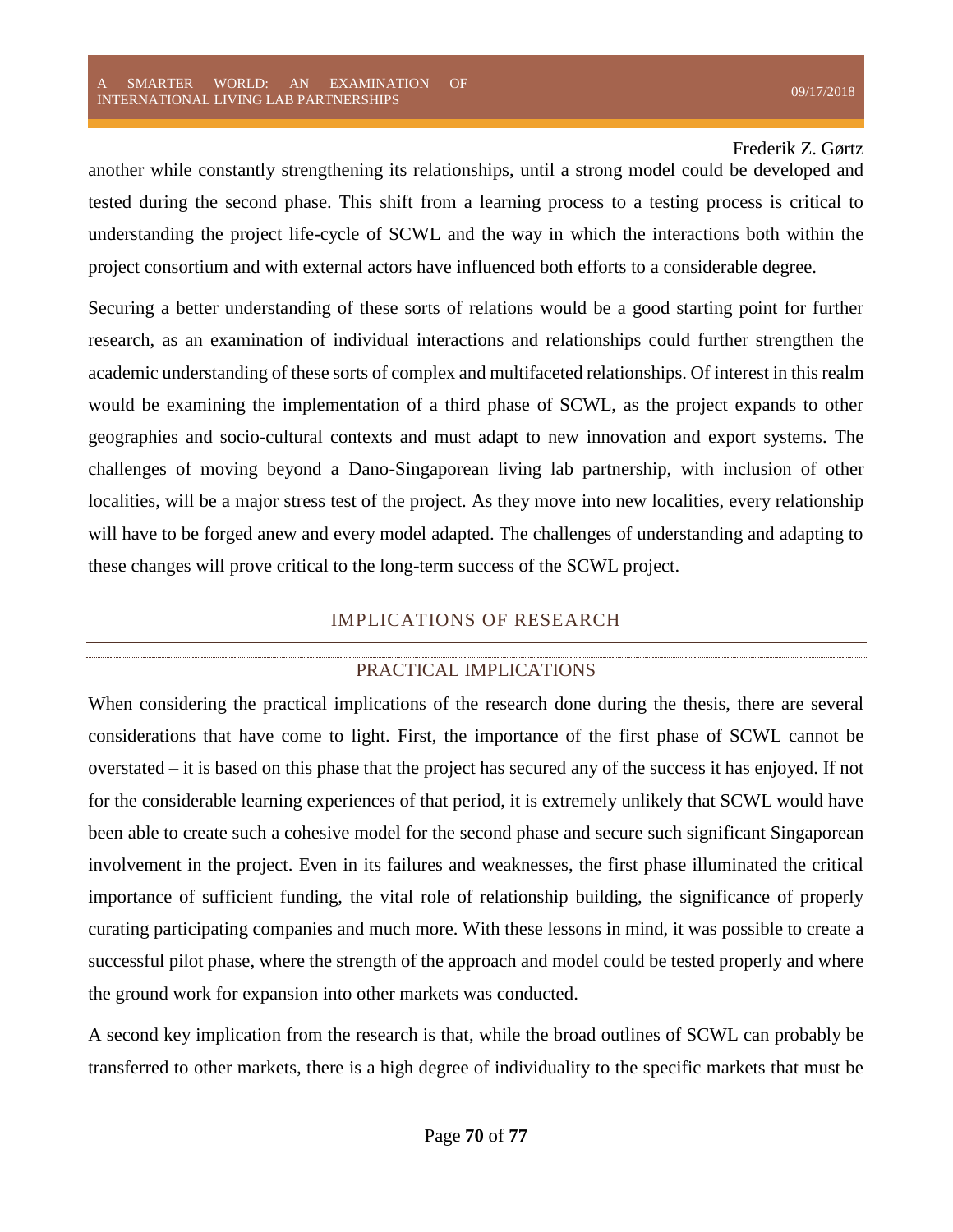understood beforehand. This was clearest in a key misunderstanding by the project consortium that Singaporean stakeholders would be willing to take a risk on untested technologies as first-movers, rectified when an understanding of the market as being primarily early-adopter in nature rather than firstmover had been established. This understanding of the market led to the development of an extremely detailed challenge approach to innovation brokerage at the suggestion of the Singaporean actors – which has proven to work very well for the Singaporean market. However, if SCWL were to go into another market the degree of specificity may vary considerably depending on local approaches to innovation and risk-taking. The challenge approach itself – with its focus on demand-led solutions brokerage – can likely be transferred to other markets but will almost certainly need to be adapted to local circumstances and preferences.

When it comes to generalizable lessons based on SCWL, there are some implications that have proven of interest. While the living lab approach to innovation brokerage is a unique approach, there are several more common aspects to the project where lessons can be generalized to other export and innovation brokerage approaches. An example of this would seem to be the universality of understanding local preferences and cultural quirks that can determine whether an export effort will be met positively or negatively. Similarly, the project illustrates both the complexities and benefits of approaching efforts such as this in a consortium, with numerous different partners from a wide range of sectors. The synergies of this sort of cooperative partnership have become increasingly clear – however, the difficulties of aligning interests, ensuring buy-in from all partners and building a common model are also key lessons to be drawn from the project's efforts.

When one considers the potential of similar projects, it bears mentioning that most of the partners involved in SCWL have already used the knowledge and experience developed during the project's phases to involve themselves in other projects of this sort. While the specifics change from one project to another, it is clear that SCWL has had a considerable impact on the partners involved in it. Many of these projects mirror the specific foci of the individual partners, so while DTU is involved in a number of innovation brokerage and training projects (Dahlstrøm, 2018), the Danish Embassy in Singapore is involved in supporting an export network to Singapore (Vizard, 2018), Climate-KIC is involved in a large number of international innovation promotion projects (Vangsbo, 2018; Sichelkow, 2018) and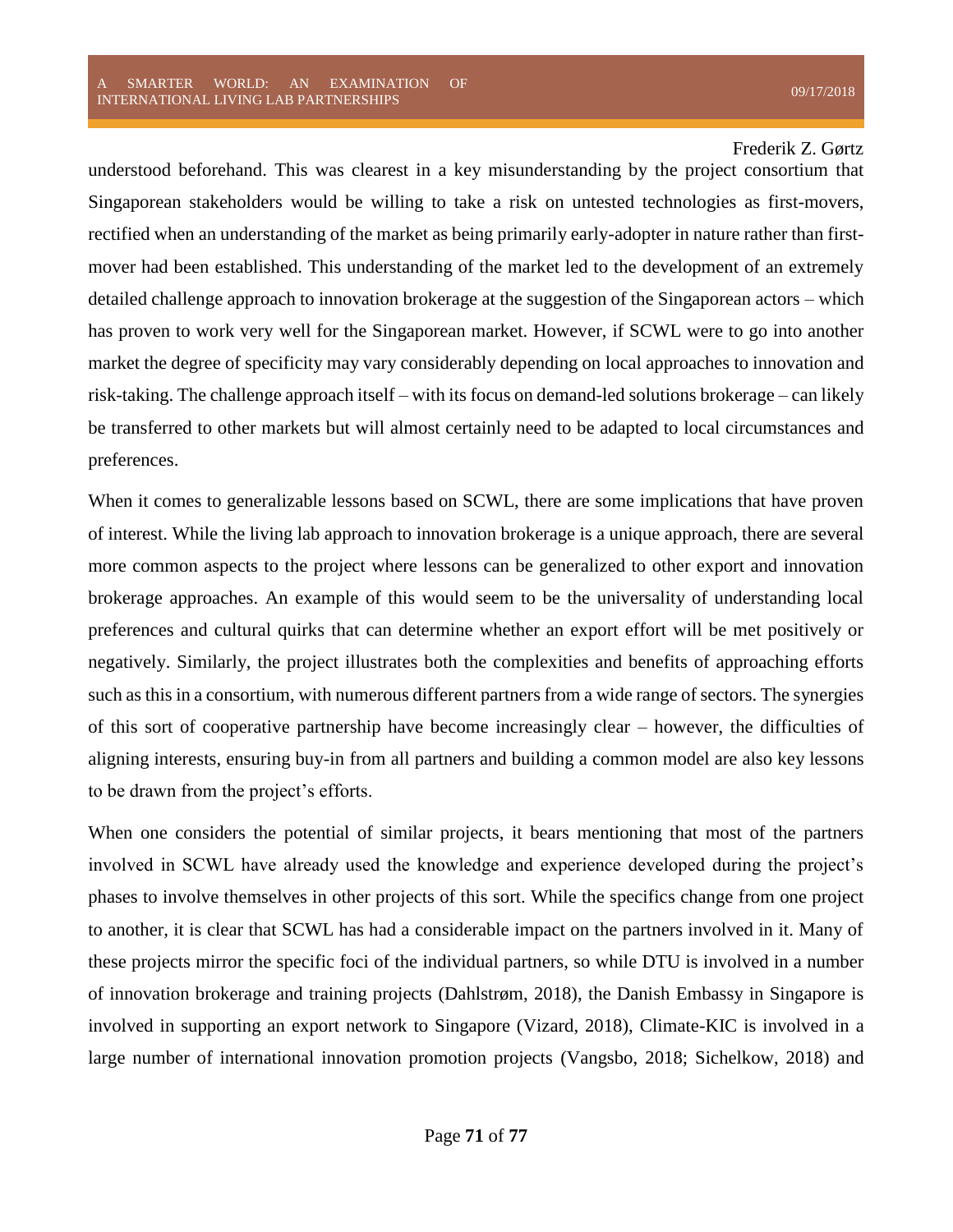Quercus Group is involved in both international Living Lab projects and with other export promotion models (Fjældhøj, 2018; Rottbøll, 2018). While the specific model of innovation brokerage through a detailed challenge approach utilizing living lab infrastructures likely wouldn't work in its entirety outside of the Dano-Singaporean context, each individual part of the model and any single combination of the various sections of the model are likely to be generalizable to other international export promotion and innovation brokerage projects.

## ACADEMIC IMPLICATIONS

There are a number of academic implications to this thesis which could be explored in greater detail at some point in the future. The theoretical framework used for this thesis has been rather eclectic in nature, drawing on diverse literatures in an effort to provide a fuller picture of the SCWL project and its development. Within the realm of internationalization literature, this thesis relied almost exclusively on the export innovation literature in order to illustrate the phases through which SCWL had to bring their participating companies to get them to Singapore. However, this set of theories is used differently from their usual usage in that the theory is externalized and focuses on how an internationalized body might push the internationalization of another entity – SCWL and the participating companies respectively – rather than the theory's usual usage to explain the internationalization efforts of the case itself. That said, when dealing with the International Knowledge Transfer literature, this thesis does little more than demonstrate the application of that theory in the context of SCWL – grounding it in a real-world scenario.

The next literature to come into use in this thesis focuses on stakeholder mapping and typology and was drawn heavily from (Mitchell, Agle, & Wood, 1997) where a detailed typology of stakeholders has been detailed. The use of this theory had interesting implications, specifically the way in which each of the types outlined in the theory have considerable differences within each type. Despite multiple stakeholders belonging in the same category, their positioning within those categories were very different and had considerable implications for how they fit into the context of the project. The clearest example of this came with the classification of Gate21 as a Definitive Stakeholder, but one with less legitimacy than the others. This helped to illuminate part of why Gate21 eventually departed the project and raises the possibility of viewing the stakeholder typology over time – as stakeholders move between categories,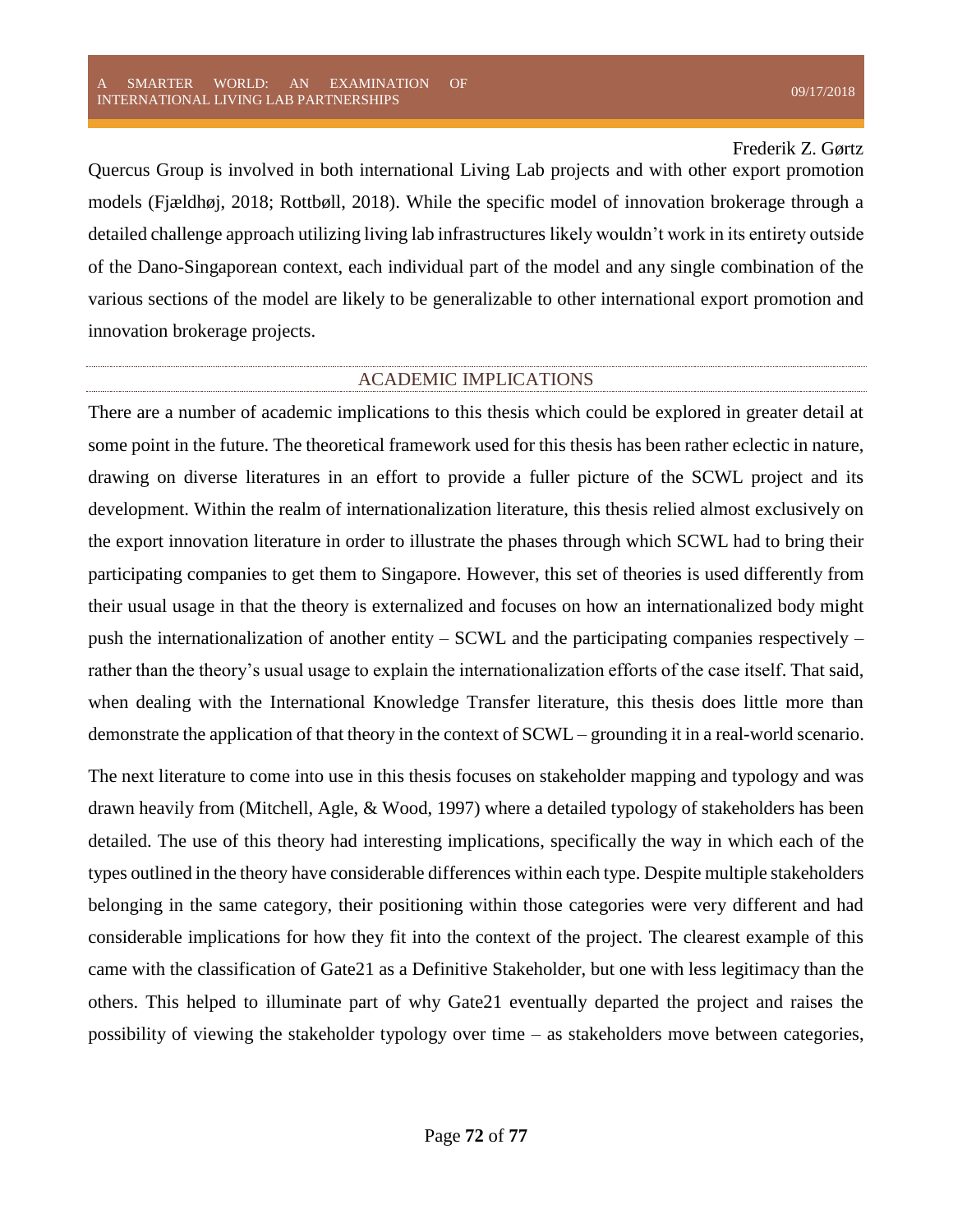some non-stakeholders rising to stakeholder status, as happened with Climate-KIC, or stakeholders moving out of stakeholder status, as eventually happened with Gate21.

For the purposes of the process section, this thesis relied heavily on (Worley & Mirvis, 2013) and (Borgatti, Brass, & Halgin, 2014) for the transorganizational partnership networks outlined therein, as well as the extended transorganizational network literature. However, while both of those articles are theoretical in nature, seeking to explain how precisely such a partnership network functions in theory, this thesis sought to demonstrate the ways in which SCWL matched that description and used the concepts laid out in the literature, specifically attractor patterns and state/event-type ties, to better explain and understand the processes which SCWL has gone through. This thesis thus demonstrates these models in a real-world case example, illustrating the way in which the literature can be used from a case study perspective.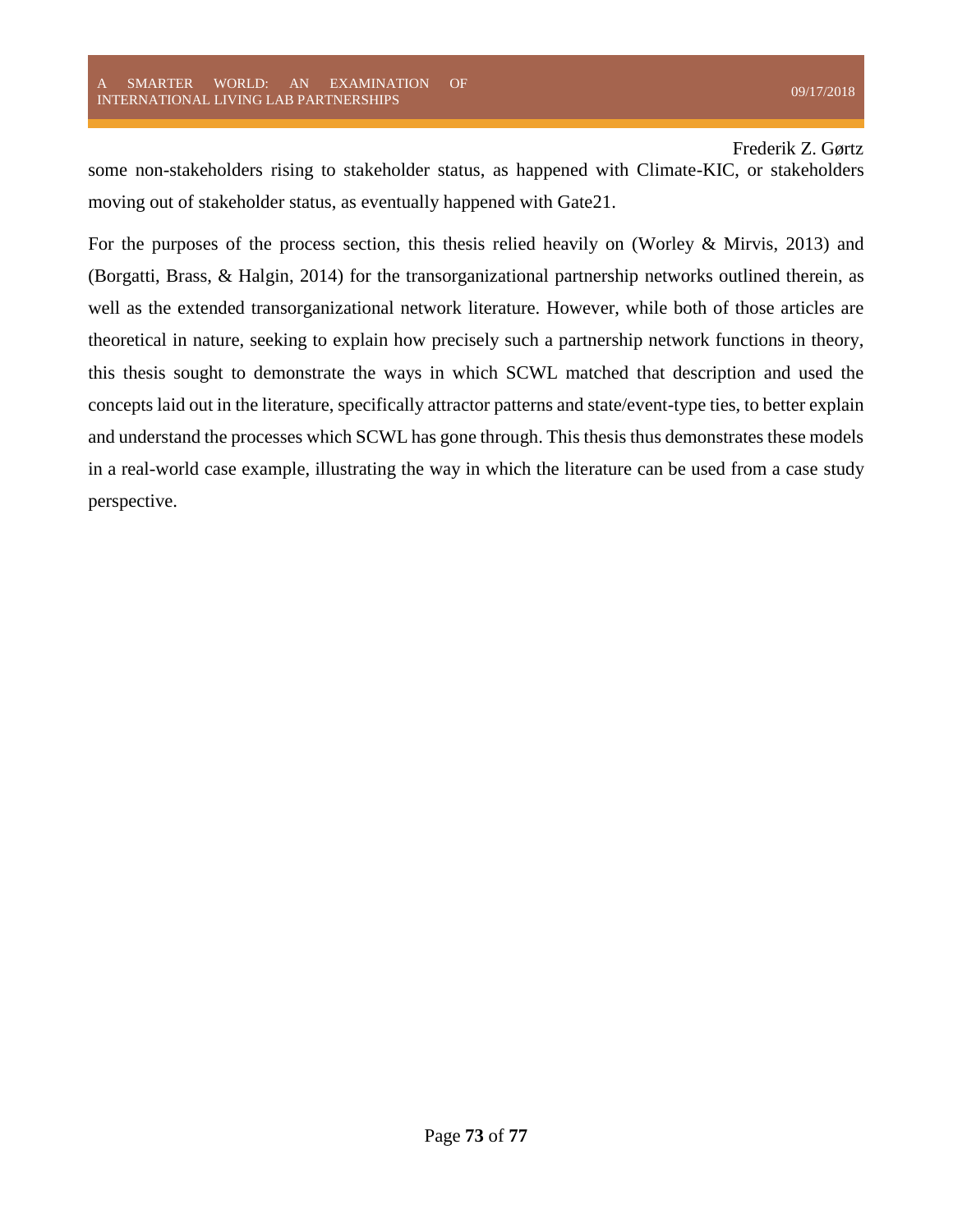## REFERENCES

- Ahvenniemi, H., Huovila, A., Pinto-Seppä, I., & Airaksinen, M. (2017). What are the differences between sustainable and smart cities. *Cities, Iss. 60*, 234-245.
- Albaum, G., Strandskov, J., Duerr, E., & Dowd, L. (1989). *International Marketing and Export Management.* Wokingham: Addison-Wesley.
- Bhaskar, R. (1998). Philosophy and Scientific Realism. In M. Archer, R. Bhaskar, A. Collier, T. Lawson, & A. Norrie, *Critical Realism: Essential Readings* (pp. 16-47). London: Routledge.
- Bilkey, W. J., & Tesar, G. (1977). The Export Behavior of Smaller-Sized Wisconsin Manufacturing Firms. *Journal of International Business Studies, Iss. 8, Spring/Summer*, 93-98.
- Borgatti, S., Brass, D., & Halgin, D. (2014). Social network research: Confusions, criticisms, and controversies. *Research in the Sociology of Organizations, Iss. 40*, 1-29.
- Bulkeley, H., Coenen, L., Frantzeskaki, N., Hartmann, C., Kronsell, A., Mai, L., . . . Palgan, Y. V. (2016). Urban Living Labs: Governing Urban Sustainability Transitions. *Current Opinion in Environmental Sustainability, Iss. 22*, 13-17.
- Chang, D. L., Sabatini-Marques, J., de Costa, E. M., Selig, P. M., & Yigitcanlar, T. (2018). Knowledgebased, smart and sustainable cities: a provocation for a conceptual framework. *Journal of Open Innovation: Technology, Market, and Complexity, Iss. 4, No. 5*.
- Cheshmehzangi, A., Xie, L., & Tan-Mullins, M. (2018). The role of international actors in low-carbon transitions of Shenzhen's International Low Carbon City in China. *Cities, Iss. 74*, 64-74.
- Dahlstrøm, J. (2018, June 15). SCWL Master Thesis Interview DTU. (F. Z. Gørtz, Interviewer)
- Dalli, D. (1994). The Exporting Process: The Evolution of Small and Medium Sized Firms Toward Internationalisation. In C. N. Axinn, *Advances in International Marketing* (pp. 85-110). Greenwich, CT: JAI Press.
- Danermark, B., Ekström, M., Jakobsen, L., & Karlsson, J. C. (2002). *Explaining Society: An Introduction to Critical Realism in the Social Sciences.* London: Routledge.
- de Jong, M., Stout, H., & Sun, L. (2017). Seeing the People's Republic of China through the eyes of Montesquieu: Why Sino-European collaboration on eco city development suffers from European misinterpretations of "good governance". *Sustainability, Iss. 9*, 151.
- ENoLL. (2018, May 10). *About Us: What are Living Labs*. Retrieved from European Network of Living Labs Web Site: https://enoll.org/about-us/
- Fjældhøj, B. Y. (2018, July 10). SCWL Master Thesis Interview QG. (F. Z. Gørtz, Interviewer)
- Fletcher, A. J. (2017). Applying Critical Realism in Qualitative Research: Methodology Meets Method. *International Journal of Social Research Methodology, Iss. 20, No. 2*, 181-194.
- Flyvbjerg, B. (2006). Five Misunderstandings About Case-Study Research. *Qualitative Inquiry, Iss. 12, No. 2*, 219-245.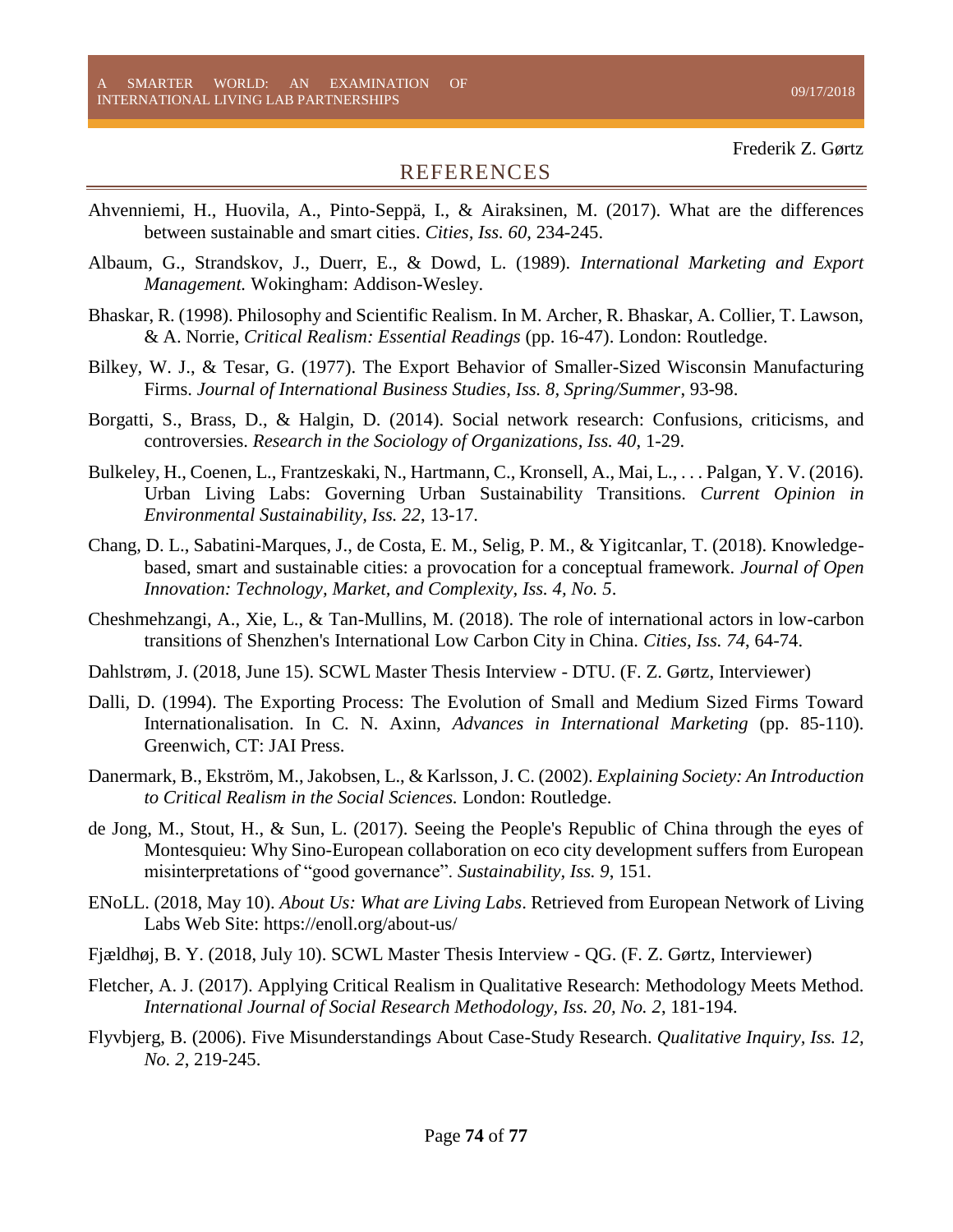- Freeman, R. E. (1984). *Strategic Management: A Stakeholder Approach.* Boston, MA: Pitman.
- Freeman, R. E., Harrison, J. S., Wicks, A. C., Parmar, B. L., & de Colle, S. (2010). *Stakeholder Theory: The State of the Art.* New York, NY: Cambridge University Press.
- Gioia, D. A. (1999). Response: Practicability, Paradigms and Problems in Stakeholder Theorizing. *Academy of Management Review, Iss. 24*, 238-232.
- Given, L. M. (2008). *The SAGE Encyclopedia of Qualitative Research Methods.* Thousand Oaks, CA: SAGE Publications Ltd.
- Guest, G., MacQueen, K. M., & Namey, E. E. (2012). *Applied Thematic Analysis.* Sage Publications.
- Hofstede, G. (2003). *Culture's Consequences: Comparing Values, Behaviors, Institutions, and Organizations across Nations.* London: Sage Publications.
- Holland, J. H. (1998). *Emergence: From chaos to order.* Reading, MA: Addison-Wesley.
- Hörisch, J., Freeman, R. E., & Schaltegger, S. (2014). Applying Stakeholder Theory in Sustainability Management: Links, Similarities, Dissimilarities, and a Conceptual Framework. *Organization & Environment, Iss. 27, No. 4*, 328-346.
- Joss, S. (2015). *Sustainable Cities: Governing for Urban Innovation.* Palgrave Macmillan.
- Joss, S., Cowley, R., & Tomozeiu, D. (2013). Towards the 'ubiquitous eco-city': An analysis of the internationalisation of eco-city policy and practice. *Urban Research & Practice, Iss. 6*, 54-74.
- Key, S. (1999). Toward a New Theory of the Firm: A Critique of Stakeholder "Theory". *Management Decision, Iss. 37*, 317-328.
- Lara, A., Costa, E., Furlani, T., & Yigitcanlar, T. (2016). Smartness that matters: Comprehensive and human-centred characterisation of smart cities. *Journal of Open Innovation: Technology, Market, and Complexity, Iss. 2 No. 8*.
- Lim, J. S., Sharkey, T. W., & Kim, K. I. (1991). An Empirical Test of an Export Adoption Model. *Management International Review, Iss. 21, No. 1*, 51-62.
- Lipparini, A., Lorenzoni, G., & Ferriani, S. (2013). From core to periphery and back: A study on the deliberate shaping of knowledge flows in interfirm dyads and networks. *Strategic Managementment Journal*.
- Loong, L. H. (2014, November 24). *Transcript of Prime Minister Lee Hsien Loong's speech at Smart Nation launch on 24 November.* Retrieved from Prime Minister's Office News Room: http://www.pmo.gov.sg/newsroom/transcript-prime-minister-lee-hsien-loongs-speech-smartnation-launch-24-november
- Maiello, A., Battaglia, M., Daddi, T., & Frey, M. (2011). Urban sustainability and knowledge: Theoretical heterogeneity and the need of a transdisciplinary framework: A tale of four towns. *Futures, Iss. 43, No. 10*, 1164-1174.
- Millington, A. I., & Bayliss, B. T. (1990). The Process of Internationalisation: UK Companies in the EC. *Management International Review, Iss. 30, No. 2*, 151-161.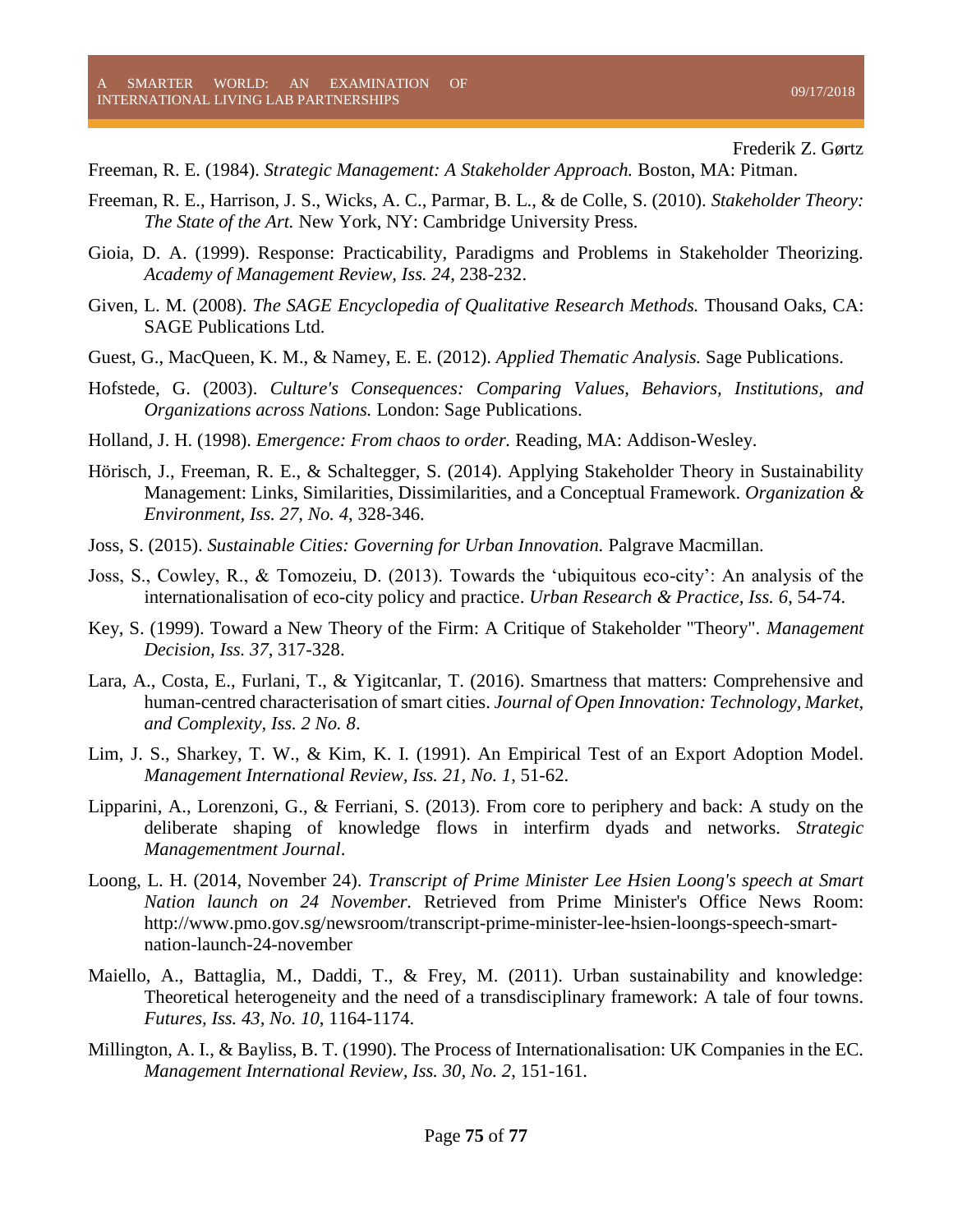- Mitchell, R. K., Agle, B. R., & Wood, D. J. (1997). Toward a Theory of Stakeholder Identification and Salience: Defining the Principle of Who and What Really Counts. *Academy of Management Review, Iss. 22, No. 4*, 853-886.
- Monfaredzadeh, T., & Berardi, U. (2015). Beneath the Smart City: Dichotomy between sustainability and competitiveness. *International Journal of Sustainable Building Technology and Urban Development, Iss. 6, No. 3*, 140-156.
- Morgan, R. E., & Katsikeas, C. S. (1997). Theories of International Trade, Foreign Direct Investment and Firm Internationalization: A Critique. *Management Decision, Iss. 34, No. 1*, 68-78.
- Mori, K., & Yamashita, T. (2015). Methodological framework of sustainability assessment in city sustainability index (CSI): A concept of constraint and maximisation indicators. *Habitat International, Iss. 45*, 10-14.
- Moser, C., Groenewegen, P., & Ferguson, J. E. (2017). Meaning in Organizational Networks from Social to Digital and Back. In P. Groenwegen, J. E. Ferguson, C. Moser, J. W. Mohr, & S. P. Borgatti, *Structure, Content and Meaning of Organizational Networks* (pp. 211-229). Emerald Publishing Limited.
- Philips, R. A., Freeman, R. E., & Wicks, A. C. (2003). What Stakeholder Theory is Not. *Business Ethics Quarterly, Iss. 13*, 479-502.
- Quercus Group. (2015a). *Co-Creating the Cities of Tomorrow - Danish Smart City Competencies in the Singaporean Market.* Copenhagen: Ministry of Foreign Affairs of Denmark.
- Quercus Group. (2015b). *Financial Application to Industriens Fond.* Copenhagen: Quercus Group.
- Quercus Group. (2018). *Evaluation of Smart City World Labs.* Copenhagen: Quercus Group.
- Reid, S. D. (1981). The Decision-Maker and Export Entry and Expansion. *Journal of International Business Studies, Iss. 12, Fall*, 101-112.
- Rottbøll, N. S. (2018, June 5). SCWL Master Thesis Interview QG. (F. Z. Gørtz, Interviewer)
- Saunders, M., Lewis, P., & Thornhill, A. (2012). *Research Methods for Business Students.* Harlow: Pearson Education Ltd.
- SCWL. (2017a). *SCWL Evaluation.* Copenhagen: Quercus Group.
- SCWL. (2017b). *Project Proposal: Demand Led Innovation Brokerage (DLIB) – Smart City World.* Copenhagen: Smart City World Labs.
- SCWL. (2018). *DLID SCWL Challenges.* Copenhagen: SCWL.
- Shaw, P. (2002). *Changing conversations in organizations: A complexity approach to change.* New York: Routledge.
- Sichelkow, T. (2018, June 18). SCWL Master Thesis Interview G21. (F. Z. Gørtz, Interviewer)
- Simmonds, K., & Smith, H. (1968). The First Export Order: A Marketing Innovation. *British Journal of Marketing, Iss. 2, Summer*, 93-100.